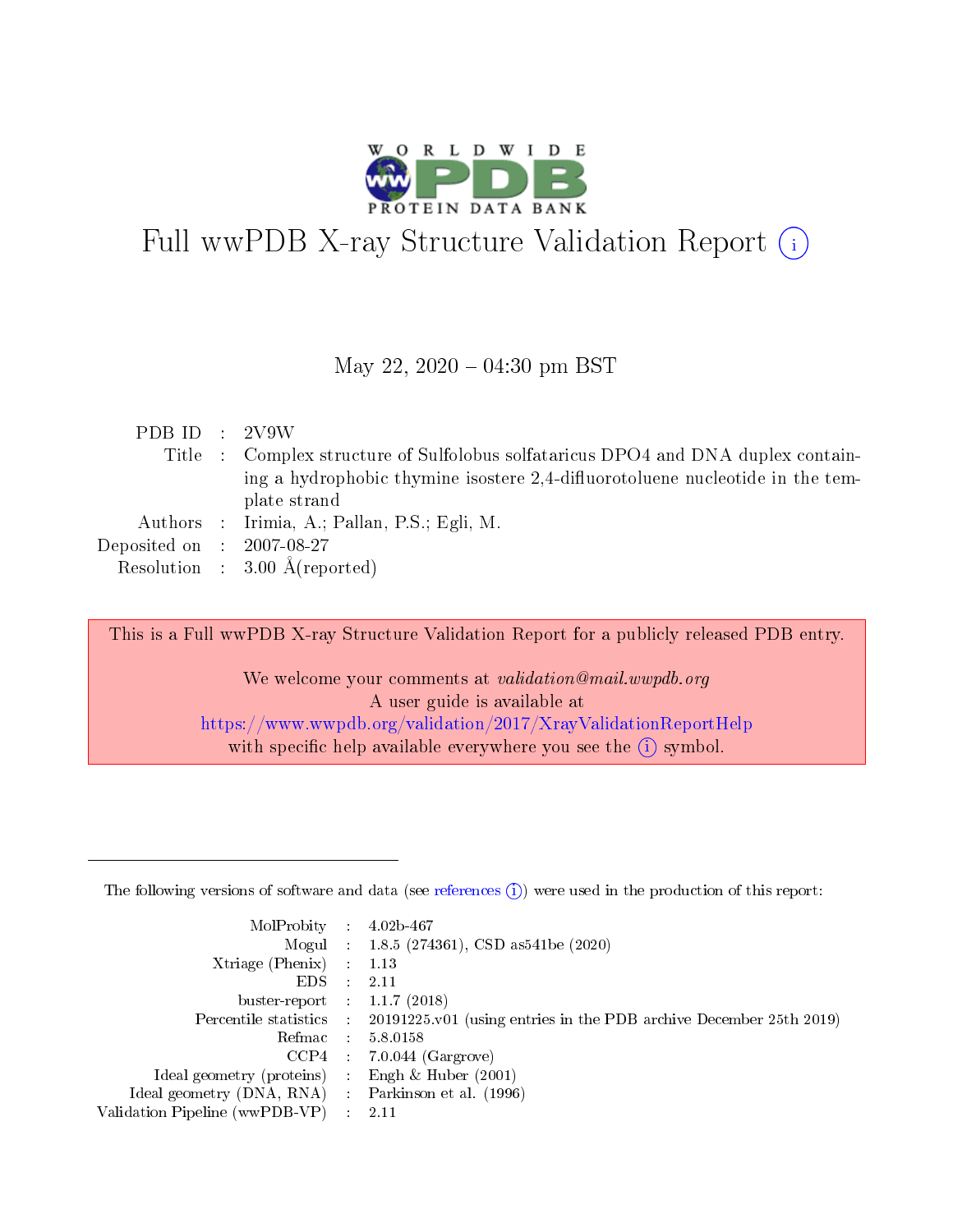# 1 [O](https://www.wwpdb.org/validation/2017/XrayValidationReportHelp#overall_quality)verall quality at a glance  $(i)$

The following experimental techniques were used to determine the structure: X-RAY DIFFRACTION

The reported resolution of this entry is 3.00 Å.

Percentile scores (ranging between 0-100) for global validation metrics of the entry are shown in the following graphic. The table shows the number of entries on which the scores are based.



| Metric                | Whole archive        | Similar resolution                                        |
|-----------------------|----------------------|-----------------------------------------------------------|
|                       | $(\#\text{Entries})$ | $(\#\text{Entries}, \text{resolution range}(\text{\AA}))$ |
| $R_{free}$            | 130704               | $2092(3.00-3.00)$                                         |
| Clashscore            | 141614               | $2416(3.00-3.00)$                                         |
| Ramachandran outliers | 138981               | $2333(3.00-3.00)$                                         |
| Sidechain outliers    | 138945               | $2336(3.00-3.00)$                                         |
| RSRZ outliers         | 127900               | $1990(3.00-3.00)$                                         |

The table below summarises the geometric issues observed across the polymeric chains and their fit to the electron density. The red, orange, yellow and green segments on the lower bar indicate the fraction of residues that contain outliers for  $\geq=3$ , 2, 1 and 0 types of geometric quality criteria respectively. A grey segment represents the fraction of residues that are not modelled. The numeric value for each fraction is indicated below the corresponding segment, with a dot representing fractions  $\epsilon=5\%$  The upper red bar (where present) indicates the fraction of residues that have poor fit to the electron density. The numeric value is given above the bar.

| Mol            | $\overline{\text{Chain}}$ | Length |     | Quality of chain |                      |
|----------------|---------------------------|--------|-----|------------------|----------------------|
|                | А                         | 358    | 32% | 52%              | 10%<br>$\sim$ $\sim$ |
|                | B                         | 358    | 39% | 48%              | 8%<br>٠              |
| $\overline{2}$ | $\rm C$                   | 13     | 38% | 62%              |                      |
| $\overline{2}$ | E                         | 13     | 54% |                  | 46%                  |
| 3              | D                         | 18     | 22% | 78%              |                      |
| 3              | F                         | 18     | 6%  | 72%              | 11%<br>11%           |

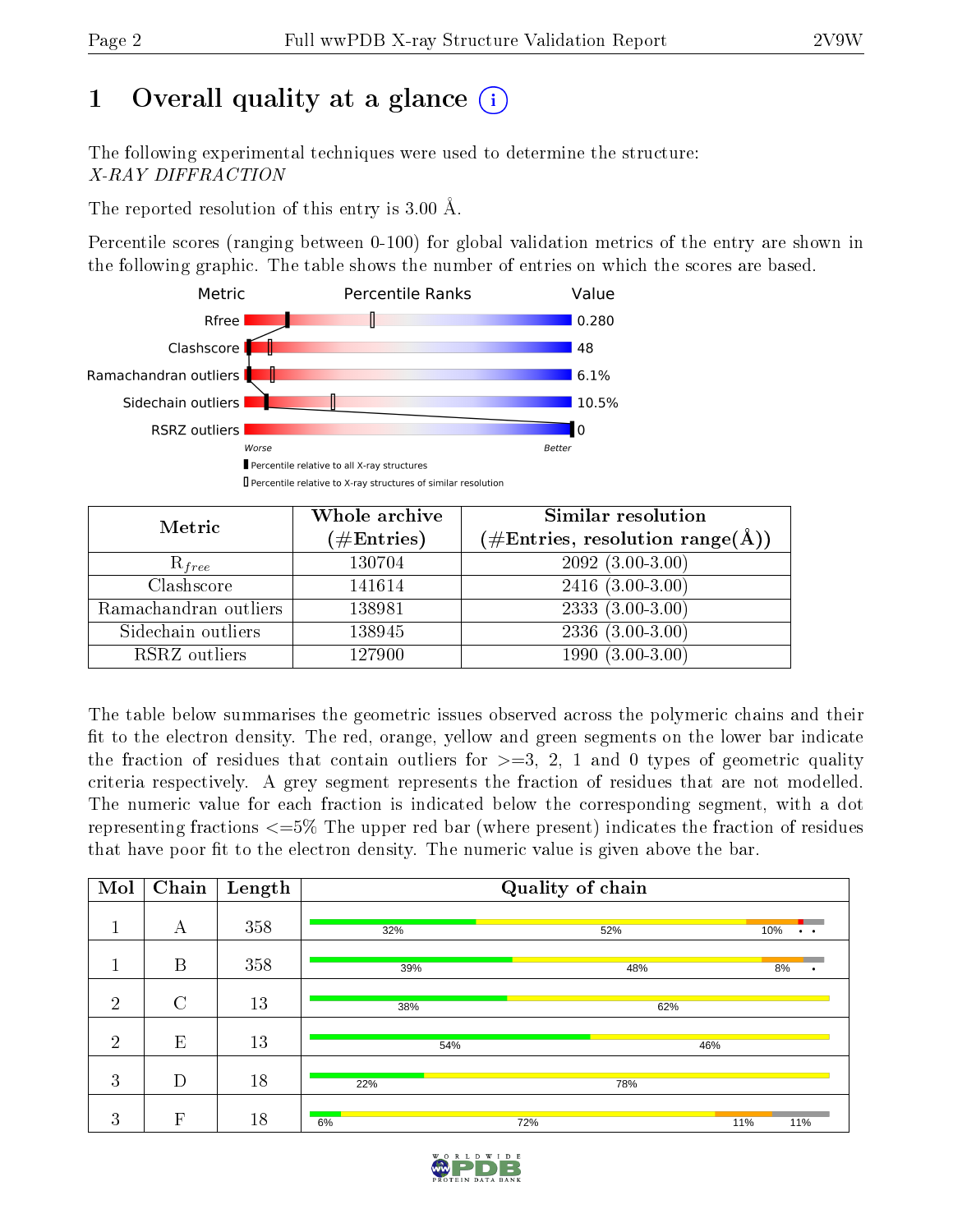The following table lists non-polymeric compounds, carbohydrate monomers and non-standard residues in protein, DNA, RNA chains that are outliers for geometric or electron-density-fit criteria:

|  |  |                                              |  | Mol   Type   Chain   Res   Chirality   Geometry   Clashes   Electron density |
|--|--|----------------------------------------------|--|------------------------------------------------------------------------------|
|  |  | $\overline{5}$ DCT B   1346   $\overline{5}$ |  |                                                                              |

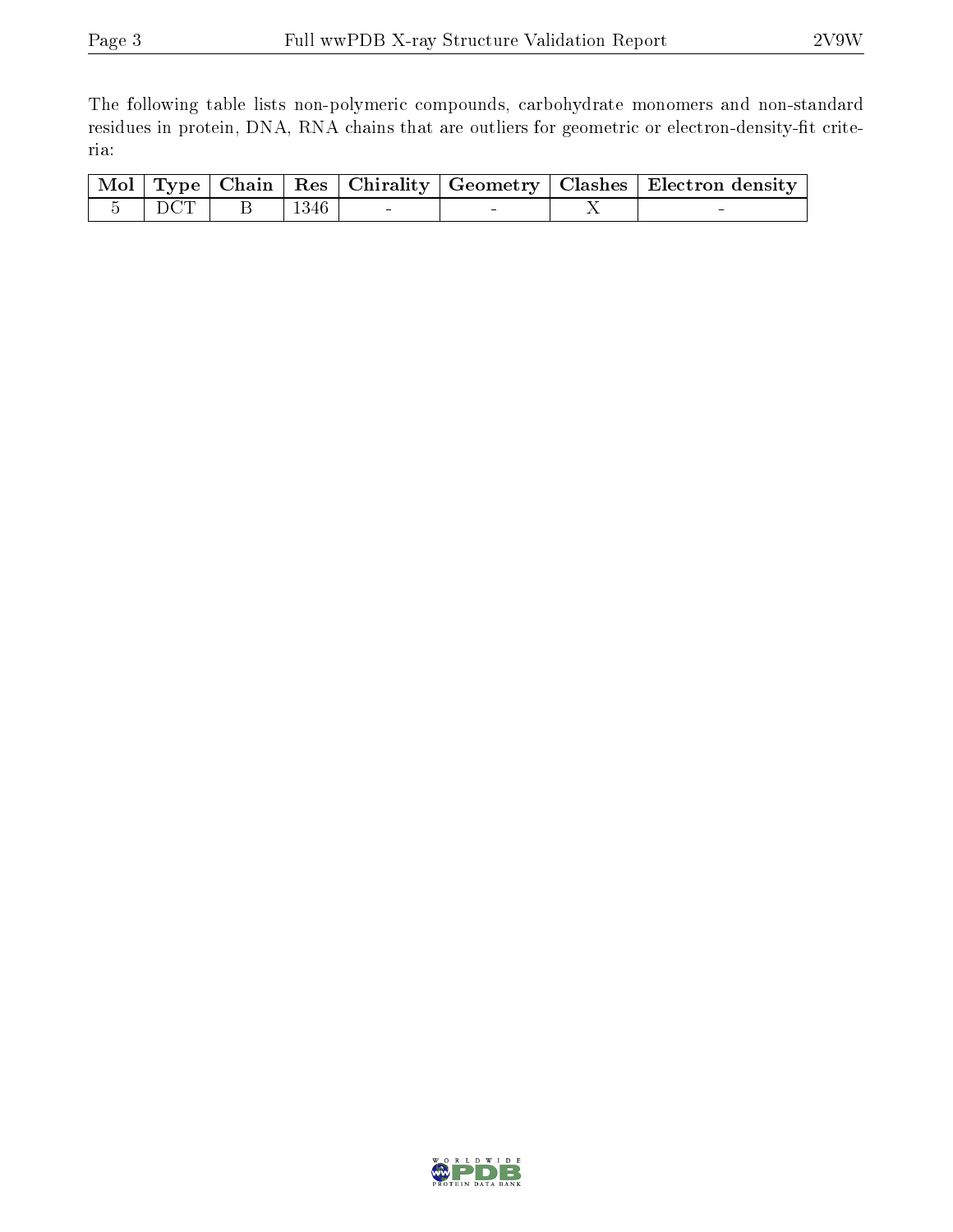# 2 Entry composition (i)

There are 6 unique types of molecules in this entry. The entry contains 6961 atoms, of which 0 are hydrogens and 0 are deuteriums.

In the tables below, the ZeroOcc column contains the number of atoms modelled with zero occupancy, the AltConf column contains the number of residues with at least one atom in alternate conformation and the Trace column contains the number of residues modelled with at most 2 atoms.

• Molecule 1 is a protein called DNA POLYMERASE IV.

| Mol |  | Chain Residues |                  | <b>Atoms</b>         |  |  |  | $\text{ZeroOcc} \mid \text{AltConf} \mid \text{Trace}$ |  |
|-----|--|----------------|------------------|----------------------|--|--|--|--------------------------------------------------------|--|
|     |  | 344            | $\mathrm{Total}$ | $\Box$ $\Box$ $\Box$ |  |  |  |                                                        |  |
|     |  | 2758           | 1768 475 508     |                      |  |  |  |                                                        |  |
|     |  | 343            | Total C          |                      |  |  |  |                                                        |  |
|     |  |                | 2764             | - 1771 478 508       |  |  |  |                                                        |  |

 Molecule 2 is a DNA chain called 5'-D(\*GP\*GP\*GP\*GP\*GP\*AP\*AP\*GP\*GP\*AP  $^*CP^*TP^*G$ -3'.

| Mol | Chain   Residues | Atoms       |     |      |           |       | $\text{ZeroOcc}$   AltConf   Trace |  |
|-----|------------------|-------------|-----|------|-----------|-------|------------------------------------|--|
|     | 13               | Total C N   |     |      | $\bigcap$ |       |                                    |  |
|     |                  | 275         | 129 | - 60 | - 74      | $-12$ |                                    |  |
|     | 13               | Total C N O |     |      |           |       |                                    |  |
|     |                  | 275         | 129 | - 60 | - 74      |       |                                    |  |

 Molecule 3 is a DNA chain called 5'-D(\*TP\*TP\*CP\*AP\*GP\*DFTP\*AP\*GP\*TP\*CP\*CP  $*TP*TP*CP*CP*CP*CP*CP*C$ 

| $\bf{Mol}$ $\parallel$ |  | Chain   Residues |                     | Atoms |  |  |                |  |  | $\text{ZeroOcc}$   AltConf   Trace |  |
|------------------------|--|------------------|---------------------|-------|--|--|----------------|--|--|------------------------------------|--|
|                        |  |                  | Total C F N O       |       |  |  |                |  |  |                                    |  |
|                        |  |                  | 355 174 2 54 108 17 |       |  |  |                |  |  |                                    |  |
|                        |  | 16               | Total C F N O       |       |  |  |                |  |  |                                    |  |
|                        |  |                  | 319                 |       |  |  | 154 2 50 97 16 |  |  |                                    |  |

Molecule 4 is CALCIUM ION (three-letter code: CA) (formula: Ca).

|  | Mol   Chain   Residues | Atoms    | ZeroOcc   AltConf |
|--|------------------------|----------|-------------------|
|  |                        | Total Ca |                   |
|  |                        | Total Ca |                   |

Molecule 5 is 2',3'-DIDEOXYCYTIDINE 5'-TRIPHOSPHATE (three-letter code: DCT)

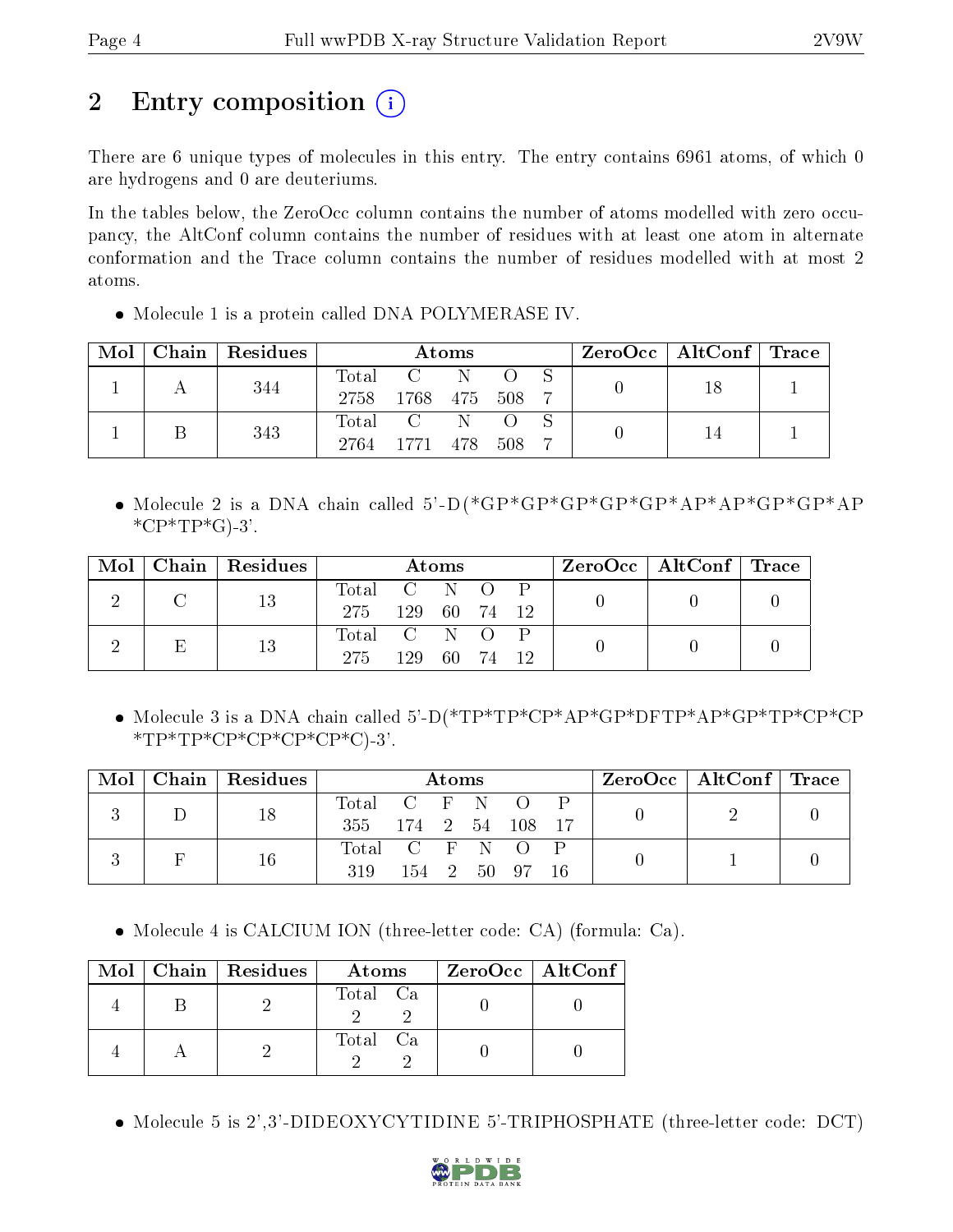(formula:  $C_9H_{16}N_3O_{12}P_3$ ).



|  |  | Mol   Chain   Residues | Atoms         |  |  |  | ZeroOcc   AltConf |  |  |  |
|--|--|------------------------|---------------|--|--|--|-------------------|--|--|--|
|  |  |                        | Total C N O P |  |  |  |                   |  |  |  |
|  |  | 27 9 3 12 3            |               |  |  |  |                   |  |  |  |
|  |  |                        | Total C N O P |  |  |  |                   |  |  |  |
|  |  |                        | 27 9 3 12 3   |  |  |  |                   |  |  |  |

 $\bullet\,$  Molecule 6 is water.

| Mol             | Chain | Residues | Atoms                               | ZeroOcc  | $\operatorname{AltConf}$ |
|-----------------|-------|----------|-------------------------------------|----------|--------------------------|
| $6\phantom{.}6$ | Α     | 59       | Total<br>$\overline{O}$<br>59<br>59 | 0        | U                        |
| 6               | B     | 48       | Total<br>$\Omega$<br>48<br>48       | $\theta$ | 0                        |
| 6               | C     | 14       | Total<br>$\Omega$<br>14<br>14       | $\theta$ |                          |
| 6               | D     | 9        | Total<br>O<br>9<br>9                | 0        | 0                        |
| 6               | Ε     | 12       | Total<br>$\Omega$<br>12<br>12       | $\theta$ | 0                        |
| 6               | F     | 15       | Total<br>$\Omega$<br>15<br>15       | 0        |                          |

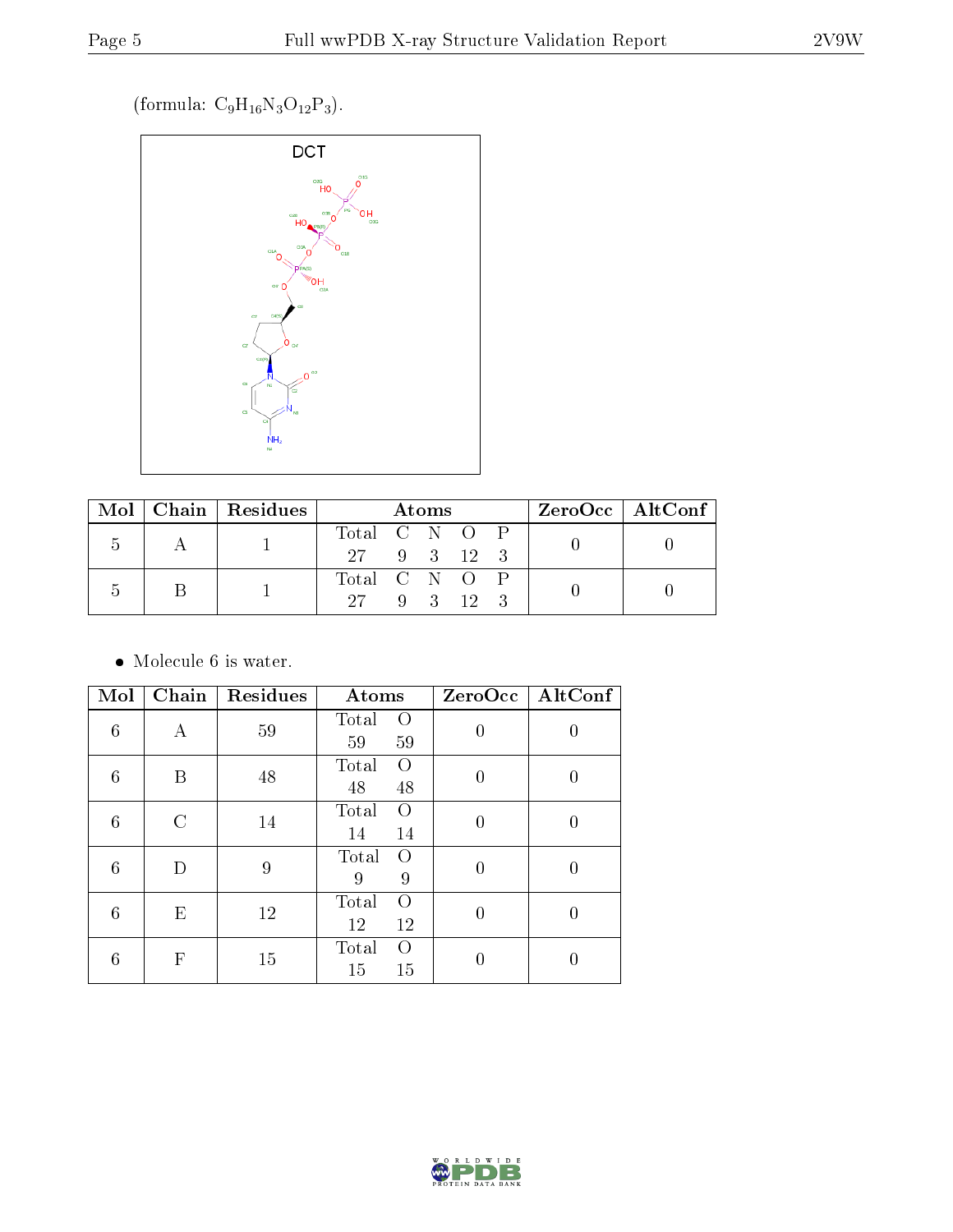# 3 Residue-property plots  $(i)$

These plots are drawn for all protein, RNA and DNA chains in the entry. The first graphic for a chain summarises the proportions of the various outlier classes displayed in the second graphic. The second graphic shows the sequence view annotated by issues in geometry and electron density. Residues are color-coded according to the number of geometric quality criteria for which they contain at least one outlier: green  $= 0$ , yellow  $= 1$ , orange  $= 2$  and red  $= 3$  or more. A red dot above a residue indicates a poor fit to the electron density (RSRZ  $> 2$ ). Stretches of 2 or more consecutive residues without any outlier are shown as a green connector. Residues present in the sample, but not in the model, are shown in grey.



• Molecule 1: DNA POLYMERASE IV

• Molecule 1: DNA POLYMERASE IV



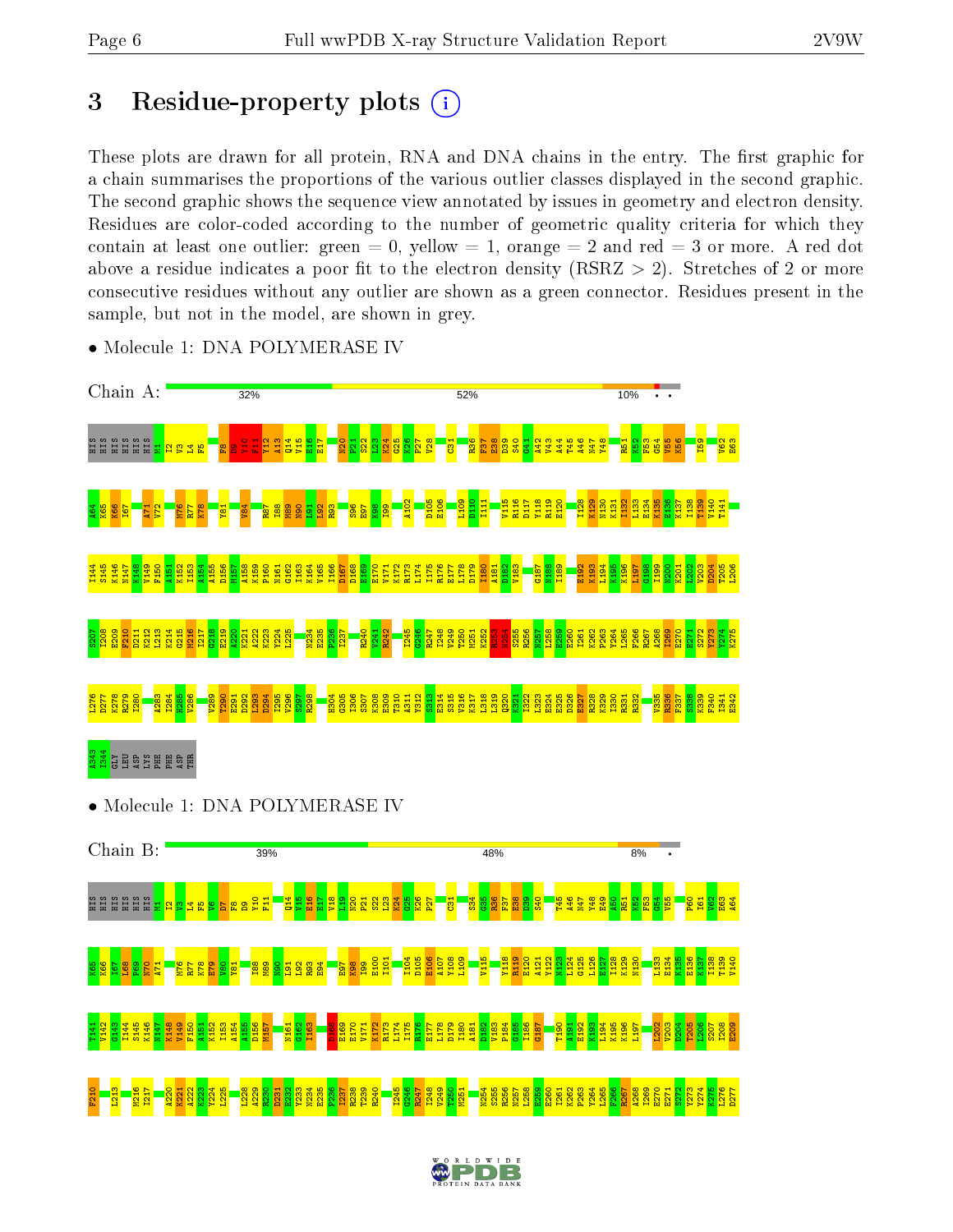|                                            |     | <u>ដូងទី ដូ ដូ ដូ ដូ ដូ ដូ</u><br>នូ នី ដូ ដូ ដូ ដូ ដូ ដូ ដូ ដូ          |     |  |
|--------------------------------------------|-----|--------------------------------------------------------------------------|-----|--|
|                                            |     | • Molecule 2: 5'-D(*GP*GP*GP*GP*GP*AP*AP*GP*GP*AP *CP*TP*G)-3'           |     |  |
| Chain C:                                   | 38% | 62%                                                                      |     |  |
| <mark>និងនិង</mark>                        |     |                                                                          |     |  |
|                                            |     | • Molecule 2: 5'-D(*GP*GP*GP*GP*GP*AP*AP*GP*GP*AP *CP*TP*G)-3'           |     |  |
| Chain E:                                   | 54% |                                                                          | 46% |  |
| <mark>ឆ ន ឌ ឌ</mark>                       |     |                                                                          |     |  |
| $P^{\ast}$ C)-3'                           |     |                                                                          |     |  |
| Chain D:<br>22%                            |     | 78%                                                                      |     |  |
| <mark>ដ្ឋ ខេត្តខេត្ត ខេត្ត អូជ្ញ ដូ</mark> |     |                                                                          |     |  |
| יפ וראת                                    |     | • Molecule 3: 5'-D(*TP*TP*CP*AP*GP*DFTP*AP*GP*TP*CP*CP *TP*TP*CP*CP*CP*C |     |  |

• Molecule 3: 5'-D(\*TP\*TP\*CP\*AP\*GP\*DFTP\*AP\*GP\*TP\*CP\*CP \*TP\*TP\*CP\*CP\*CP\*C  $P^*C$ -3'

| Chain $F$ :<br>6%                           | 72% | 11% | 11% |
|---------------------------------------------|-----|-----|-----|
| គគ <mark>ខ្នងទទួង</mark> ទូមិដីដូដូដូដី និង |     |     |     |

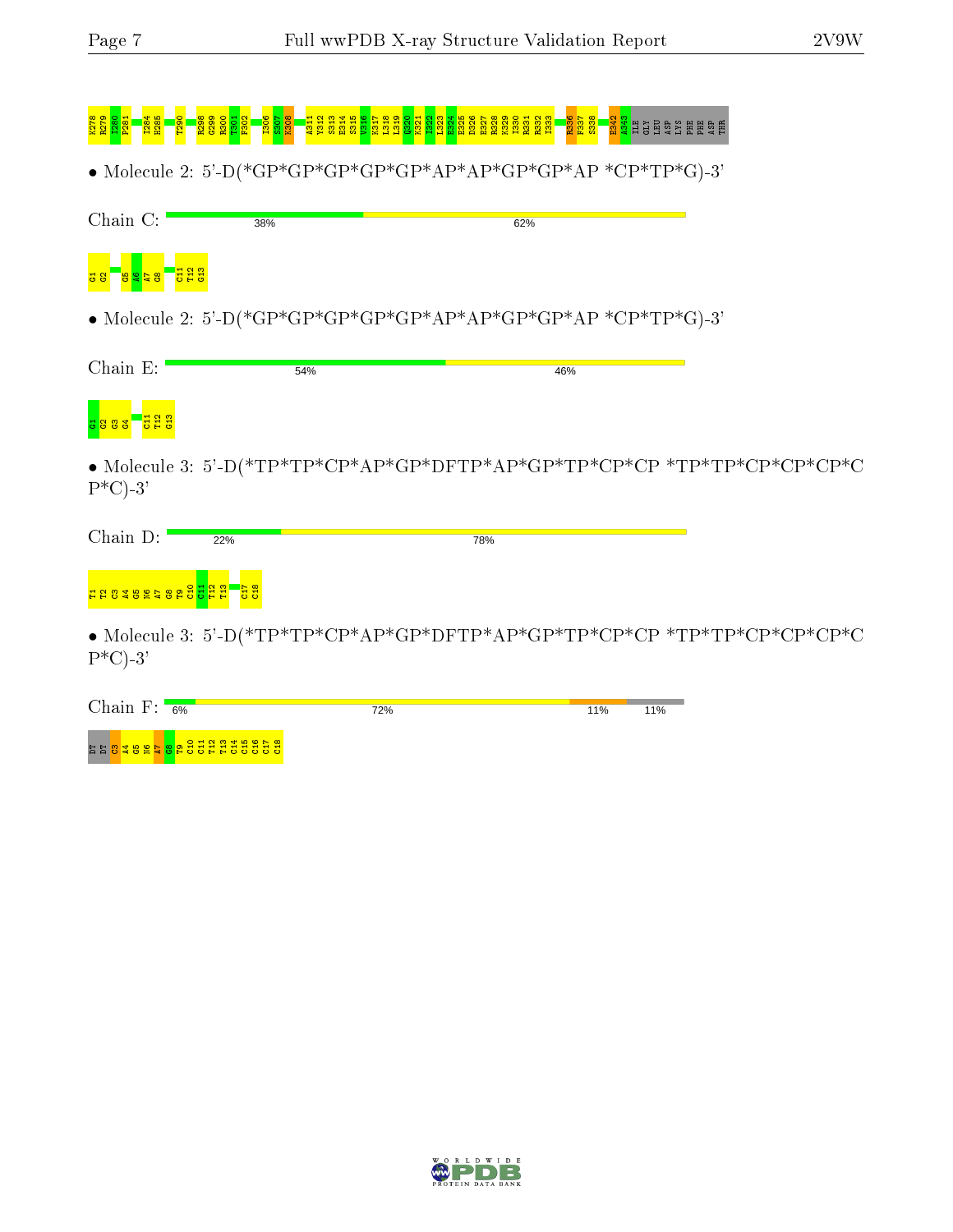# 4 Data and refinement statistics  $(i)$

| Property                                                             | Value                                            | Source     |
|----------------------------------------------------------------------|--------------------------------------------------|------------|
| Space group                                                          | P 1 21 1                                         | Depositor  |
| Cell constants                                                       | 186.74Å<br>$52.70\text{\AA}$<br>52.73Å           |            |
| a, b, c, $\alpha$ , $\beta$ , $\gamma$                               | $90.00^\circ$<br>$110.06^\circ$<br>$90.00^\circ$ | Depositor  |
| Resolution $(A)$                                                     | 49.51<br>$-3.00$                                 | Depositor  |
|                                                                      | 49.51<br>$-2.94$                                 | <b>EDS</b> |
| % Data completeness                                                  | 87.5 (49.51-3.00)                                | Depositor  |
| (in resolution range)                                                | 86.0 (49.51-2.94)                                | <b>EDS</b> |
| $R_{merge}$                                                          | 0.14                                             | Depositor  |
| $\mathrm{R}_{sym}$                                                   | (Not available)                                  | Depositor  |
| $\sqrt{I/\sigma}(I) > 1$                                             | 1.59 (at $2.96\text{\AA}$ )                      | Xtriage    |
| Refinement program                                                   | CNS 1.1                                          | Depositor  |
|                                                                      | $\overline{0.218}$ ,<br>0.290                    | Depositor  |
| $R, R_{free}$                                                        | 0.209<br>0.280                                   | DCC        |
| $R_{free}$ test set                                                  | 841 reflections $(4.82\%)$                       | wwPDB-VP   |
| Wilson B-factor $(A^2)$                                              | 67.3                                             | Xtriage    |
| Anisotropy                                                           | 0.255                                            | Xtriage    |
| Bulk solvent $k_{sol}(e/\mathring{A}^3)$ , $B_{sol}(\mathring{A}^2)$ | $0.31$ , 36.0                                    | <b>EDS</b> |
| L-test for twinning <sup>2</sup>                                     | $< L >$ = 0.48, $< L2$ = 0.31                    | Xtriage    |
| Estimated twinning fraction                                          | $0.206$ for $1, -k, h$                           | Xtriage    |
| $F_o, F_c$ correlation                                               | 0.94                                             | <b>EDS</b> |
| Total number of atoms                                                | 6961                                             | wwPDB-VP   |
| Average B, all atoms $(A^2)$                                         | 58.0                                             | wwPDB-VP   |

Xtriage's analysis on translational NCS is as follows: The largest off-origin peak in the Patterson function is  $9.05\%$  of the height of the origin peak. No significant pseudotranslation is detected.

<sup>&</sup>lt;sup>2</sup>Theoretical values of  $\langle |L| \rangle$ ,  $\langle L^2 \rangle$  for acentric reflections are 0.5, 0.333 respectively for untwinned datasets, and 0.375, 0.2 for perfectly twinned datasets.



<span id="page-7-1"></span><span id="page-7-0"></span><sup>1</sup> Intensities estimated from amplitudes.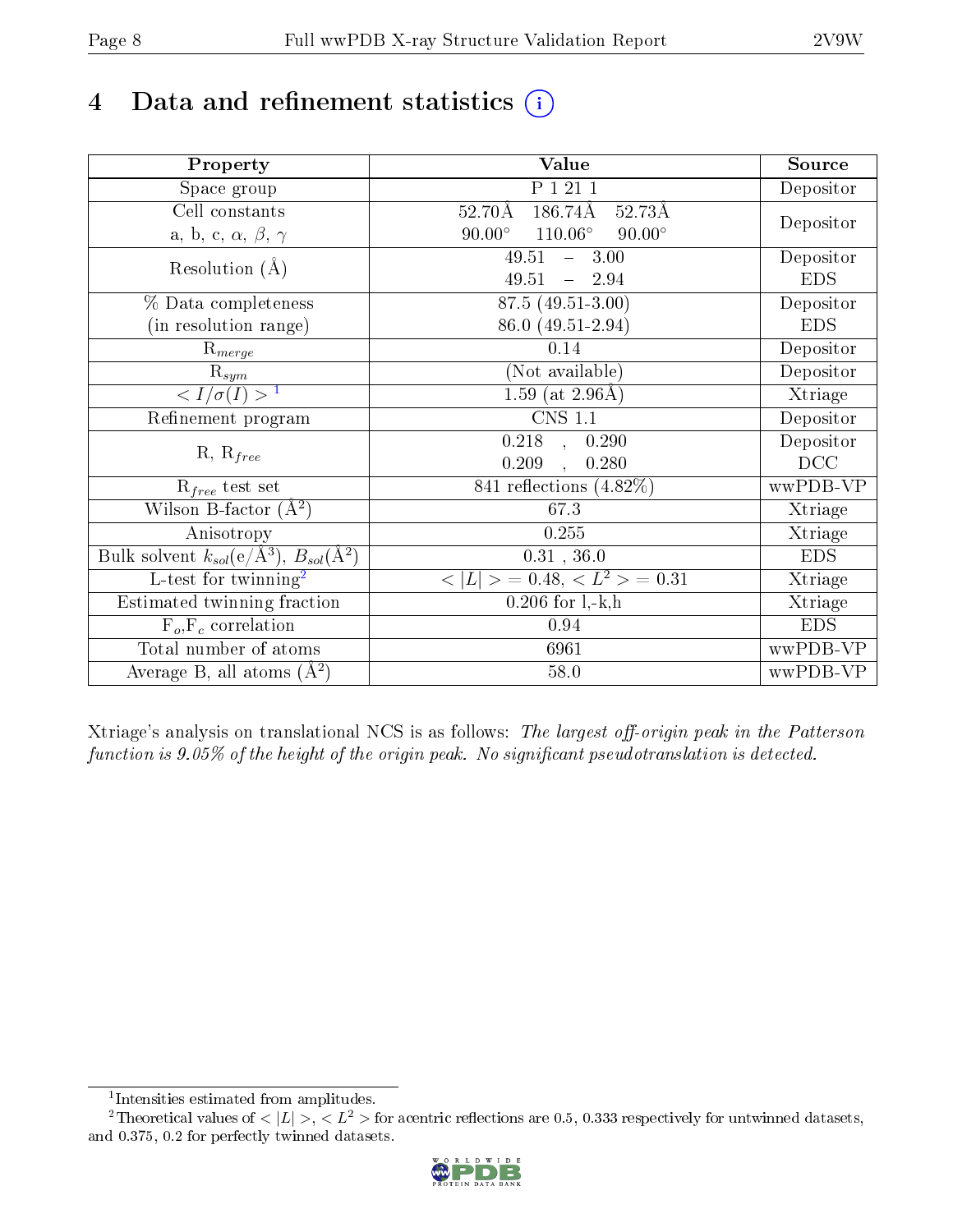# 5 Model quality  $(i)$

## 5.1 Standard geometry  $(i)$

Bond lengths and bond angles in the following residue types are not validated in this section: DFT, CA, DCT

The Z score for a bond length (or angle) is the number of standard deviations the observed value is removed from the expected value. A bond length (or angle) with  $|Z| > 5$  is considered an outlier worth inspection. RMSZ is the root-mean-square of all Z scores of the bond lengths (or angles).

| Mol            | Chain |      | Bond lengths               |      | Bond angles                |
|----------------|-------|------|----------------------------|------|----------------------------|
|                |       | RMSZ | # $ Z  > 5$                | RMSZ | Z   > 5                    |
|                | А     | 0.54 | 0/2797                     | 0.72 | $3/3757$ $(0.1\%)$         |
|                | В     | 0.49 | 0/2803                     | 0.63 | 0/3764                     |
| $\overline{2}$ | C     | 0.66 | 0/311                      | 0.80 | 0/481                      |
| $\overline{2}$ | Е     | 0.42 | 0/311                      | 0.68 | 0/481                      |
| 3              |       | 0.44 | 0/371                      | 0.73 | 0/566                      |
| 3              | F     | 0.85 | $(0.3\%)$<br>1/331         | 0.84 | $(502)(0.2\%)$<br>1/       |
| All            | All   | 0.53 | $(0.0\%)$<br>$\sqrt{6924}$ | 0.70 | $(0.0\%)$<br>$\sqrt{9551}$ |

All (1) bond length outliers are listed below:

|  |  | $\Box$ Mol $\vert$ Chain $\vert$ Res $\vert$ Type $\vert$ Atoms $\vert$ | $\mathbf{Z}$ . The set of $\mathbf{Z}$ | $\mid$ Observed( $\AA$ ) $\mid$ Ideal( $\AA$ ) $\mid$ |  |
|--|--|-------------------------------------------------------------------------|----------------------------------------|-------------------------------------------------------|--|
|  |  | $\overline{O}$ OP3-P                                                    | . -6.67                                |                                                       |  |

All (4) bond angle outliers are listed below:

| Mol | Chain | Res | Type           | Atoms                 |         | Observed $(°)$ | Ideal $(^{\circ}$ |
|-----|-------|-----|----------------|-----------------------|---------|----------------|-------------------|
|     |       | 10  | TYR            | CB-CG-CD1             | $-5.98$ | 11741          | 121.00            |
|     |       |     |                | $C5'$ - $C4'$ - $O4'$ | 5.74    | 120.20         | 109.30            |
|     |       |     | $\triangle$ SP | C-N-CA                | $-5.42$ | 108.14         | 121 70            |
|     |       |     | PHE.           | $N$ -CA-C             | 5.21    | 125.06         | 111 00            |

There are no chirality outliers.

There are no planarity outliers.

### 5.2 Too-close contacts  $(i)$

In the following table, the Non-H and H(model) columns list the number of non-hydrogen atoms and hydrogen atoms in the chain respectively. The H(added) column lists the number of hydrogen atoms added and optimized by MolProbity. The Clashes column lists the number of clashes within

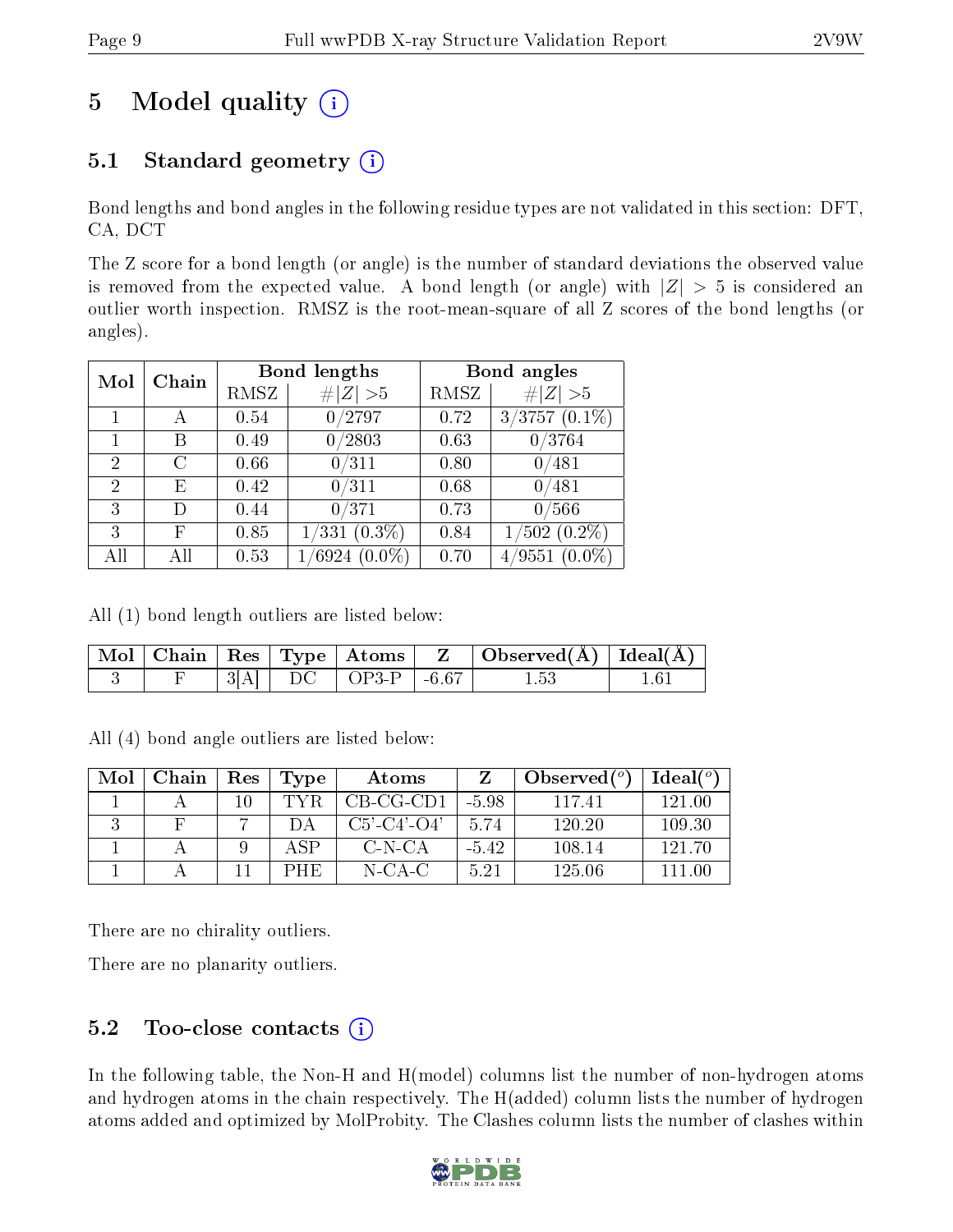| Mol            | Chain                     | $Non-H$        | H (model)      | H(added)       | <b>Clashes</b>  | Symm-Clashes   |
|----------------|---------------------------|----------------|----------------|----------------|-----------------|----------------|
| 1              | А                         | 2758           | $\theta$       | 2867           | 324             | 0              |
| $\mathbf 1$    | B                         | 2764           | $\theta$       | 2881           | 221             | $\overline{0}$ |
| $\overline{2}$ | $\overline{C}$            | 275            | $\overline{0}$ | 146            | 36              | $\overline{0}$ |
| $\overline{2}$ | E                         | 275            | $\overline{0}$ | 146            | 18              | $\overline{0}$ |
| 3              | D                         | 355            | $\overline{0}$ | 196            | 18              | $\overline{0}$ |
| 3              | $\overline{F}$            | 319            | $\overline{0}$ | 177            | 36              | $\overline{0}$ |
| 4              | $\boldsymbol{\mathrm{A}}$ | $\overline{2}$ | $\overline{0}$ | $\overline{0}$ | $\overline{0}$  | 0              |
| 4              | B                         | $\overline{2}$ | $\overline{0}$ | $\overline{0}$ | $\overline{0}$  | $\overline{0}$ |
| $\overline{5}$ | А                         | 27             | $\overline{0}$ | 12             | $\overline{5}$  | $\overline{0}$ |
| $\overline{5}$ | B                         | 27             | $\overline{0}$ | 12             | 13              | $\overline{0}$ |
| 6              | А                         | 59             | $\overline{0}$ | $\overline{0}$ | 16              | $\overline{0}$ |
| 6              | B                         | 48             | $\overline{0}$ | $\overline{0}$ | $\overline{4}$  | $\overline{0}$ |
| 6              | $\overline{C}$            | 14             | $\theta$       | $\theta$       | $6\phantom{.}6$ | $\overline{0}$ |
| 6              | D                         | 9              | $\theta$       | $\overline{0}$ | $\mathbf{1}$    | $\overline{0}$ |
| 6              | E                         | 12             | $\theta$       | $\theta$       | $\overline{4}$  | $\overline{0}$ |
| 6              | $\mathbf{F}$              | 15             | $\overline{0}$ | $\theta$       | $6\phantom{.}6$ | $\overline{0}$ |
| All            | All                       | 6961           | $\overline{0}$ | 6437           | 644             | $\overline{0}$ |

the asymmetric unit, whereas Symm-Clashes lists symmetry related clashes.

The all-atom clashscore is defined as the number of clashes found per 1000 atoms (including hydrogen atoms). The all-atom clashscore for this structure is 48.

All (644) close contacts within the same asymmetric unit are listed below, sorted by their clash magnitude.

| Atom-1              | Atom-2              | Interatomic    | Clash         |
|---------------------|---------------------|----------------|---------------|
|                     |                     | distance $(A)$ | overlap $(A)$ |
| 1:A:262:LYS:HE3     | $1: A:266:$ PHE:CE1 | 1.71           | 1.26          |
| 5:B:1346:DCT:C5'    | 2: E: 13: DG: H2"   | 1.69           | 1.23          |
| 5:B:1346:DCT:H5'    | 2: E: 13: DG: C2'   | 1.74           | 1.15          |
| 2:C:12:DT:H5'       | 2:C:13:DG:N7        | 1.61           | 1.14          |
| 1: A:180: ILE: HG22 | 1:A:181:ALA:H       | 1.14           | 1.10          |
| 5:B:1346:DCT:H6     | 5:B:1346:DCT:H5"    | 1.39           | 1.04          |
| 1:A:137:LYS:HD3     | 6: A:2024: HOH:O    | 1.58           | 1.02          |
| 1: A:62:VAL:O       | 1: A:66: LYS:HD2    | 1.62           | 0.99          |
| 6: A:2054: HOH:O    | 3:D:2[A]:DT:H72     | 1.63           | 0.96          |
| 1: A:180: ILE: HG22 | 1:A:181:ALA:N       | 1.78           | 0.96          |
| 3:D:17:DC:H2"       | $3: D: 18: DC: C5$  | 1.99           | 0.96          |
| 1:B:60:PRO:HB2      | 1: B:63: GLU: HG2   | 1.47           | 0.94          |
| 2:C:12:DT:C5        | 2:C:13:DG:N7        | 2.31           | 0.93          |
| 1: A:308: LYS: HG2  | 6: A:2041: HOH:O    | 1.68           | 0.91          |
| 1: A:208: ILE: HG22 | 1:A:209:GLU:H       | 1.33           | 0.91          |
| 1: A: 45: THR: HG22 | 1:A:46:ALA:H        | 1.35           | 0.90          |

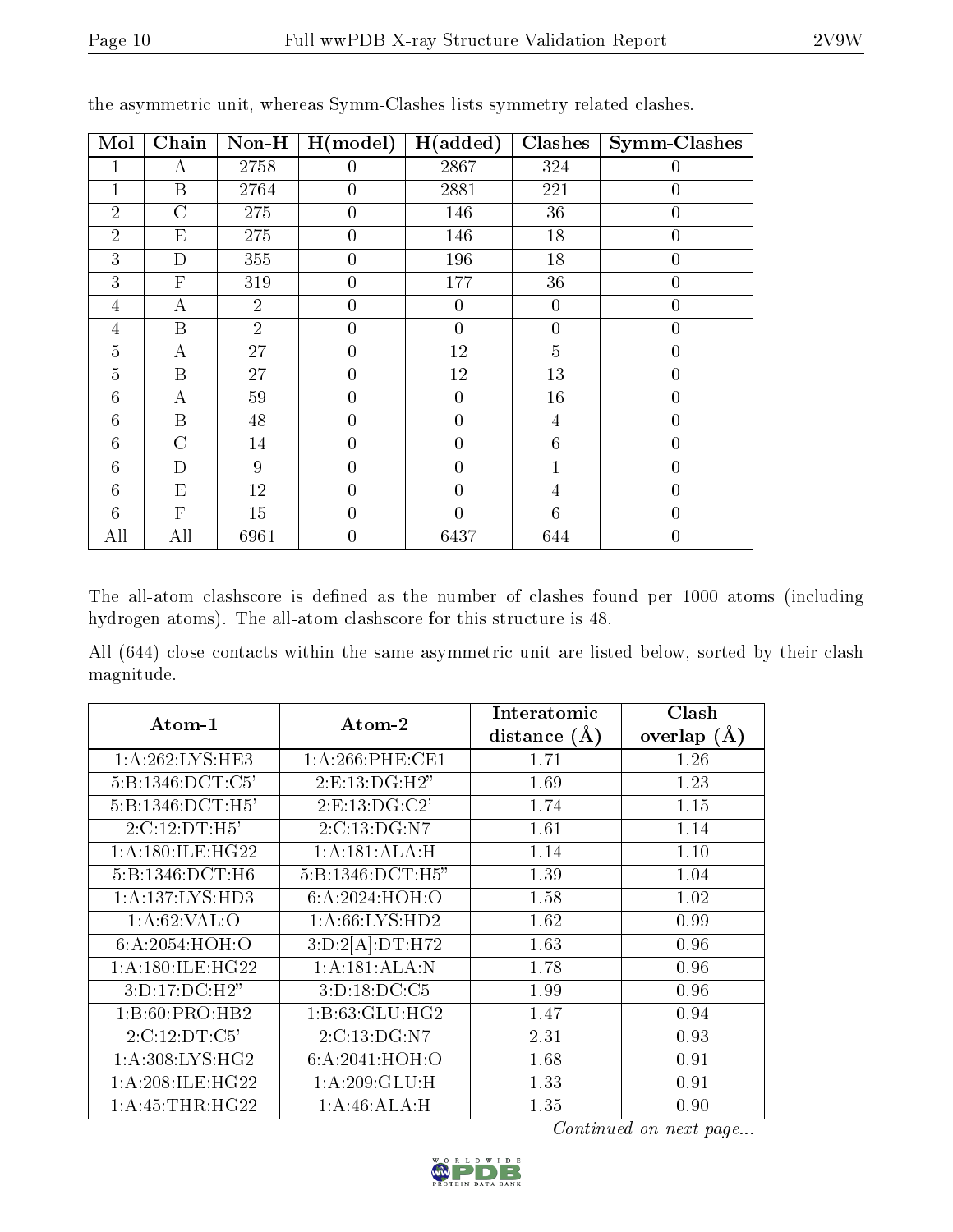| Atom-1                       | Atom-2                          | Interatomic       | Clash         |
|------------------------------|---------------------------------|-------------------|---------------|
|                              |                                 | distance $(\AA)$  | overlap $(A)$ |
| 1: A:262:LYS:CE              | $1: A:266:$ PHE:CE1             | 2.54              | 0.90          |
| 1:B:20:ASN:HD22              | 1:B:23:LEU:HG                   | $\overline{1.37}$ | 0.90          |
| 1:A:199:ILE:HD12             | 1: A: 199: ILE:H                | 1.36              | 0.89          |
| 1:B:148:LYS:HB2              | 1:B:148:LYS:HZ3                 | 1.37              | 0.89          |
| 1: B:60: PRO:HD2             | 1:B:63:GLU:HG3                  | 1.53              | 0.88          |
| $5:B:1346:\overline{DCT:H6}$ | 5:B:1346:DCT:C5'                | 2.04              | 0.87          |
| 1:A:253:ARG:HA               | 1: A: 253: ARG: CZ              | 2.05              | 0.87          |
| 1:B:97:GLU:HG2               | 1:B:98:LYS:HD3                  | 1.55              | 0.86          |
| 1:B:148:LYS:NZ               | 1:B:148:LYS:HB2                 | 1.91              | 0.85          |
| 1: A:56: LYS: HZ2            | 1:A:59:ILE:HG23                 | 1.39              | 0.85          |
| 1: A: 45: THR: HG22          | 1:A:46:ALA:N                    | 1.91              | 0.85          |
| 1: A:9: ASP:HB3              | 1: A:10:TYR:CD2                 | 2.13              | 0.83          |
| 2:C:12:DT:H2"                | 2:C:13:DG:H5'                   | 1.60              | 0.83          |
| 1:A:9:ASP:HB3                | 1: A:10:TYR:HD2                 | 1.44              | 0.83          |
| $3:$ F:18:DC:H2'             | $6:$ F:2015:HOH:O               | 1.78              | 0.83          |
| $3:$ F:3[A]:DC:H2"           | $3:$ F:4:DA: $C5'$              | 2.09              | 0.83          |
| 1:A:258:LEU:HD21             | 6:A:2038:HOH:O                  | 1.79              | 0.82          |
| 1:B:36:ARG:HG2               | 1:B:37:PHE:H                    | 1.44              | 0.82          |
| 2:C:12:DT:H2'                | 2:C:13:DG:O4'                   | 1.78              | 0.82          |
| $3:$ F:3 $[A].$ DC:H2"       | $3:$ F:4:DA:H5'                 | 1.62              | 0.82          |
| 1:B:332:ARG:NH2              | 3:F:6:DFT:H71                   | $\overline{1.95}$ | 0.82          |
| 1:B:265:LEU:HD11             | 1:B:315:SER:OG                  | 1.80              | 0.81          |
| 1:A:252:LYS:HD2              | 1: A:264:TYR:OH                 | 1.80              | 0.81          |
| $1:A:253:\overline{ARG:O}$   | 1:A:254:ASN:HB2                 | 1.81              | 0.81          |
| 1: A:9: ASP:O                | 1:A:10:TYR:HB3                  | 1.79              | 0.81          |
| 2:C:12:DT:H2"                | 2:C:13:DG:C5                    | 2.11              | 0.80          |
| 1:B:21:PRO:O                 | 1:B:24[A]:LYS:HG3               | 1.81              | 0.80          |
| 1:A:258:LEU:HD12             | 1:A:262:LYS:HB2                 | 1.64              | 0.80          |
| 6: A:2046:HOH:O              | 2:C:7:DA:H8                     | 1.65              | 0.80          |
| 2:C:11:DC:H1'                | 2:C:12:DT:H5"                   | 1.63              | 0.80          |
| 5:B:1346:DCT:H5'             | 2: E: 13: DG: H2"               | 0.85              | 0.79          |
| 1:B:192:GLU:OE2              | 1:B:192:GLU:HA                  | 1.81              | 0.79          |
| 2:C:12:DT:H3'                | 2:C:13:DG:H8                    | 1.48              | 0.79          |
| 1: B: 271: GLU:O             | 1:B:274:TYR:HB3                 | 1.83              | 0.78          |
| $1: A:266:$ PHE:O            | 1: A:270: GLU: HG2              | 1.83              | 0.78          |
| 1:A:147:ASN:HD21             | 1: A: 150: PHE: HD1             | 1.31              | 0.78          |
| 2:C:12:DT:H5'                | 2:C:13:DG:CS                    | 2.17              | 0.78          |
| 2:C:12:DT:C5'                | 2:C:13:DG:CS                    | 2.68              | 0.77          |
| 1:B:49:GLU:OE2               | 1:B:49:GLU:N                    | 2.18              | 0.77          |
| 1:B:133:LEU:HD22             | 6:B:2021:HOH:O                  | 1.85              | 0.76          |
| $3:$ F:5:DG:H2"              | $3:$ F:6:DFT: $\overline{H5}$ " | 1.65              | 0.76          |

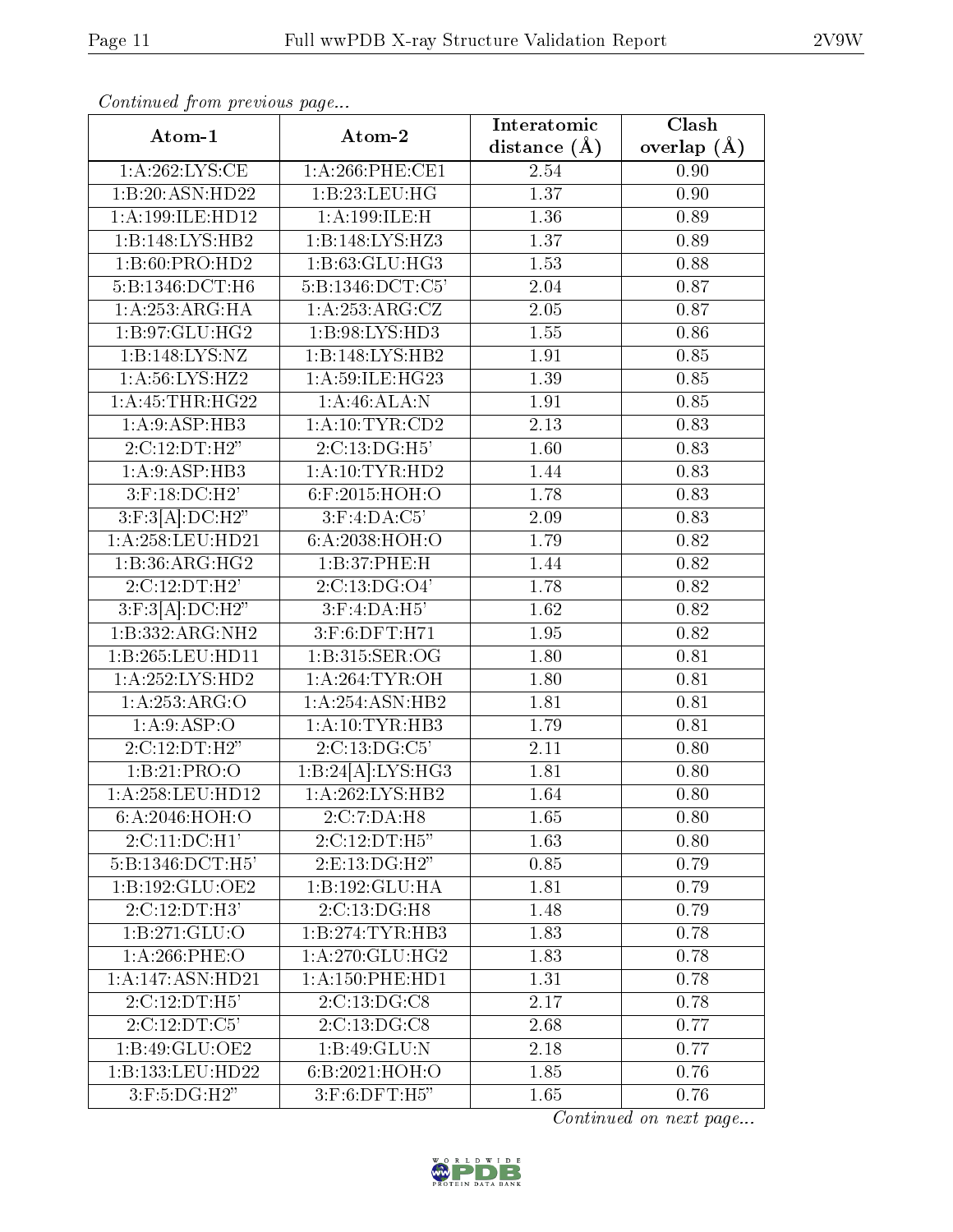| Atom-1                     | Atom-2               | Interatomic      | Clash         |
|----------------------------|----------------------|------------------|---------------|
|                            |                      | distance $(\AA)$ | overlap $(A)$ |
| 1:B:265:LEU:O              | 1:B:269:ILE:HG13     | 1.85             | 0.75          |
| 1:B:5:PHE:CZ               | 1:B:106:GLU:HG2      | $2.21\,$         | 0.75          |
| 1: A: 131: LYS: HE2        | 1:A:135:LYS:HZ3      | 1.52             | 0.75          |
| 2:C:12:DT:H2'              | 2:C:13:DG:CS         | 2.22             | 0.74          |
| 1: A:66: LYS: HE3          | 1: A:66: LYS: HA     | 1.70             | 0.74          |
| 1: A:273: TYR:OH           | 1: A:306: ILE:HG22   | 1.88             | 0.73          |
| 1:A:258:LEU:CD1            | 1:A:262:LYS:HB2      | 2.17             | 0.73          |
| 1:A:265:LEU:O              | 1:A:269:ILE:HG13     | 1.89             | 0.73          |
| 1:A:14:GLN:HE22            | 1:A:139:THR:H        | 1.35             | 0.73          |
| 3:D:3[A]:DC:H5             | 6:D:2005:HOH:O       | 1.70             | 0.73          |
| 1:B:40:SER:HB2             | $3:$ F:4:DA:OP1      | 1.90             | 0.72          |
| 2:E:12:DT:H71              | 6:E:2011:HOH:O       | 1.88             | 0.72          |
| 1: A:265:LEU:HG            | 1: A:269: ILE: HDI1  | 1.71             | 0.72          |
| 1: A: 105: ASP: OD2        | 5:A:1347:DCT:H5'     | 1.90             | 0.72          |
| 1:B:97:GLU:HG2             | 1: B:98: LYS: CD     | 2.18             | 0.72          |
| 2:C:12:DT:C3'              | 2:C:13:DG:H8         | 2.02             | 0.72          |
| 1: A:180: ILE:O            | 1:A:183:VAL:HG23     | 1.89             | 0.71          |
| 1: A: 331: ARG: HG2        | 1: A: 332: ARG: HG3  | 1.73             | 0.71          |
| 1: A:56: LYS: NZ           | 1: A:59: ILE: CG2    | 2.54             | 0.71          |
| 1: A:63: GLU:O             | 1: A:66: LYS:HB2     | 1.89             | 0.71          |
| 1:A:309:GLU:HA             | 1: A: 312: TYR: HD1  | 1.56             | 0.71          |
| 1: A: 45: THR: CG2         | 1:A:46:ALA:H         | 2.02             | 0.71          |
| 1:A:258:LEU:HD11           | 1:A:262:LYS:HD3      | 1.73             | 0.70          |
| 1:A:292:ASP:O              | 1:A:293:LEU:HG       | 1.91             | 0.70          |
| $3:$ F: $9:DT:H2"$         | $3:$ F:10:DC:C6      | 2.27             | 0.70          |
| 1:A:309:GLU:HA             | 1:A:312:TYR:CD1      | 2.27             | 0.70          |
| 1: A: 139: THR: HG21       | 6:A:2025:HOH:O       | 1.90             | 0.70          |
| 1:B:217:ILE:HD12           | 1:B:221:LYS:HB3      | 1.75             | 0.69          |
| 1:B:285:HIS:CD2            | 1:B:299:GLY:HA3      | 2.27             | 0.69          |
| 1:A:133:LEU:O              | 1: A: 137: LYS: HA   | 1.92             | 0.69          |
| 1: A:56: LYS: HZ2          | 1: A:59: ILE: CG2    | 2.06             | 0.69          |
| 1:B:152:LYS:HE2            | 6:B:2011:HOH:O       | 1.92             | 0.69          |
| 1: A:309: GLU:CD           | 1:A:309:GLU:H        | 1.94             | 0.68          |
| 1:B:36:ARG:HG2             | 1:B:37:PHE:N         | 2.07             | 0.68          |
| 1:B:70:ASN:C               | 1:B:70:ASN:HD22      | 1.96             | 0.68          |
| 1:B:336:ARG:HH22           | $3:$ F: $7:DA:H2"$   | 1.58             | 0.68          |
| 5: B: 1346: DCT: C6        | 5:B:1346:DCT:H5"     | 2.21             | 0.68          |
| 1:A:14:GLN:NE2             | 1: A: 139: THR: HG23 | 2.08             | 0.67          |
| 1:B:14:GLN:NE2             | 1:B:139:THR:H        | 1.93             | 0.67          |
| $2:C:11:DC:\overline{H1'}$ | 6:C:2011:HOH:O       | 1.92             | 0.67          |
| 1:B:186:ILE:HG13           | 1:B:225:LEU:HD21     | 1.77             | 0.67          |

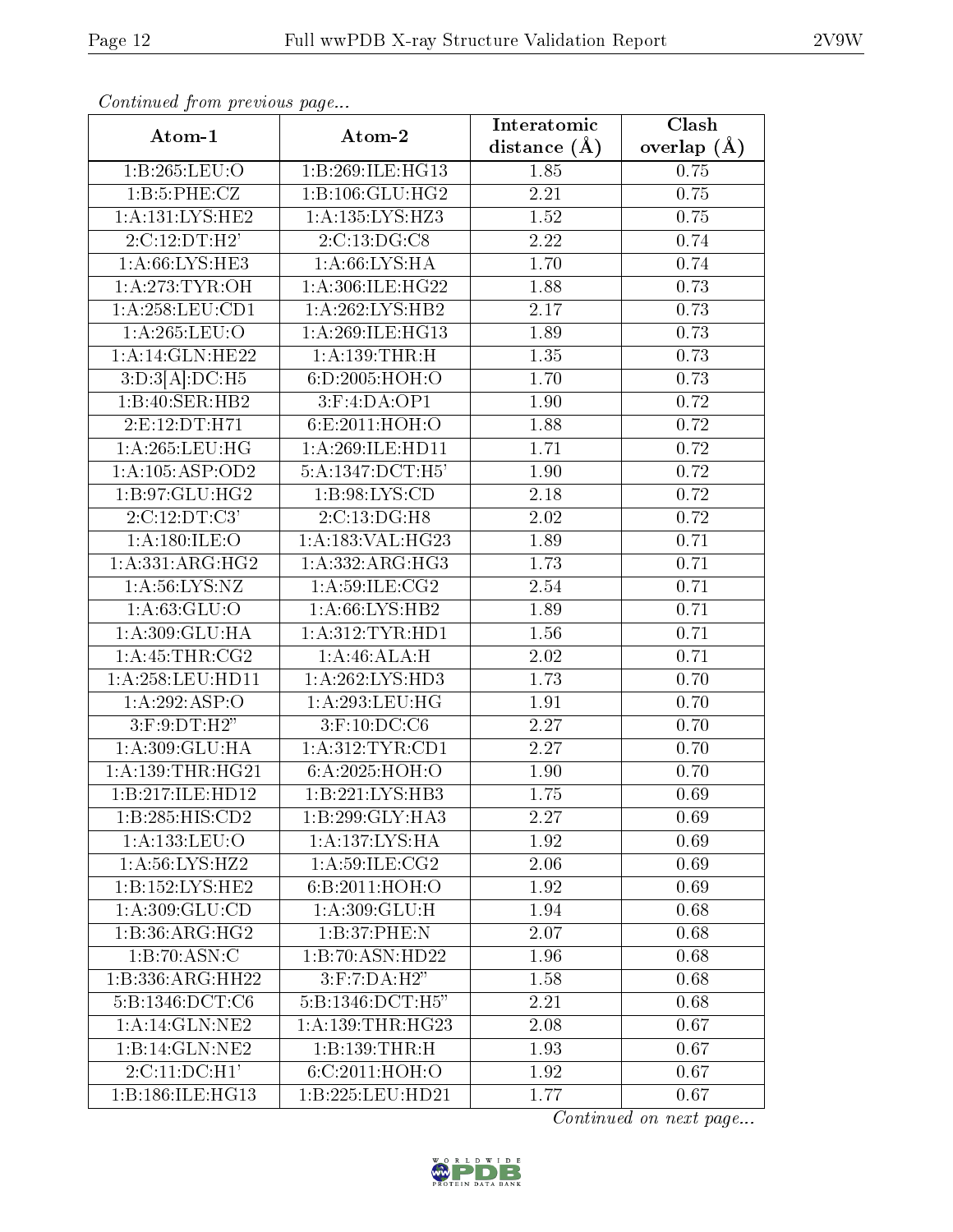| Atom-1                       | Atom-2                    | Interatomic       | Clash         |
|------------------------------|---------------------------|-------------------|---------------|
|                              |                           | distance $(\AA)$  | overlap $(A)$ |
| 1:B:4:LEU:HD12               | 1:B:144:ILE:HG12          | 1.77              | 0.67          |
| 1: A:254: ASN: HA            | 1: A:330: ILE:O           | 1.94              | 0.67          |
| 1:A:258:LEU:HD12             | 1:A:258:LEU:O             | 1.95              | 0.67          |
| 1: A:66: LYS:CA              | 1: A:66: LYS: HE3         | 2.25              | 0.67          |
| 1:A:8:PHE:CD1                | 1: A:8: PHE: N            | 2.60              | 0.67          |
| 1: A: 131: LYS: HE2          | 1:A:135:LYS:NZ            | 2.09              | 0.66          |
| 1:A:208:ILE:HG22             | 1:A:209:GLU:N             | 2.08              | 0.66          |
| 1:B:336:ARG:NH2              | 3:F:7:DA:H2"              | 2.09              | 0.66          |
| 1: A:8: PHE: HD1             | 1: A:8: PHE: N            | 1.94              | 0.66          |
| $1:B:25\overline{4:ASN:HB3}$ | 1:B:329:LYS:HB3           | 1.77              | 0.66          |
| 1:B:302:PHE:HZ               | 1:B:314[A]:GLU:HG2        | 1.61              | 0.66          |
| 1:A:318:LEU:O                | 1:A:322:ILE:HG13          | 1.96              | 0.66          |
| 2:C:5:DG:N2                  | 6:C:2003:HOH:O            | 2.23              | 0.66          |
| 1: A: 132: ILE: HG22         | 1:A:133:LEU:N             | 2.11              | 0.66          |
| 2:C:11:DC:CG                 | 2:C:12:DT:H71             | 2.31              | 0.66          |
| 1:B:163:ILE:O                | 1:B:163:ILE:HG23          | 1.95              | 0.65          |
| 1:B:115:VAL:HG13             | 1:B:120:GLU:HB2           | 1.76              | 0.65          |
| 1:A:179:ASP:HA               | 1: A:201:LYS:HA           | 1.77              | 0.65          |
| 1:B:14:GLN:HG2               | 1:B:138:ILE:CD1           | 2.27              | 0.65          |
| 1:B:14:GLN:HG2               | 1:B:138:ILE:HD13          | 1.79              | 0.65          |
| 1: A:118:TYR:HE1             | 1:A:167:ASP:HA            | 1.62              | 0.65          |
| 1: A:24: LYS:HD3             | 1: A:25: GLY: H           | $\overline{1.61}$ | 0.65          |
| 1:B:148:LYS:NZ               | 1:B:148:LYS:CB            | 2.60              | 0.64          |
| 1:A:279:ARG:HH11             | 1: A:279: ARG: HG2        | 1.63              | 0.64          |
| 1:A:128:ILE:O                | 1: A: 130: ASN: N         | 2.30              | 0.64          |
| 1: A: 45: THR: CG2           | 1:A:46:ALA:N              | 2.60              | 0.64          |
| 2:E:11:DC:H2"                | 2:E:12:DT:OP2             | 1.97              | 0.64          |
| 1:A:262:LYS:HE2              | 6:A:2014:HOH:O            | 1.98              | 0.64          |
| 1:B:332:ARG:HH22             | 3:F:6:DFT:H71             | 1.61              | 0.64          |
| 1:A:192:GLU:OE2              | 1: A: 193: LYS: HG2       | 1.98              | 0.64          |
| 1:A:9:ASP:OD2                | 1: A:161: ASN:N           | 2.29              | 0.63          |
| 1:B:99:ILE:HG12              | 1:B:100:GLU:N             | 2.13              | 0.63          |
| 1:B:237:ILE:O                | 1:B:237:ILE:HG22          | 1.97              | 0.63          |
| 2:C:12:DT:C3'                | $2:C:13:\overline{DG:C8}$ | 2.81              | 0.63          |
| 1: A:264:TYR:HA              | 1:A:267:ARG:HD2           | 1.79              | 0.63          |
| 1:A:314:GLU:HA               | 1: A: 317: LYS: NZ        | 2.13              | 0.63          |
| 1: B:97: GLU:CD              | 1:B:97:GLU:H              | 2.00              | 0.63          |
| 1:A:116:ARG:HB3              | 1: A:120: GLU:OE2         | 1.99              | 0.63          |
| 1: A:251:MET:C               | 1: A: 253: ARG: H         | 2.02              | 0.63          |
| 1: A:145: SER:OG             | 1: A:146: LYS:N           | 2.25              | 0.63          |
| 1: A:251: MET:HE2            | 1:A:330:ILE:HG22          | 1.80              | 0.63          |

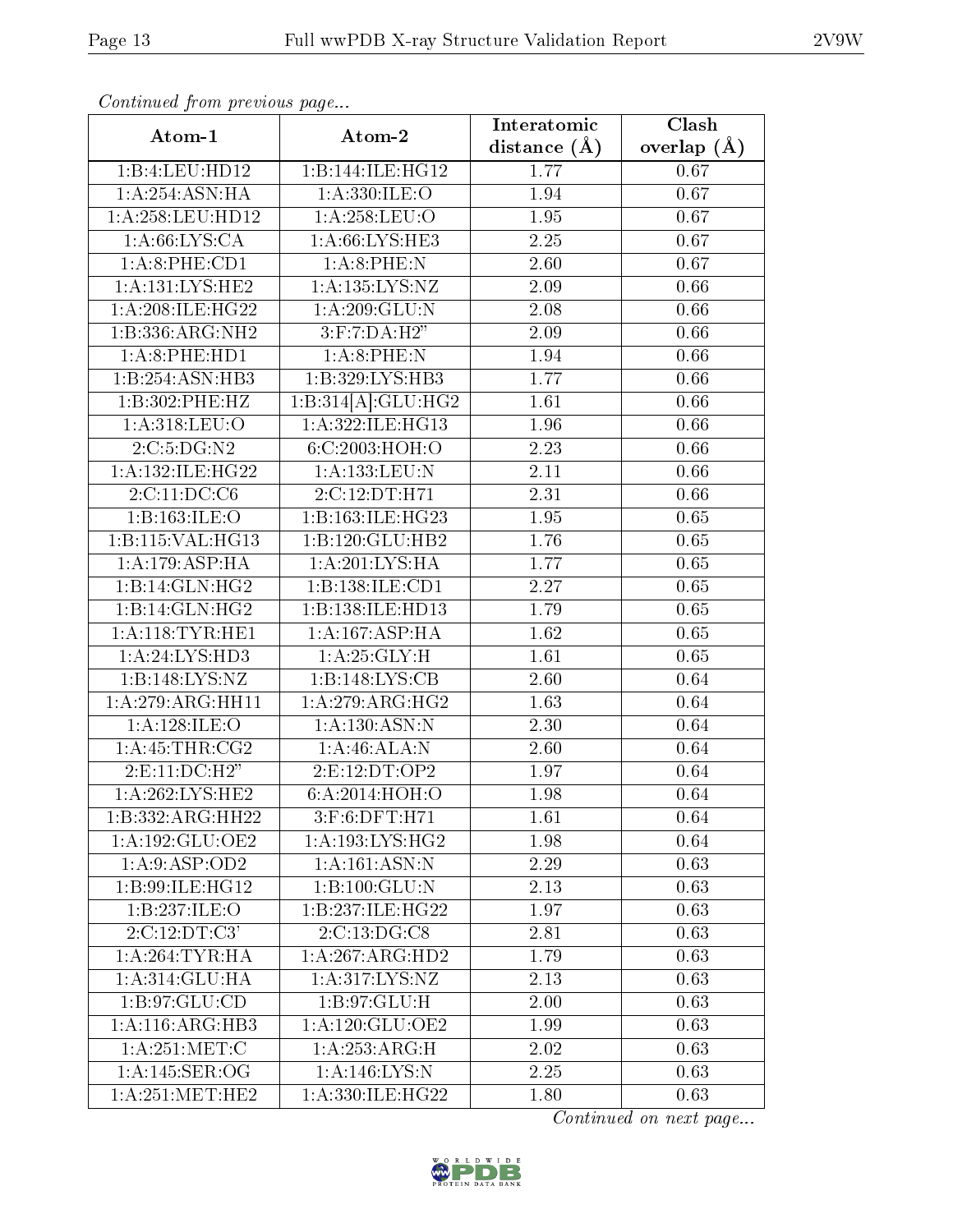| Atom-1                             |                     | Interatomic       | Clash         |
|------------------------------------|---------------------|-------------------|---------------|
|                                    | Atom-2              | distance $(\AA)$  | overlap $(A)$ |
| 1: A:250:THR:OG1                   | 1: A: 332: ARG: HG2 | 1.99              | 0.63          |
| 1:B:308:LYS:O                      | 1:B:311:ALA:HB3     | 1.98              | 0.63          |
| 1:B:4:LEU:HD11                     | 1:B:142:VAL:HG11    | 1.80              | 0.63          |
| 1: A:36: ARG: NH2                  | 1:A:251:MET:O       | 2.32              | 0.62          |
| 1:B:262:LYS:N                      | 1:B:263:PRO:HD2     | 2.13              | 0.62          |
| 1:B:122:TYR:HE2                    | 1:B:126:LEU:HD11    | 1.64              | 0.62          |
| 2:C:8:DG:H4'                       | 6:C:2006:HOH:O      | 1.97              | 0.62          |
| 1:B:221:LYS:O                      | 1:B:224:TYR:HB3     | 1.99              | 0.62          |
| 1:B:302:PHE:CD1                    | 1:B:306:ILE:HD11    | 2.35              | 0.62          |
| 1:A:28:VAL:H                       | 1:A:47:ASN:HD21     | 1.45              | 0.62          |
| 1: A:180: ILE: CG2                 | 1:A:181:ALA:N       | 2.51              | 0.61          |
| 1: A:209: GLU:O                    | 1:A:211:ASP:N       | 2.33              | 0.61          |
| 1: A:89:MET:HA                     | 1:A:92:LEU:HD12     | 1.81              | 0.61          |
| 1:B:326:ASP:OD2                    | 1:B:328:ARG:HD2     | 2.00              | 0.61          |
| 1: A:251: MET:HA                   | 1:A:264:TYR:CZ      | 2.35              | 0.61          |
| 1:A:317:LYS:NZ                     | 1:A:317:LYS:HB2     | 2.14              | 0.61          |
| $1:A:137:\overline{\text{LYS:NZ}}$ | 6: A:2023:HOH:O     | 2.23              | 0.61          |
| $1:A:252:LYS:H\overline{D2}$       | 1: A:252:LYS:H      | $1.64\,$          | 0.61          |
| 1:A:336:ARG:NH1                    | 6:A:2056:HOH:O      | 2.32              | 0.61          |
| 1: A:9: ASP:O                      | 1:A:10:TYR:CB       | 2.45              | 0.61          |
| 1: A: 199: ILE:H                   | 1:A:199:ILE:CD1     | $\overline{2.11}$ | 0.61          |
| 2:E:12:DT:C7                       | 6:E:2011:HOH:O      | 2.47              | 0.61          |
| 1: A:256:ARG:HG3                   | 1:A:323:LEU:HD22    | 1.83              | 0.60          |
| 5:B:1346:DCT:O1A                   | 5:B:1346:DCT:O1G    | 2.18              | 0.60          |
| $3:$ F:5:DG:H2"                    | $3:$ F:6:DFT: $C5'$ | 2.31              | 0.60          |
| 1:A:116:ARG:HH11                   | 1:A:116:ARG:HG3     | 1.64              | 0.60          |
| 1:B:300[A]:ARG:HD3                 | 1:B:302:PHE:CZ      | 2.35              | 0.60          |
| 1:A:197:LEU:HB2                    | $1:A:199:ILE:$ CD1  | 2.31              | 0.60          |
| 1: B: 125: GLY: O                  | 1:B:129:LYS:HG3     | 2.02              | 0.60          |
| 1:B:14:GLN:HE22                    | 1:B:139:THR:H       | 1.48              | 0.60          |
| 1:A:263:PRO:O                      | 1:A:267:ARG:HG3     | 2.02              | 0.60          |
| 1:B:251:MET:HB3                    | 1:B:264:TYR:CE2     | 2.36              | 0.60          |
| 1: A:329: LYS: NZ                  | 6:A:2054:HOH:O      | 2.33              | 0.60          |
| 1: A:216: MET:HG3                  | 1:A:217:ILE:HG23    | 1.84              | 0.60          |
| 1: A:262:LYS:N                     | 1:A:263:PRO:HD2     | 2.17              | 0.60          |
| 1:A:279:ARG:HD3                    | $1: A:340:$ PHE:CE2 | 2.37              | 0.60          |
| 1:B:47:ASN:HD21                    | 1:B:49:GLU:HB2      | 1.67              | 0.60          |
| 1:A:119:ARG:NH1                    | 6:A:2018:HOH:O      | 2.34              | 0.59          |
| 1:A:147:ASN:ND2                    | 1: A: 150: PHE: HD1 | 1.99              | 0.59          |
| 1:A:176:ARG:HH11                   | 1:A:176:ARG:HB3     | 1.66              | 0.59          |
| 1: A:251: MET:CE                   | 1:A:330:ILE:HG22    | 2.32              | 0.59          |

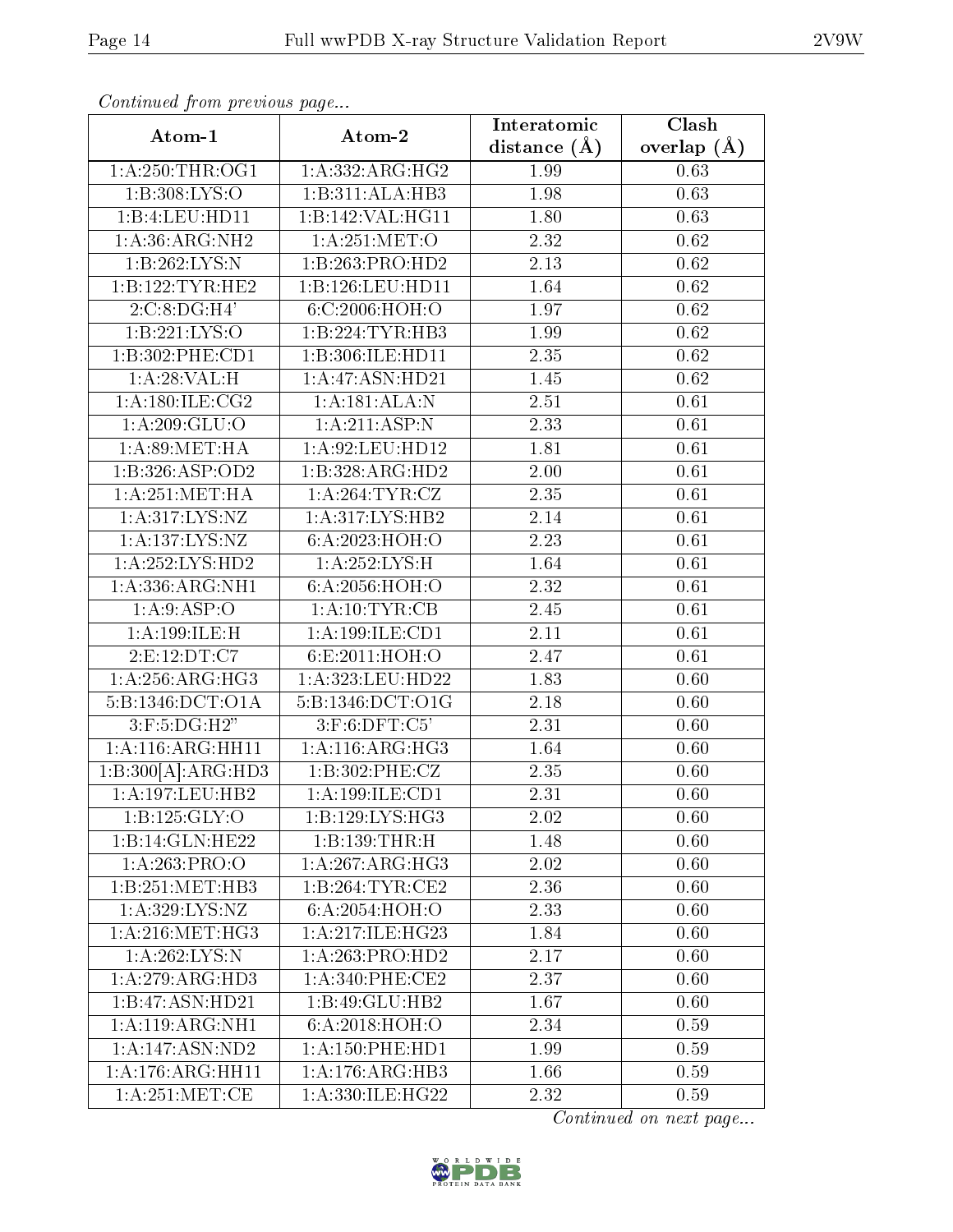| Atom-1                       |                      | Interatomic      | Clash         |
|------------------------------|----------------------|------------------|---------------|
|                              | Atom-2               | distance $(\AA)$ | overlap $(A)$ |
| 1:A:262:LYS:NZ               | 1:A:316:VAL:HG23     | 2.17             | 0.59          |
| 1: A:245: ILE:HG21           | 1:A:275:LYS:HB2      | 1.85             | 0.59          |
| 1: A:181: ALA: C             | 1:A:183:VAL:H        | 2.06             | 0.59          |
| 1: A:141:THR:HG21            | 1:A:155:ALA:O        | 2.01             | 0.59          |
| 1:B:60:PRO:HB2               | 1: B:63: GLU:CG      | 2.26             | 0.59          |
| 1: A:269: ILE: HG12          | 1:A:335:VAL:HG21     | 1.84             | 0.59          |
| 1: A:31: CYS:HB3             | 1:A:43:VAL:HA        | 1.83             | 0.59          |
| 2:C:12:DT:C2'                | 2:C:13:DG:O4'        | 2.50             | 0.59          |
| 1:B:146:LYS:HD2              | 1:B:171:VAL:HG21     | 1.84             | 0.58          |
| 2:C:12:DT:C2'                | 2:C:13:DG:CS         | 2.86             | 0.58          |
| 1: A:280: ILE: CG2           | 1: A:305: GLY:HA3    | 2.33             | 0.58          |
| 1:A:149:VAL:O                | 1:A:153:ILE:HG13     | 2.04             | 0.58          |
| 1:A:51:ARG:HH11              | 1: A:51: ARG:HG3     | 1.67             | 0.58          |
| 3:F:17:DC:H5                 | 6:F:2014:HOH:O       | 1.85             | 0.58          |
| 1: A:317: LYS: HZ3           | 1:A:317:LYS:HB2      | 1.68             | 0.58          |
| 1:A:28:VAL:H                 | 1:A:47:ASN:ND2       | 2.01             | 0.58          |
| 1:A:4:LEU:HB3                | 1: A: 109: LEU: HB2  | 1.86             | 0.58          |
| 1:B:92:LEU:HD23              | 1:B:92:LEU:N         | 2.18             | 0.58          |
| 1: A:251: MET:C              | 1:A:253:ARG:N        | 2.55             | 0.58          |
| 2: E: 3: DG:H2"              | 2: E: 4: DG: C8      | 2.38             | 0.58          |
| $3:$ F:17:DC:H4'             | 6:F:2013:HOH:O       | 2.04             | 0.58          |
| 1:B:302:PHE:CZ               | 1:B:314[A]:GLU:HG2   | 2.39             | 0.58          |
| 1:B:88:ILE:HA                | 1:B:91:LEU:HD12      | 1.86             | 0.58          |
| 1:A:316:VAL:CG1              | 1:A:320:GLN:HE21     | 2.17             | 0.57          |
| 1:A:280:ILE:HB               | 1:A:341:ILE:HD12     | 1.86             | 0.57          |
| 1: A:11:PHE:O                | 1:A:12:TYR:C         | 2.42             | 0.57          |
| 1:A:237:ILE:O                | 1:A:237:ILE:HG22     | 2.05             | 0.57          |
| 1:A:210[A]:PHE:CE1           | 1: A: 223: LYS: HG2  | 2.39             | 0.57          |
| 1:A:277:ASP:CG               | 1: A:278:LYS:H       | 2.06             | 0.57          |
| 1:A:280:ILE:HG22             | 1: A:305: GLY:HA3    | 1.86             | 0.57          |
| 1:A:256:ARG:HH22             | 1:A:327:GLU:HA       | 1.68             | 0.57          |
| 1: A:37:PHE:HB2              | 1: A:40: SER:HB2     | 1.85             | 0.57          |
| $1: \overline{A:10:TYR:CE2}$ | 1: A:14: GLN:HG3     | 2.39             | 0.57          |
| 1: A:180: ILE: CG2           | 1:A:181:ALA:H        | 1.91             | 0.57          |
| 1:A:240[A]:ARG:HG2           | 1:A:242:ARG:NH2      | 2.19             | 0.57          |
| 1: A:56: LYS: NZ             | 1:A:59:ILE:HG22      | 2.19             | 0.57          |
| 1: A:88: ILE: CG2            | 1: A: 132: ILE: HDI1 | 2.35             | 0.57          |
| 1: A:90: ASN:O               | 1: A:93: ARG:HB3     | 2.04             | 0.57          |
| 1:A:279:ARG:HD3              | 1: A:340: PHE:CD2    | 2.40             | 0.57          |
| 1:B:77:ARG:O                 | 1:B:79:GLU:N         | 2.38             | 0.57          |
| 2:E:2:DG:H2"                 | 2:E:3:DG:OP2         | 2.03             | 0.57          |

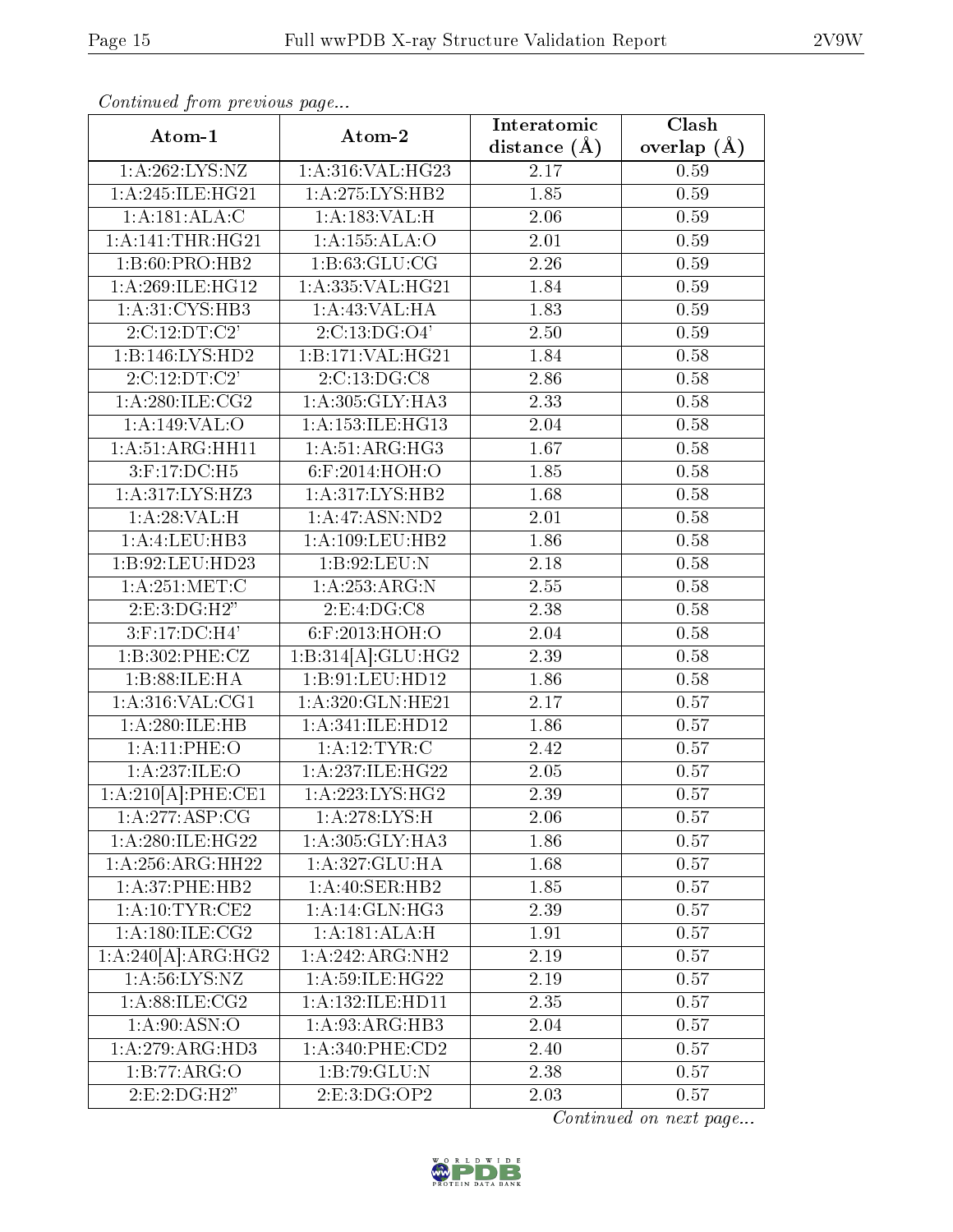| Atom-1              |                              | Interatomic       | Clash         |
|---------------------|------------------------------|-------------------|---------------|
|                     | Atom-2                       | distance $(\AA)$  | overlap $(A)$ |
| 1:A:2:ILE:HD12      | 1: A:118: TYR: CD2           | 2.40              | 0.57          |
| 1: A:20: ASN: C     | 1: A:20: ASN:HD22            | 2.07              | 0.57          |
| 1:B:2:ILE:HD12      | 1:B:118[A]:TYR:CD1           | 2.40              | 0.56          |
| 1: A: 199: ILE:N    | 1:A:199:ILE:HD12             | $2.12\,$          | 0.56          |
| 1: A:54: GLY:O      | 1: A:56: LYS: N              | 2.38              | 0.56          |
| 1:B:323:LEU:O       | 1:B:327:GLU:HG2              | 2.05              | 0.56          |
| 1: A: 130: ASN: ND2 | 6:A:2021:HOH:O               | 2.38              | 0.56          |
| 1:B:8:PHE:CE1       | 1:B:88:ILE:HG21              | 2.40              | $0.56\,$      |
| 1:A:262:LYS:HZ2     | 1:A:316:VAL:HG23             | 1.70              | $0.56\,$      |
| 1:B:140:VAL:O       | 1:B:161:ASN:HA               | 2.06              | $0.56\,$      |
| 1:A:264:TYR:O       | 1:A:267:ARG:HB2              | 2.06              | 0.56          |
| 1: A:295: ILE:N     | 1:A:295:ILE:HD12             | $\overline{2.21}$ | $0.56\,$      |
| 1:A:279:ARG:NH1     | 1: A:279: ARG: HG2           | 2.20              | $0.56\,$      |
| 1: A:56: LYS: NZ    | 1:A:59:ILE:HG23              | 2.12              | 0.56          |
| 1:B:14:GLN:O        | 1:B:18:VAL:HG23              | 2.05              | 0.56          |
| 1:A:158:ALA:HB2     | 1:A:164:LYS:HB2              | 1.88              | 0.56          |
| 1: B:251: MET:CE    | 1:B:330:ILE:O                | 2.54              | 0.56          |
| 1: A:53:PHE:O       | 1:A:67:ILE:HG21              | 2.06              | 0.55          |
| 1:B:202:LEU:O       | 1:B:205:THR:HG23             | 2.05              | $0.55\,$      |
| 1:B:31:CYS:HB3      | 1:B:61:ILE:HD11              | 1.87              | $0.55\,$      |
| 1:A:167:ASP:O       | 1:A:171:VAL:HG23             | 2.06              | $0.55\,$      |
| 1:B:150:PHE:CE1     | 1:B:171:VAL:HG13             | 2.42              | 0.55          |
| 1:B:174:LEU:O       | 1:B:178:LEU:HB3              | 2.07              | $0.55\,$      |
| 1:A:316:VAL:HG12    | 1:A:320:GLN:HE21             | $\overline{1.72}$ | $0.55\,$      |
| 1:B:8:PHE:CE2       | 1:B:105:ASP:HA               | 2.42              | 0.55          |
| $3:$ F:5:DG:C2'     | 3:F:6:DFT:H5"                | 2.37              | 0.55          |
| 2:C:12:DT:O5'       | 2:C:13:DG:N7                 | 2.39              | $0.55\,$      |
| 1:B:251:MET:HE1     | 1:B:330:ILE:O                | 2.07              | 0.55          |
| 2:C:11:DC:H2'       | 6:C:2013:HOH:O               | 2.07              | 0.55          |
| 2: E: 11: DC: H2"   | 6:E:2011:HOH:O               | 2.06              | 0.55          |
| 1:A:268:ALA:O       | 1: A:270: GLU:N              | 2.40              | 0.55          |
| 1:A:48:TYR:OH       | 1: A: 159: LYS: HD3          | 2.06              | 0.55          |
| 1: A: 164: LYS: HG2 | 1:A:165:VAL:N                | 2.22              | 0.55          |
| 1:A:262:LYS:HZ1     | 1: A:266:PHE:HE1             | 1.53              | 0.55          |
| 1:A:3:VAL:HG12      | 1:A:4:LEU:N                  | 2.22              | 0.55          |
| 1: B:92: LEU: C     | 1: B:94: GLU: H              | 2.11              | 0.54          |
| 1:B:261:ILE:HG21    | 1:B:319:LEU:HD21             | 1.89              | 0.54          |
| 3: D: 1: DT:H2'     | 3:D:2[A].DT:C6               | 2.42              | 0.54          |
| 1:B:342:GLU:C       | 1:B:342:GLU:CD               | 2.65              | 0.54          |
| 1: A:308: LYS:O     | 1:A:311:ALA:HB3              | 2.07              | 0.54          |
| 1:A:176:ARG:NH1     | $1:A:176:A\overline{RG:H}B3$ | 2.22              | 0.54          |

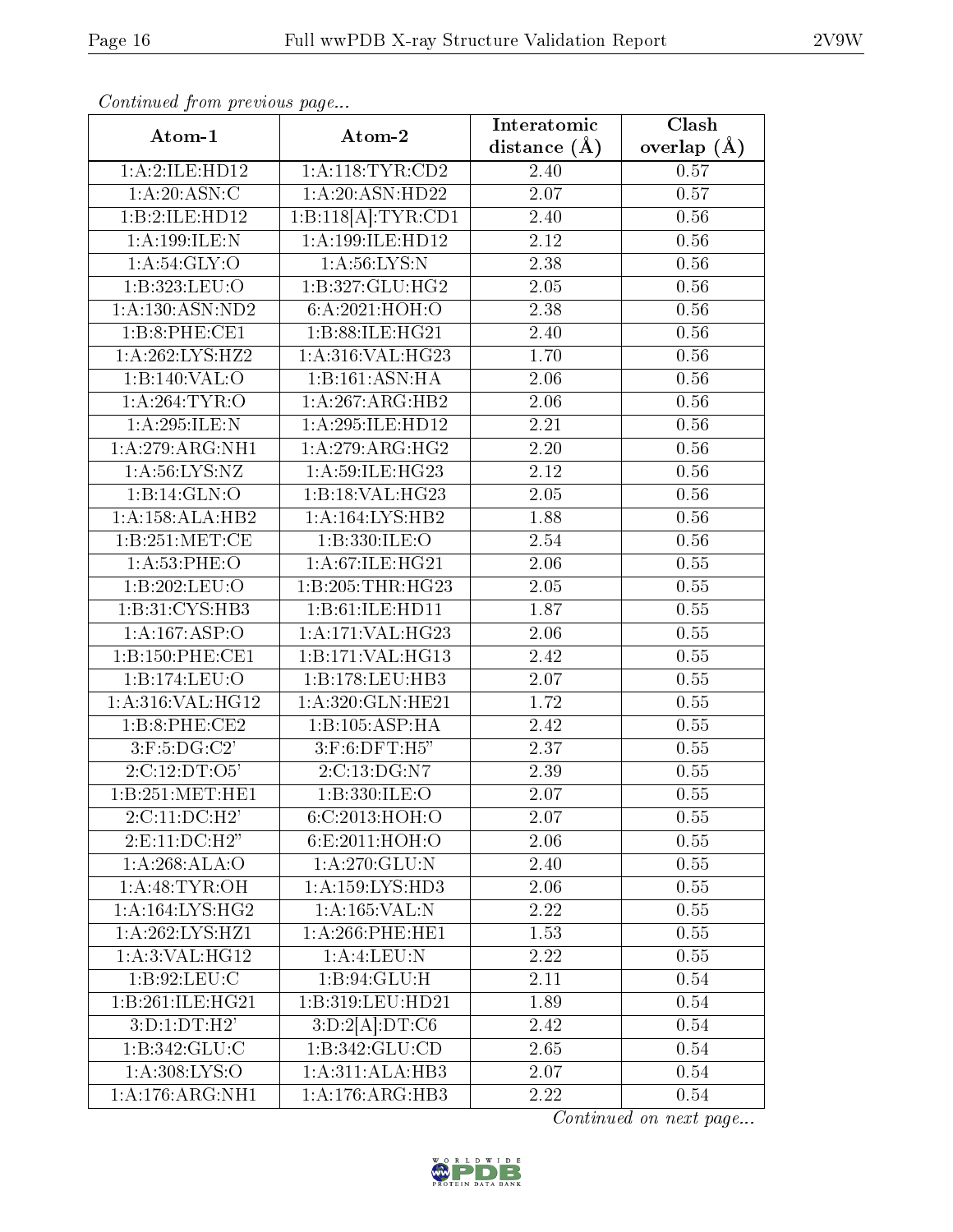| Atom-1<br>Atom-2   |                     | Interatomic    | Clash         |
|--------------------|---------------------|----------------|---------------|
|                    |                     | distance $(A)$ | overlap $(A)$ |
| 1:B:168:ASP:C      | 1:B:170:GLU:H       | 2.11           | 0.54          |
| 2:C:12:DT:H5"      | 6:C:2011:HOH:O      | 2.06           | $0.54\,$      |
| 1:A:214[A]:LYS:HE2 | 1:A:219[A]:GLU:HG3  | 1.90           | 0.54          |
| 1:B:4:LEU:HB3      | 1:B:109:LEU:HB2     | 1.89           | 0.54          |
| 1: A:76: MET:HE1   | 1: A:78: LYS: HB2   | 1.90           | 0.54          |
| 1: A:10: TYR:N     | 1: A:10: TYR:CD2    | $2.75\,$       | 0.54          |
| 1:A:2:ILE:HD12     | 1: A:118: TYR: CE2  | 2.43           | 0.54          |
| 1:A:130:ASN:O      | 1: A:131:LYS:C      | 2.46           | 0.54          |
| 1: A:262:LYS:CE    | 1: A:266:PHE:HE1    | 2.19           | 0.54          |
| 1:B:173:ARG:HG2    | 1:B:177:GLU:OE1     | 2.08           | 0.54          |
| 1:B:149:VAL:HG21   | 1:B:233[A]:TYR:HD2  | 1.74           | 0.53          |
| 1:A:129:LYS:NZ     | 1: A: 161: ASN: OD1 | 2.41           | 0.53          |
| 1: A:260: GLU:HG3  | 1: A:260: GLU:O     | 2.09           | 0.53          |
| 1:A:174:LEU:HD22   | 1: A:178: LEU: HB2  | 1.89           | 0.53          |
| 1:A:262:LYS:HE3    | 1:A:266:PHE:CD1     | 2.39           | 0.53          |
| 1:B:20:ASN:ND2     | 1:B:23:LEU:HG       | 2.15           | 0.53          |
| 1: A:3: VAL:O      | 1:A:144:ILE:HG23    | 2.08           | 0.53          |
| 1:B:2:ILE:HD12     | 1:B:118[A]:TYR:HD1  | 1.73           | 0.53          |
| 1:B:217:ILE:HD11   | 1:B:222:ALA:CA      | 2.39           | 0.53          |
| 1:A:187:GLY:HA3    | 2:C:11:DC:O5'       | 2.09           | 0.53          |
| 1:A:106:GLU:OE2    | 1: A: 152: LYS: HE2 | 2.08           | 0.53          |
| 1:B:217:ILE:HD11   | 1:B:222:ALA:HA      | 1.90           | 0.53          |
| 1:B:277:ASP:OD1    | 1:B:278:LYS:HE2     | 2.09           | 0.53          |
| 1:A:111:ILE:HD12   | 1:A:115:VAL:HG21    | 1.90           | 0.53          |
| 1: A:179: ASP:HB3  | 1: A:201:LYS:HD3    | 1.91           | 0.53          |
| 1: A:255: SER:OG   | 1: A:256:ARG:N      | 2.42           | 0.53          |
| 1:B:122:TYR:CE2    | 1:B:126:LEU:HD11    | 2.44           | 0.53          |
| 1:B:8:PHE:HA       | 1:B:140:VAL:HG12    | 1.90           | 0.53          |
| 1:A:194:LEU:HD23   | 1: A:216: MET:CE    | 2.39           | 0.53          |
| 1:B:290:THR:HG21   | 1:B:328:ARG:HD3     | 1.91           | 0.53          |
| 1:A:256:ARG:NH2    | 1:A:327:GLU:HA      | 2.24           | 0.52          |
| 1:B:119[B]:ARG:HB3 | 1:B:119[B]:ARG:NH1  | 2.24           | 0.52          |
| 1:B:202:LEU:HD22   | 1:B:229:ALA:HB2     | 1.91           | 0.52          |
| 1:B:228:LEU:O      | 1:B:231:ASP:N       | 2.42           | 0.52          |
| 1:A:326:ASP:OD2    | 1:A:328:ARG:HG2     | 2.09           | 0.52          |
| 1: A:118: TYR: CE1 | 1:A:167:ASP:HA      | 2.44           | 0.52          |
| 1:A:262:LYS:NZ     | 1: A:266:PHE:HE1    | 2.06           | 0.52          |
| 1:A:280:ILE:HG22   | 1: A:305: GLY:CA    | 2.40           | 0.52          |
| 1:B:136:GLU:O      | 1:B:138:ILE:HG12    | 2.10           | 0.52          |
| 3:D:12:DT:H2"      | 3:D:13:DT:H71       | 1.90           | 0.52          |
| 5:A:1347:DCT:H5'   | 5:A:1347:DCT:O2B    | 2.10           | 0.52          |

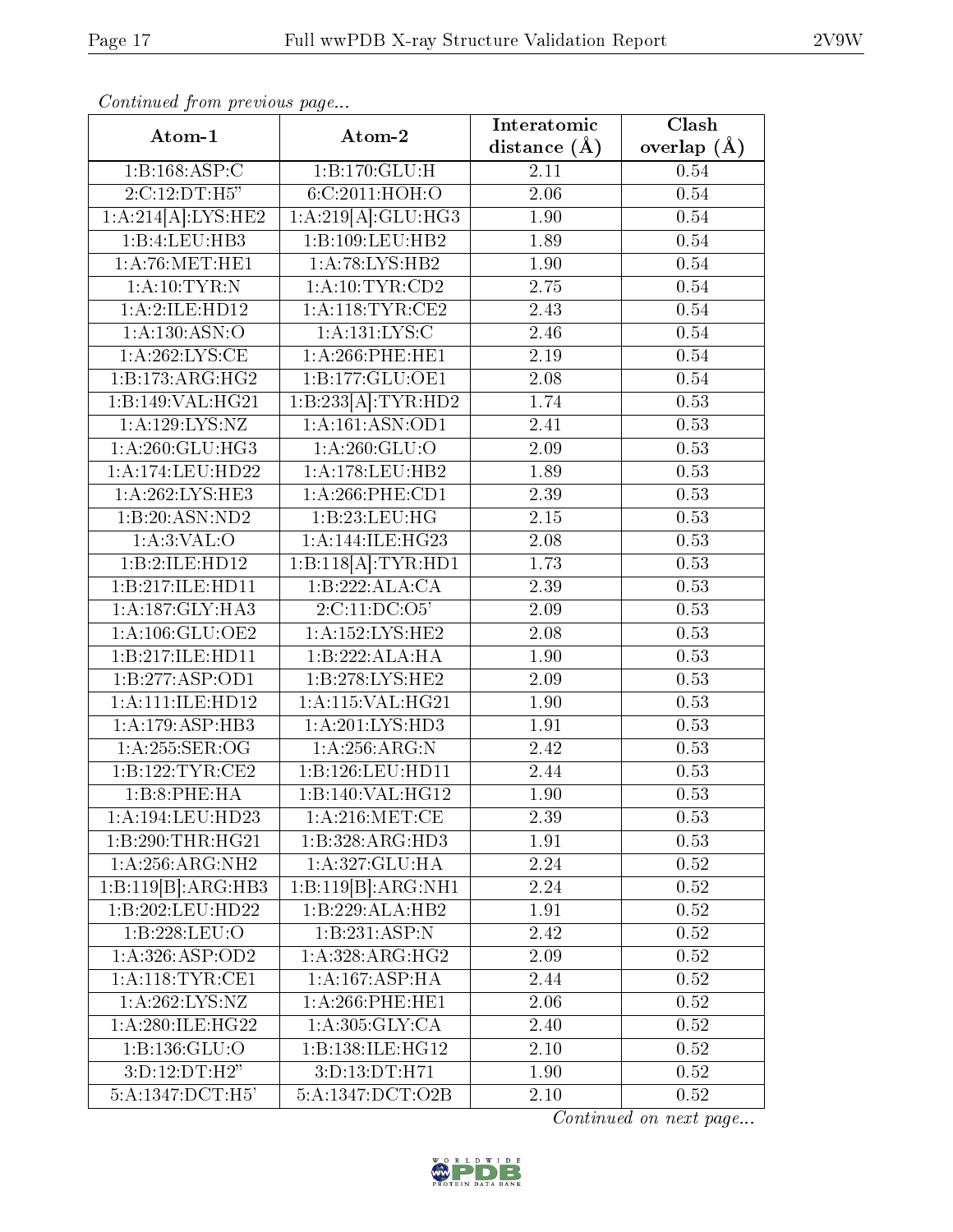| Atom-1                            | Atom-2                     | Interatomic       | Clash             |
|-----------------------------------|----------------------------|-------------------|-------------------|
|                                   |                            | distance $(\AA)$  | overlap $(A)$     |
| 1:B:105:ASP:OD2                   | $1:$ B:106:GLU:OE2         | 2.28              | 0.52              |
| 1:A:262:LYS:HE3                   | $1: A:266:$ PHE:CZ         | $\overline{2.36}$ | 0.52              |
| 1:B:10:TYR:CD2                    | 1:B:48:TYR:HE1             | 2.28              | 0.52              |
| $1:B:168.\overline{ASP:N}$        | 1:B:168:ASP:OD1            | 2.42              | $0.52\,$          |
| 1:B:46:ALA:O                      | 1:B:51:ARG:NH1             | 2.43              | $\overline{0.51}$ |
| 1:B:70:ASN:C                      | 1:B:70:ASN:ND2             | 2.63              | 0.51              |
| 1: A:31:CYS:HB2                   | 1:A:42:ALA:O               | 2.09              | $0.51\,$          |
| 1:B:180:ILE:CD1                   | 1:B:194:LEU:HD13           | 2.41              | $0.51\,$          |
| 3:D:1:DT:H2'                      | 3:D:2[A]:DT:C5             | 2.45              | 0.51              |
| 1:A:262:LYS:HD3                   | 6:A:2038:HOH:O             | 2.09              | 0.51              |
| 1: A:51: ARG: NH1                 | 1: A:51: ARG:HG3           | 2.26              | 0.51              |
| 1:A:20:ASN:ND2                    | 1:A:22:SER:OG              | 2.40              | $0.51\,$          |
| 1:B:149:VAL:O                     | 1:B:153:ILE:HG13           | 2.10              | 0.51              |
| $1:A:290:\overline{\text{THR:O}}$ | 1: A: 331: ARG: HB3        | 2.11              | 0.51              |
| 1:B:9:ASP:HA                      | 6:B:2048:HOH:O             | 2.09              | 0.51              |
| 3: D:9: DT:H2"                    | 3: D: 10: DC: C6           | 2.46              | 0.51              |
| 1:B:47:ASN:ND2                    | 1:B:49:GLU:OE2             | 2.44              | $0.51\,$          |
| 1:A:215:GLY:O                     | 1: A:216: MET:HB3          | 2.10              | 0.51              |
| $1:\overline{A:307:SER:O}$        | 1: A:308: LYS:C            | 2.49              | 0.51              |
| 1: A:9: ASP:CG                    | 1: A:161: ASN:H            | 2.12              | 0.51              |
| 5:B:1346:DCT:C5'                  | 2:E:13:DG:C2'              | 2.59              | $\overline{0.51}$ |
| 1:B:76:MET:HG3                    | 1:B:81:TYR:CE2             | 2.45              | $0.51\,$          |
| 3:F:16:DC:H4'                     | 3:F:17:DC:OP1              | 2.11              | 0.51              |
| 1:B:326:ASP:OD2                   | $1:B:327:\overline{GLU:N}$ | 2.44              | 0.51              |
| 1:A:197:LEU:N                     | 1:A:197:LEU:HD23           | 2.26              | 0.50              |
| 1: A:84:VAL:O                     | 1:A:87:ARG:N               | 2.40              | 0.50              |
| 1: B:60: PRO:CD                   | 1:B:63:GLU:HG3             | 2.33              | 0.50              |
| 1:B:153:ILE:HA                    | 1:B:156[A]:ASP:OD2         | 2.10              | 0.50              |
| 1:A:128:ILE:C                     | 1: A: 130: ASN: N          | 2.63              | 0.50              |
| 1: A:203: VAL:HG13                | 1: A:204: ASP: N           | 2.26              | 0.50              |
| 1:A:298:ARG:NH1                   | 2:C:7:DA:H3'               | 2.26              | 0.50              |
| 1: A:36: ARG: NH2                 | 1: A: 331: ARG: HG3        | 2.27              | 0.50              |
| 1:B:247:ARG:O                     | 1:B:268:ALA:HB1            | 2.11              | 0.50              |
| 1: A:265:LEU:CD2                  | 1:A:315:SER:HB3            | 2.41              | 0.50              |
| 1:B:130:ASN:O                     | 1:B:134:GLU:HG2            | 2.11              | 0.50              |
| 1: B:92: LEU: C                   | 1:B:94:GLU:N               | 2.65              | 0.50              |
| 1: B:97: GLU:N                    | 1:B:97:GLU:OE2             | 2.33              | 0.50              |
| 1:B:101:ILE:HD12                  | 1:B:101:ILE:N              | 2.26              | 0.50              |
| 1:B:247:ARG:HA                    | $3:$ F:7:DA:OP2            | 2.12              | 0.50              |
| 1:A:291:GLU:OE2                   | 1:A:329:LYS:HB2            | 2.11              | 0.50              |
| 1:B:281:PRO:HB3                   | 1:B:337:PHE:HB3            | 1.93              | 0.50              |

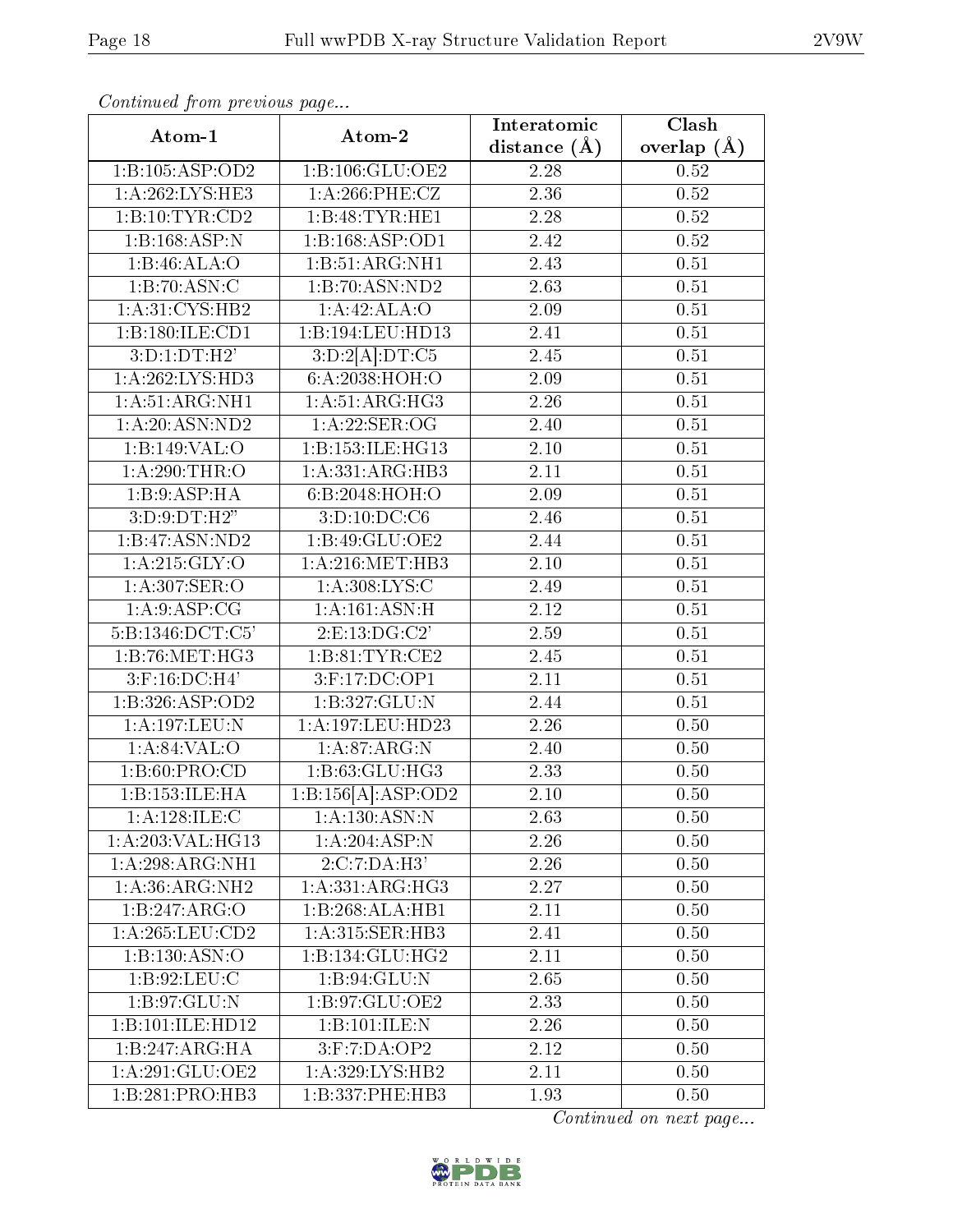| Atom-1                                   | Atom-2                             | Interatomic       | Clash         |
|------------------------------------------|------------------------------------|-------------------|---------------|
|                                          |                                    | distance $(A)$    | overlap $(A)$ |
| 1:A:262:LYS:NZ                           | 1: A:316: VAL: CG2                 | 2.75              | 0.50          |
| 1: A:8: PHE:O                            | 1: A:9: ASP:C                      | 2.49              | 0.50          |
| 1:B:323:LEU:HD22                         | 1:B:327:GLU:OE1                    | 2.11              | 0.50          |
| 1:A:221:LYS:O                            | 1: A:224:TYR:HB3                   | 2.12              | 0.50          |
| 1:A:258:LEU:HD11                         | $1:A:262:\overline{\text{LYS:CD}}$ | 2.41              | 0.50          |
| 1:B:210:PHE:O                            | 1:B:213:LEU:N                      | 2.45              | 0.49          |
| 1:B:81:TYR:N                             | 1:B:81:TYR:CD1                     | 2.79              | 0.49          |
| 1: A: 336: ARG: HH22                     | 3:D:7:DA:C2'                       | 2.25              | 0.49          |
| 1:A:132:ILE:CG2                          | 1:A:133:LEU:N                      | 2.75              | 0.49          |
| 1: A:37:PHE:O                            | 1:A:38[A]:GLU:HB2                  | 2.10              | 0.49          |
| 1:B:249:VAL:HG11                         | 1:B:267:ARG:HH12                   | 1.77              | 0.49          |
| 1:B:331:ARG:NH2                          | 3:F:4:DA:OP2                       | 2.44              | 0.49          |
| 1:A:179:ASP:CB                           | 1: A:201:LYS:HD3                   | 2.42              | 0.49          |
| 1:A:289:VAL:HB                           | 1:A:332:ARG:HB2                    | 1.94              | 0.49          |
| 1:A:192:GLU:OE2                          | 1: A: 193: LYS: HE2                | 2.13              | 0.49          |
| 1:A:209:GLU:O                            | 1: A:212:LYS:N                     | 2.45              | 0.49          |
| 1:A.9:ASP:OD2                            | 1:A:160:PRO:HB2                    | 2.12              | 0.49          |
| 1:A:173:ARG:O                            | 1: A: 177: GLU: OE1                | 2.30              | 0.49          |
| 1: A: 130: ASN: C                        | 1:A:132:ILE:N                      | 2.63              | 0.49          |
| $1:\overline{A}:217:\iota\text{LE}:HD12$ | 1: A:221: LYS: HG2                 | 1.93              | 0.49          |
| 1: A:208: ILE:CG2                        | 1:A:209:GLU:H                      | 2.16              | 0.49          |
| 1: A:314: GLU:HG3                        | 1:A:318:LEU:CD1                    | 2.42              | 0.49          |
| 1: B: 16: GLU: O                         | 1:B:23:LEU:HD12                    | 2.13              | 0.49          |
| 1: A:116: ARG: HG3                       | 1:A:116:ARG:NH1                    | 2.28              | 0.49          |
| 1:A:247:ARG:HB3                          | 1:A:272:SER:OG                     | 2.13              | 0.49          |
| 1:B:284:ILE:HD12                         | 1:B:337:PHE:CE1                    | 2.47              | 0.49          |
| 1:A:130:ASN:O                            | 1:A:132:ILE:N                      | 2.46              | 0.49          |
| 1:A:2:ILE:HD11                           | 1: A:144: ILE: CG2                 | 2.43              | 0.49          |
| 1:B:245:ILE:HB                           | 1: B: 276: LEU: CD2                | 2.43              | 0.49          |
| 1:A:339:LYS:NZ                           | 2:C:5:DG:OP2                       | 2.41              | 0.49          |
| 1:A:128:ILE:C                            | 1: A: 130: ASN:H                   | $\overline{2.17}$ | 0.48          |
| 3: D:6: DFT:H2'                          | 3:D:7:DA:O5'                       | 2.13              | 0.48          |
| 1: A:269: ILE:O                          | 1:A:269:ILE:HG22                   | 2.13              | 0.48          |
| 5: B: 1346: DCT: O5'                     | 5:B:1346:DCT:O2B                   | 2.32              | 0.48          |
| 2:C:12:DT:H72                            | 2:C:13:DG:C6                       | 2.48              | 0.48          |
| 1: A:284: ILE: HD12                      | 1: A: 337: PHE: HE1                | 1.78              | 0.48          |
| 1:B:38:GLU:HA                            | 1:B:38:GLU:OE2                     | 2.13              | 0.48          |
| 1:B:92:LEU:O                             | 1:B:94:GLU:N                       | 2.47              | 0.48          |
| 1: A:277: ASP:CG                         | 1: A:278:LYS:N                     | 2.67              | 0.48          |
| 1: A:5: PHE: CZ                          | 1: A: 106: GLU: HG2                | 2.49              | 0.48          |
| 5:B:1346:DCT:C4'                         | 2:E:13:DG:H2"                      | 2.41              | 0.48          |

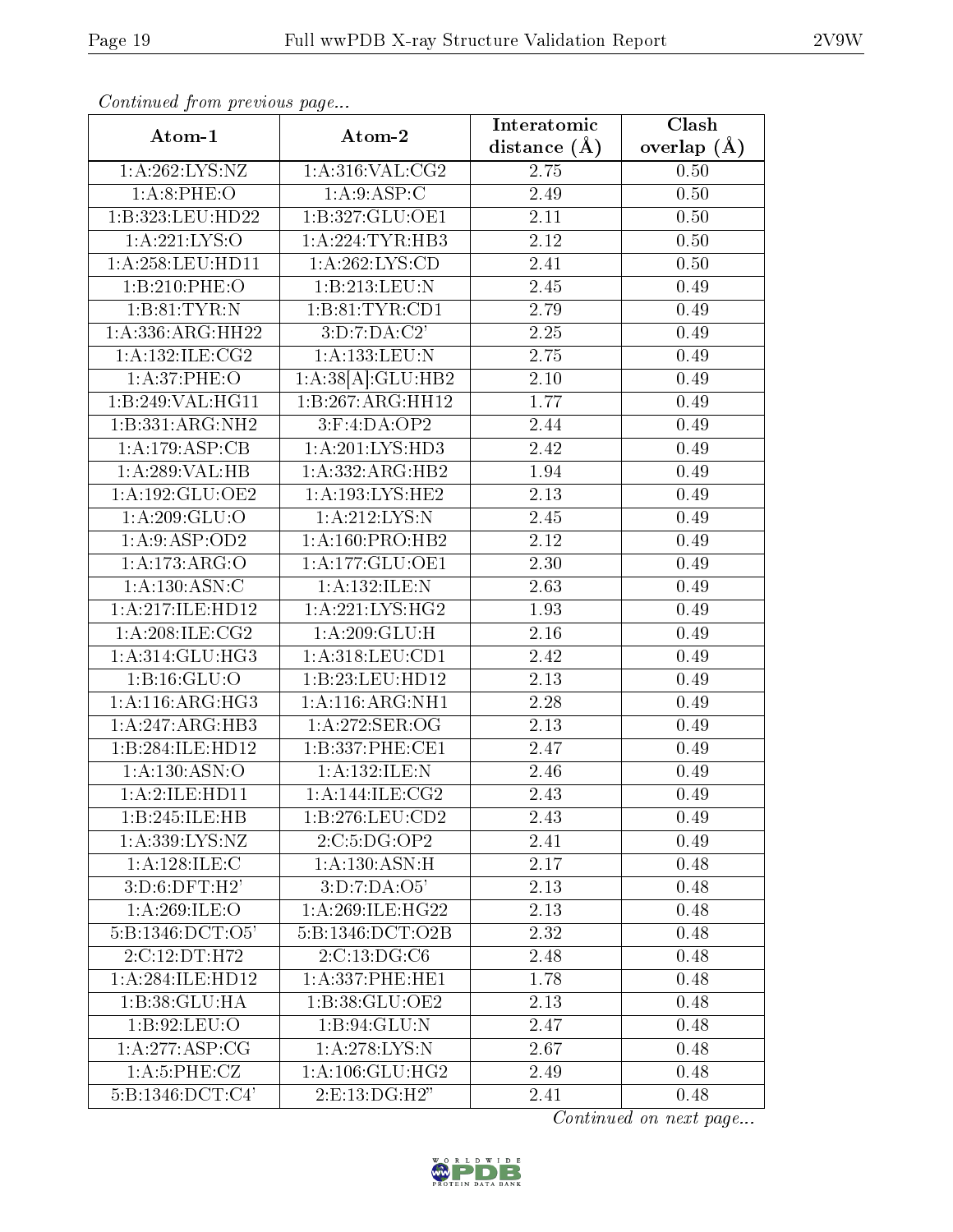| . <i>, , ,</i> . <i>,</i> .<br>Atom-2<br>Atom-1 |                               | Interatomic      | Clash         |
|-------------------------------------------------|-------------------------------|------------------|---------------|
|                                                 |                               | distance $(\AA)$ | overlap $(A)$ |
| 1: A: 132: ILE: CG2                             | 1: A: 138: ILE: O             | 2.62             | 0.48          |
| 1: A:268:ALA:C                                  | 1:A:270:GLU:H                 | $2.16\,$         | 0.48          |
| 1:B:21:PRO:C                                    | 1:B:23:LEU:N                  | 2.67             | 0.48          |
| 1:B:336:ARG:NH2                                 | $3:$ F:7:DA:C2'               | 2.77             | 0.48          |
| 1:A:4:LEU:HD21                                  | 1:A:128:ILE:HD12              | 1.96             | 0.48          |
| 1: A:15: VAL:HGI1                               | 1: A:84:VAL:HG21              | 1.95             | 0.48          |
| 1: B:5: PHE:CD2                                 | 1:B:152:LYS:HA                | 2.48             | 0.48          |
| 1: A:12:TYR:O                                   | 1: A:14: GLN:N                | 2.47             | 0.47          |
| 1: A:309: GLU:CA                                | 1: A: 312: TYR: HD1           | 2.26             | 0.47          |
| 1: A:3: VAL:CG1                                 | 1:A:4:LEU:N                   | 2.77             | 0.47          |
| $3:$ F:13:DT:H2"                                | 3:F:14:DC:C6                  | 2.49             | 0.47          |
| 1:A:9:ASP:HB2                                   | 1: A: 139: THR: OG1           | 2.14             | 0.47          |
| 1: B:145: SER:OG                                | 1:B:146:LYS:N                 | 2.45             | 0.47          |
| 1:A:2:ILE:HD11                                  | 1: A:144: ILE: HG21           | 1.97             | 0.47          |
| 1:B:207:SER:O                                   | 1:B:208:ILE:HD13              | 2.14             | 0.47          |
| 1:B:21:PRO:C                                    | 1:B:23:LEU:H                  | 2.17             | 0.47          |
| 1:B:313:SER:O                                   | 1: B:317: LYS: HG2            | 2.14             | 0.47          |
| 1:B:36:ARG:HB3                                  | 1:B:40:SER:OG                 | 2.14             | 0.47          |
| 1: A: 164: LYS: HG2                             | 1: A: 165: VAL:H              | 1.80             | 0.47          |
| 1:B:248:ILE:HG22                                | 6:F:2005:HOH:O                | 2.15             | 0.47          |
| 1:B:133:LEU:O                                   | 1:B:133:LEU:HD12              | 2.15             | 0.47          |
| 1:B:10:TYR:CD2                                  | 1:B:48:TYR:CE1                | 3.02             | 0.47          |
| 2:C:12:DT:H2'                                   | 2:C:13:DG:C1'                 | 2.45             | 0.47          |
| 1:A:286:VAL:HG22                                | 1:A:335:VAL:HG12              | 1.97             | 0.47          |
| 2:C:11:DC:CI'                                   | 2:C:12:DT:H5"                 | 2.41             | 0.47          |
| 3:D:5:DG:N7                                     | 3:D:6:DFT:H72                 | 2.30             | 0.47          |
| 1: B:99: ILE: CG1                               | 1:B:100:GLU:N                 | 2.78             | 0.47          |
| 5: B: 1346: DCT: C6                             | $5:B:1346:DCT:\overline{C5'}$ | 2.86             | 0.47          |
| 1:B:257:ASN:HB3                                 | 1:B:260:GLU:HB3               | 1.96             | 0.47          |
| 1: A:295: ILE:H                                 | 1:A:295:ILE:HD12              | 1.80             | 0.47          |
| 1:B:34:SER:HG                                   | 1:B:40:SER:HG                 | 1.59             | 0.47          |
| 1: A:258:LEU:HD11                               | 1:A:262:LYS:HB2               | 1.95             | 0.47          |
| 1:B:60:PRO:HB3                                  | $3:$ F:4:DA:H5"               | 1.97             | 0.46          |
| 1: A:134: GLU: HG3                              | 6:A:2022:HOH:O                | 2.15             | 0.46          |
| 1: A:268:ALA:C                                  | 1:A:270:GLU:N                 | 2.69             | 0.46          |
| 1:B:98:LYS:O                                    | 1:B:237:ILE:HG21              | 2.14             | 0.46          |
| 1:B:180:ILE:HG23                                | 1:B:181:ALA:N                 | 2.29             | 0.46          |
| 1:B:26:LYS:HB3                                  | 1:B:27:PRO:HD2                | 1.97             | 0.46          |
| 1:A:119:ARG:HH11                                | $1:A:119:AR\overline{G:HG2}$  | 1.80             | 0.46          |
| 1: A:172: LYS:O                                 | 1: A:176: ARG: HG3            | 2.15             | 0.46          |
| 1:A:253:ARG:O                                   | 1:A:254:ASN:CB                | 2.59             | 0.46          |

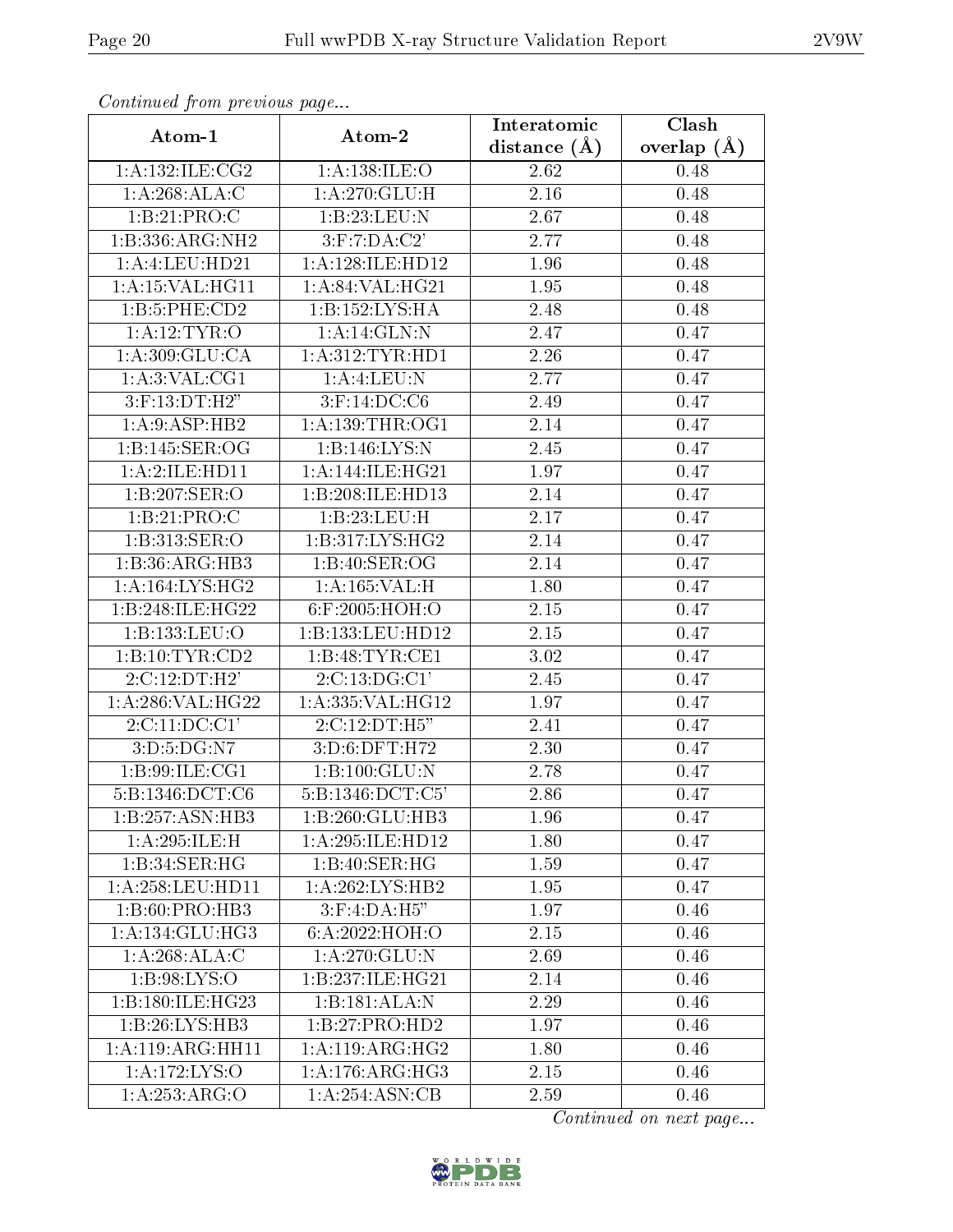| Atom-1                                 | Atom-2                    | Interatomic      | $\overline{\text{Clash}}$ |
|----------------------------------------|---------------------------|------------------|---------------------------|
|                                        |                           | distance $(\AA)$ | overlap $(A)$             |
| 1:B:168:ASP:C                          | 1:B:170:GLU:N             | 2.69             | 0.46                      |
| 1:A:177:GLU:N                          | 1: A: 177: GLU: OE1       | 2.49             | 0.46                      |
| 2:E:13:DG:OP1                          | 2:E:13:DG:H4'             | 2.15             | 0.46                      |
| 1: A:203:VAL:O                         | $1:A:205$ : THR:N         | 2.49             | 0.46                      |
| 1:A:102:ALA:HA                         | 1:A:240[A]:ARG:NH1        | 2.31             | 0.46                      |
| 1: A:291: GLU:CD                       | 1:A:329:LYS:HB2           | 2.36             | 0.46                      |
| 1:B:124:LEU:O                          | 1:B:128:ILE:HG13          | 2.16             | 0.46                      |
| $3:$ F:15:D $\overline{\text{C:H2}}$ " | $3:$ F:16:DC:C5           | 2.51             | 0.46                      |
| $1:A:210[A]:$ PHE:HE1                  | 1: A: 223: LYS: HG2       | 1.79             | 0.45                      |
| 1:B:221:LYS:O                          | 1:B:224:TYR:N             | 2.49             | 0.45                      |
| 1:B:68:LEU:HD22                        | 1:B:71:ALA:HB2            | 1.98             | 0.45                      |
| 2: E: 13: DG: OP1                      | 2: E: 13: DG: C4'         | 2.64             | 0.45                      |
| 1: A:116: ARG:HB3                      | 1:A:120:GLU:CD            | 2.37             | 0.45                      |
| 1:A:242:ARG:HD2                        | 1:A:242:ARG:H             | 1.80             | 0.45                      |
| 1:B:254:ASN:HB2                        | 1:B:329:LYS:HD2           | 1.97             | 0.45                      |
| 1:B:273:TYR:HA                         | 1:B:276:LEU:HG            | 1.98             | 0.45                      |
| 1:A:262:LYS:HZ3                        | 1: A:316: VAL: CG2        | 2.30             | 0.45                      |
| 1:A:88:ILE:HG23                        | 1:A:132:ILE:HD11          | 1.99             | 0.45                      |
| 1:B:136:GLU:C                          | 1:B:138:ILE:N             | 2.68             | 0.45                      |
| 1:B:154:ALA:O                          | 1:B:157:MET:HG3           | 2.16             | 0.45                      |
| 1:B:175:ILE:HG23                       | 1:B:229:ALA:HA            | 1.98             | 0.45                      |
| 2:C:12:DT:C4'                          | 6:C:2011:HOH:O            | 2.64             | 0.45                      |
| 1:A:132:ILE:HD13                       | 1:A:140:VAL:HG11          | 1.98             | 0.45                      |
| 1:B:281:PRO:CB                         | 1:B:337:PHE:HB3           | 2.47             | 0.45                      |
| 1:B:4:LEU:CD1                          | 1:B:144:ILE:HG12          | 2.45             | 0.45                      |
| 1:B:249:VAL:HG11                       | 1:B:267:ARG:NH1           | 2.31             | 0.45                      |
| 1:B:321:LYS:O                          | 1:B:325:GLU:HG3           | 2.17             | 0.45                      |
| 1: B:5: PHE:O                          | 1:B:142:VAL:H A           | 2.16             | 0.45                      |
| 1:A:175:ILE:HG22                       | 1: A:175: ILE: O          | 2.17             | 0.45                      |
| 1:A:283:ALA:HB3                        | 1: A: 339: LYS: HG3       | 1.99             | 0.45                      |
| 1: A:56: LYS:CE                        | 1: A:59: ILE: CG2         | 2.95             | 0.45                      |
| 1: A: 48: TYR: CZ                      | 1:A:160:PRO:HB3           | 2.52             | 0.45                      |
| 1:A:20:ASN:OD1                         | 1:B:312:TYR:CD1           | 2.70             | 0.45                      |
| 1:A:27:PRO:HG2                         | 1:A:71:ALA:HA             | 1.98             | 0.45                      |
| 1:A:295:ILE:HG22                       | 1:A:296:VAL:N             | 2.32             | 0.45                      |
| 1:B:208:ILE:O                          | 1:B:210:PHE:N             | 2.50             | 0.45                      |
| 1: A: 331: ARG: CZ                     | 3:D:5:DG:OP1              | 2.65             | 0.45                      |
| 1:B:163:ILE:O                          | 1:B:163:ILE:CG2           | 2.64             | 0.44                      |
| 3:D:17:D C:H2"                         | 3:D:18:D <sub>C</sub> :C6 | 2.48             | 0.44                      |
| 1: A:224:TYR:CD2                       | 1:A:225:LEU:HD23          | 2.52             | 0.44                      |
| 1:B:209:GLU:O                          | 1:B:210:PHE:C             | 2.55             | 0.44                      |

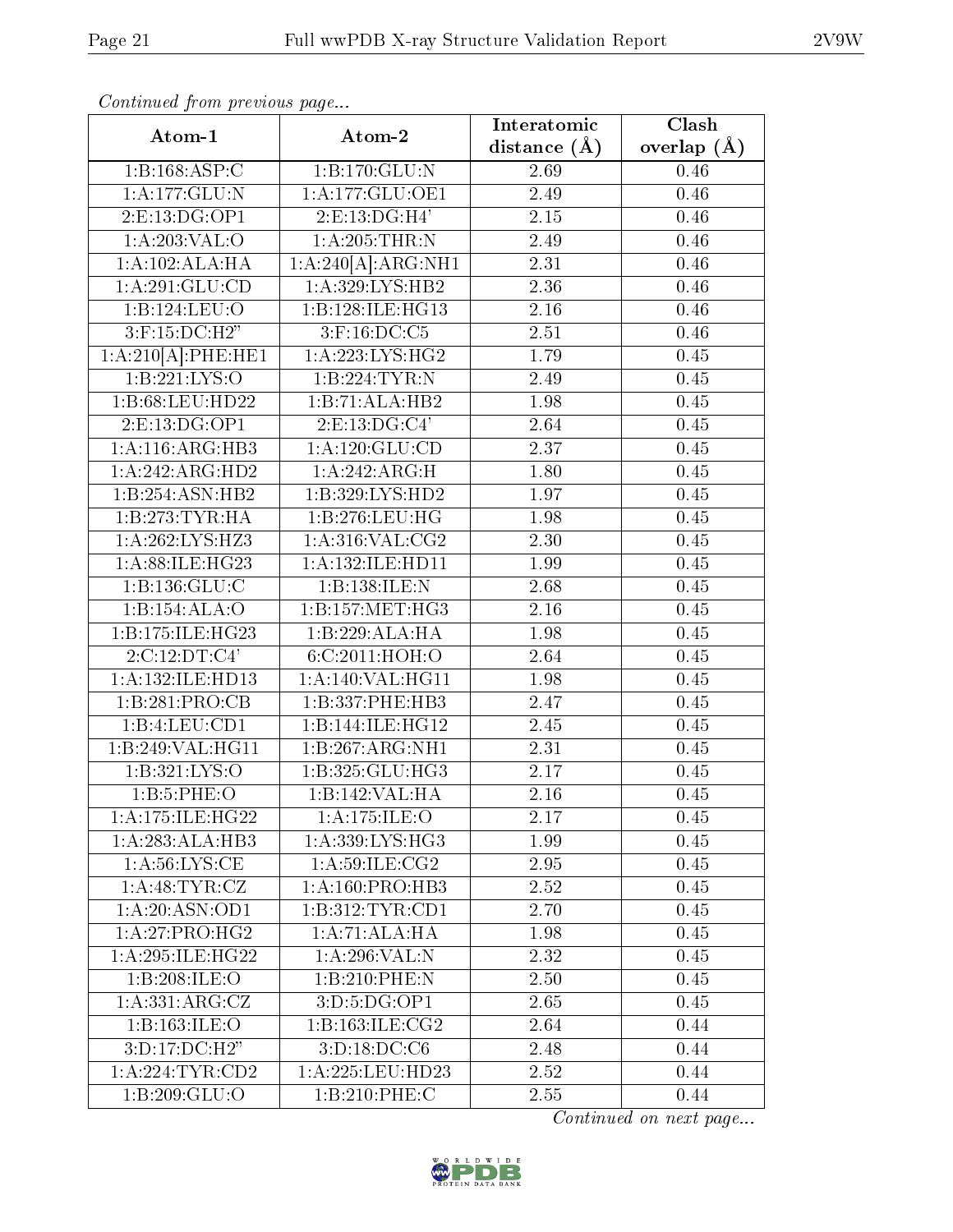|                             |                       | Interatomic      | Clash         |
|-----------------------------|-----------------------|------------------|---------------|
| Atom-1                      | Atom-2                | distance $(\AA)$ | overlap $(A)$ |
| $3:$ F:15:DC:H2"            | $3:$ F:16:DC:C6       | 2.52             | 0.44          |
| 1: A: 13: ALA: O            | 1: A:17: GLU: HG3     | 2.16             | 0.44          |
| 1: A:55:VAL:O               | 1: A:55: VAL:HG12     | 2.16             | 0.44          |
| 1:B:174:LEU:HA              | 1:B:174:LEU:HD23      | 1.82             | 0.44          |
| 1:B:180:ILE:HD11            | 1:B:194:LEU:HD13      | 2.00             | 0.44          |
| 1:B:237:ILE:O               | 1:B:237:ILE:CG2       | 2.64             | 0.44          |
| 1: B:5:PHE:CE1              | 1:B:106:GLU:HG2       | 2.51             | 0.44          |
| 1:B:172:LYS:N               | 1:B:172:LYS:HD2       | 2.31             | 0.44          |
| 1:B:217:ILE:HD11            | 1:B:222:ALA:N         | 2.33             | 0.44          |
| 1:A:176:ARG:HB2             | 1:A:177:GLU:OE1       | 2.18             | 0.44          |
| 1:A:254:ASN:O               | 1:A:329:LYS:HE2       | 2.17             | 0.44          |
| 1: A:304: HIS: CD2          | 1: A:305: GLY:O       | 2.70             | 0.44          |
| 1:B:258:LEU:O               | 1:B:262:LYS:HG3       | 2.17             | 0.44          |
| 1:A:9:ASP:H                 | 1:A:140:VAL:HA        | 1.83             | 0.44          |
| 1:A:214[A]:LYS:HE2          | 1:A:219[A]:GLU:CG     | 2.48             | 0.44          |
| 1:B:10:TYR:CD1              | 1:B:47:ASN:HA<br>2.53 |                  | 0.44          |
| 1:B:64:ALA:C                | 1: B:66: LYS:H        | 2.21             | 0.44          |
| 1: A: 129: LYS: HE2         | 1:A:140:VAL:O         | 2.18             | 0.44          |
| 1:A:265:LEU:HD21            | 1:A:315:SER:HB3       | 1.98             | 0.44          |
| 1: A:65:LYS:C               | 1: A:66: LYS: HE3     | 2.37             | 0.44          |
| 3: D: 5: DG: C8             | 3:D:6:DFT:H72         | 2.53             | 0.44          |
| $3:$ F:16:DC:H2"            | 3:F:17:DC:H6          | 1.83             | 0.44          |
| 1:A:189:ILE:O               | 1:A:192:GLU:HG3       | 2.18             | 0.44          |
| 1:A:266:PHE:CE1             | 1: A: 312: TYR: HD2   | 2.35             | 0.44          |
| 1:B:262:LYS:N               | 1:B:263:PRO:CD        | 2.80             | 0.44          |
| 1: A:253:ARG:HA             | 1:A:253:ARG:NH1       | 2.33             | 0.44          |
| 1: B: 108: TYR: CE2         | 1:B:148:LYS:HB3       | 2.53             | 0.44          |
| 1:B:270:GLU:OE1             | 1:B:308:LYS:HE2       | 2.18             | 0.44          |
| $1:B:36:ARG:\overline{NH1}$ | 1:B:331:ARG:NH1       | 2.66             | 0.44          |
| 3:F:13:DT:H2'               | $6:$ F:2010:HOH:O     | 2.17             | 0.44          |
| 1: A: 166: ILE: HG22        | 1: A: 166: ILE: O     | 2.18             | 0.43          |
| 1: A:31: CYS: HA            | 1:A:44:ALA:H          | 1.81             | 0.43          |
| 1:B:150:PHE:CD2             | 1:B:153:ILE:HD12      | 2.53             | 0.43          |
| 3:D:12:DT:C2'               | 3:D:13:DT:H71         | 2.48             | 0.43          |
| 1:B:168:ASP:O               | 1:B:170:GLU:N         | 2.52             | 0.43          |
| 1:B:136:GLU:O               | 1:B:138:ILE:N         | 2.51             | 0.43          |
| 1:B:5:PHE:CE2               | 1:B:152:LYS:HG3       | 2.53             | 0.43          |
| 1:B:187:GLY:CA              | 2: E: 11: DC: H3'     | 2.48             | 0.43          |
| $1:A:187:GLY:\overline{H}$  | 2:C:11:DC:H5"         | 1.83             | 0.43          |
| $3:$ F:11:DC:H $2$          | 3:F:12:DT:H72         | 2.00             | 0.43          |
| 1:A:203:VAL:O               | 1:A:204:ASP:C         | 2.56             | 0.43          |

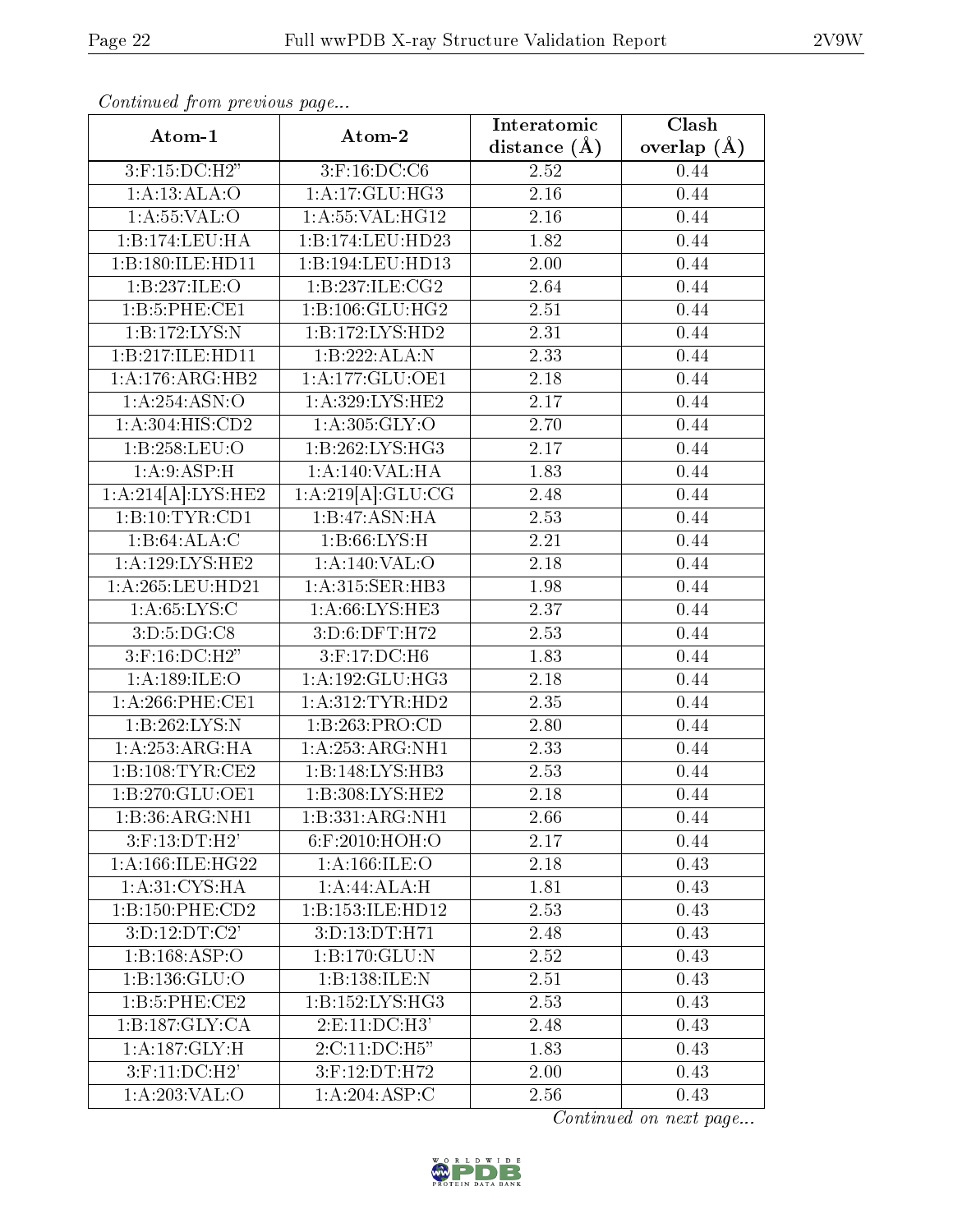| Atom-1                       | Atom-2               | Interatomic      | Clash         |
|------------------------------|----------------------|------------------|---------------|
|                              |                      | distance $(\AA)$ | overlap $(A)$ |
| 1:A:336:ARG:NH2              | 3:D:8:DG:OP2         | 2.51             | 0.43          |
| 1:B:333:ILE:O                | 1:B:333:ILE:HG23     | 2.18             | 0.43          |
| 1: A:181: ALA: C             | 1:A:183:VAL:N        | 2.70             | 0.43          |
| 1: A:203:VAL: C              | 1:A:205:THR:N        | 2.72             | 0.43          |
| 1: A:269: ILE:HG22           | 6: A:2041:HOH:O      | 2.18             | 0.43          |
| 1:A:306:ILE:HG23             | 1: A:310:THR:HB      | 2.01             | 0.43          |
| $5:B:1346:\overline{DCT:H6}$ | 5:B:1346:DCT:H5'     | 1.95             | 0.43          |
| 1:B:180:ILE:O                | 1:B:183:VAL:HG23     | 2.18             | 0.43          |
| 1:B:257:ASN:O                | 1:B:260:GLU:N        | 2.50             | 0.43          |
| 1:B:261:ILE:CG2              | 1:B:319:LEU:HD21     | 2.48             | 0.43          |
| $3:$ F:15:DC:C4              | 3:F:16:DC:N4         | 2.87             | 0.43          |
| 1:A:10:TYR:N                 | 1:A:10:TYR:HD2       | 2.17             | 0.43          |
| 1:A:267:ARG:O                | 1: A:270: GLU:HB2    | 2.18             | 0.43          |
| 1: A:59: ILE: HD12           | 1:A:63:GLU:HB2       | 2.00             | 0.43          |
| 1:B:254:A SN:OD1             | 1: B: 331: ARG: HA   | 2.19             | 0.43          |
| 1:A:213:LEU:HD23             | 1:A:222:ALA:HB1      | 1.99             | 0.43          |
| 1: A:264:TYR:CE1             | 1:A:267:ARG:NH1      | 2.87             | 0.43          |
| 1:B:7:ASP:OD2                | 1:B:106:GLU:OE2      | 2.36             | 0.43          |
| 1:B:225:LEU:O                | 1:B:228:LEU:HB2      | 2.18             | 0.43          |
| 2: E: 12: DT: C5             | 2:E:13:DG:N1         | 2.86             | 0.43          |
| 5:A:1347:DCT:H3'1            | 5:A:1347:DCT:O2B     | 2.19             | 0.43          |
| 1:A:174:LEU:O                | 1:A:178:LEU:HB3      | 2.19             | 0.43          |
| 1:A:213:LEU:O                | 1: A:216:MET:HG2     | 2.19             | 0.43          |
| 1: A:294: ASP:HB3            | 1:A:328:ARG:HH12     | 1.83             | 0.43          |
| 1: A:63: GLU: HA             | 1:A:63:GLU:OE1       | 2.18             | 0.43          |
| 1: A:66: LYS:CE              | 1: A:66: LYS: HA     | 2.43             | 0.43          |
| 1:B:148:LYS:CB               | 1:B:148:LYS:HZ3      | 2.16             | 0.43          |
| 2:C:11:DC:C5                 | 2:C:12:DT:C7         | 3.02             | 0.43          |
| 1:A:192:GLU:O                | 1: A:196: LYS: HE3   | 2.19             | 0.42          |
| 1:A:314:GLU:HA               | 1:A:317:LYS:HZ1      | 1.84             | 0.42          |
| 1:B:221:LYS:O                | 1:B:222:ALA:C        | 2.57             | 0.42          |
| 6:E:2001:HOH:O               | $3:$ F:13:DT:C7      | 2.67             | 0.42          |
| 1:A:53:PHE:CD1               | 1: A:53:PHE:N        | 2.87             | 0.42          |
| 1:B:100:GLU:O                | 1:B:107:ALA:HA       | 2.19             | 0.42          |
| 1:B:238:ARG:HD3              | 1:B:238:ARG:HA       | 1.80             | 0.42          |
| 1: A:96: SER:OG              | 1: A: 109: LEU: CD1  | 2.67             | 0.42          |
| 1:A:117:ASP:OD2              | 1:A:119:ARG:HB2      | 2.20             | 0.42          |
| 1:A:194:LEU:HD23             | 1: A:216: MET:HE1    | 2.02             | 0.42          |
| 1: A:66: LYS: HE3            | 1: A:66: LYS: N      | 2.34             | 0.42          |
| 1: A:99: ILE: HD12           | 1: A: 109: LEU: HD22 | 2.00             | 0.42          |
| 1:B:277:ASP:HB3              | 1:B:278:LYS:H        | 1.53             | 0.42          |

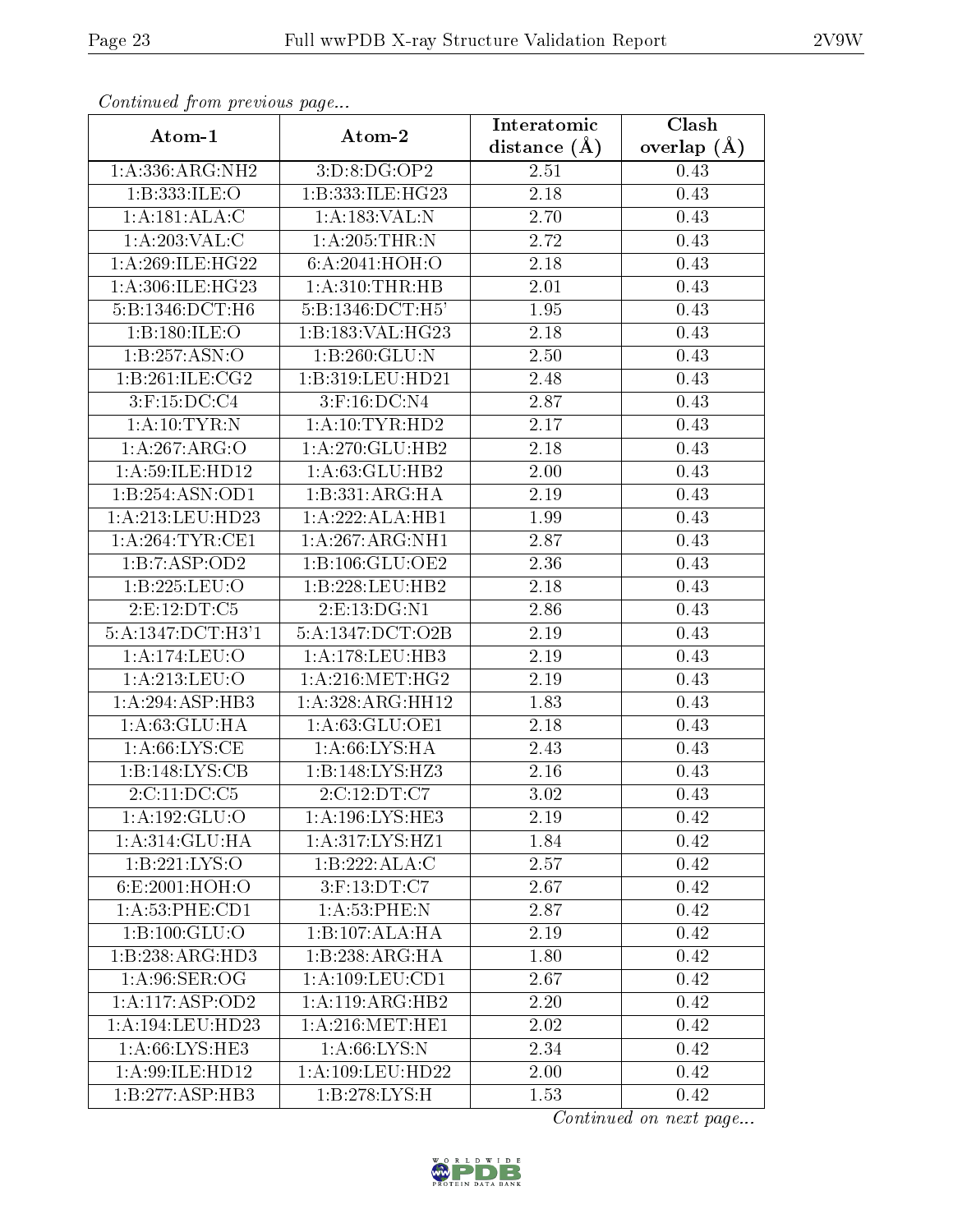| Atom-1                       |                                      | Interatomic       | Clash         |
|------------------------------|--------------------------------------|-------------------|---------------|
|                              | Atom-2                               | distance $(A)$    | overlap $(A)$ |
| 1:B:36:ARG:NH1               | 1:B:331:ARG:HH12                     | 2.16              | 0.42          |
| 1:A:256:ARG:HH22             | 1: A:327: GLU:CA                     | 2.33              | 0.42          |
| 1:B:298:ARG:HD3              | 1:B:298:ARG:HA                       | 1.83              | 0.42          |
| 1: A:96: SER:OG              | 1:A:109:LEU:HD13                     | $2.19\,$          | 0.42          |
| 1: A:76:MET:HE3              | 1:A:77:ARG:N                         | 2.35              | 0.42          |
| 1:B:51:ARG:C                 | 1:B:53:PHE:H                         | 2.22              | 0.42          |
| 2:C:12:DT:H3                 | 3:D:7:DA:H2                          | 1.68              | 0.42          |
| 5:A:1347:DCT:H2'             | 5:A:1347:DCT:O5'                     | 2.18              | 0.42          |
| 5:B:1346:DCT:O2G             | 6:B:2048:HOH:O                       | 2.22              | 0.42          |
| 2: E: 12: DT: C2'            | $2: E: 13: \overline{DG:CS}$         | 3.03              | 0.42          |
| $1:$ A:76:MET:CE             | $1:$ A:78:LYS:N                      | 2.83              | 0.42          |
| 1:B:255:SER:OG               | 1:B:256:ARG:N                        | 2.51              | 0.42          |
| 1:B:321:LYS:HE2              | 1: B:321: LYS: HB3                   | 1.91              | 0.42          |
| 1:B:94:GLU:HA                | 1:B:94:GLU:OE2                       | 2.19              | 0.42          |
| 2: E: 12: DT: H2'            | 2: E: 13: DG: C8                     | 2.54              | 0.42          |
| 1:A:11:PHE:O                 | 1: A:12:TYR:O                        | 2.36              | 0.42          |
| 1: A:248: ILE: HG12          | 1:A:249:VAL:N                        | 2.34              | 0.42          |
| 1: A:245: ILE: CG2           | 1:A:275:LYS:HB2                      | 2.48              | 0.42          |
| 1:B:187:GLY:HA3              | $2:E:11:DC:\overline{H3'}$           | 2.02              | 0.42          |
| 2:C:12:DT:O5'                | 2:C:13:DG:CS                         | 2.73              | 0.42          |
| 1: A: 129: LYS: HE2          | 1: A: 162: GLY: O                    | 2.19              | 0.41          |
| 1:A:177:GLU:O                | 1:A:201:LYS:HD2                      | 2.20              | 0.41          |
| 1:B:21:PRO:O                 | 1:B:23:LEU:N                         | 2.52              | 0.41          |
| 1:B:2:ILE:HD11               | $1:B:121:\overline{\mathrm{ALA:CB}}$ | 2.50              | 0.41          |
| 1:A:11:PHE:O                 | 1:A:14:GLN:N                         | 2.52              | 0.41          |
| 2:C:1:DG:H4'                 | 2:C:2:DG:O5'                         | 2.19              | 0.41          |
| 3:F:12:DT:H71                | $6:$ F:2008:HOH:O                    | 2.18              | 0.41          |
| 1:B:76:MET:HG3               | 1: B:81: TYR: HE2                    | 1.85              | 0.41          |
| $3:$ F:13:DT:H2"             | $3:$ F:14:DC:H6                      | 1.86              | 0.41          |
| 1:A:307:SER:O                | 1: A:310: THEN: N                    | 2.53              | 0.41          |
| 1:A:319:LEU:H <sub>D12</sub> | 1: A:319: LEU:O                      | $\overline{2.21}$ | 0.41          |
| 1:B:104:ILE:O                | 1:B:104:ILE:HG13                     | 2.20              | 0.41          |
| $3:$ F:16:DC:H2"             | $3:$ F:17:DC:C6                      | 2.55              | 0.41          |
| 1: A:203:VAL:O               | 1: A:206:LEU: N                      | 2.45              | 0.41          |
| $3:$ F:12:DT:H2"             | $3:$ F:13:DT:C6                      | 2.55              | 0.41          |
| 1:A:14:GLN:NE2               | 1: A: 139: THR: H                    | 2.09              | 0.41          |
| 1:B:285:HIS:HA               | 1:B:299:GLY:HA2                      | 2.03              | 0.41          |
| 1:B:77:ARG:C                 | 1:B:79:GLU:H                         | 2.23              | 0.41          |
| 1: B:60: PRO:CB              | 1:B:63:GLU:HG2                       | 2.34              | 0.41          |
| 6:A:2046:HOH:O               | 2:C:7:DA:H2'                         | 2.21              | 0.41          |
| $1:A:\overline{119:ARG:NH1}$ | 1:A:119:ARG:HG2                      | 2.36              | 0.41          |

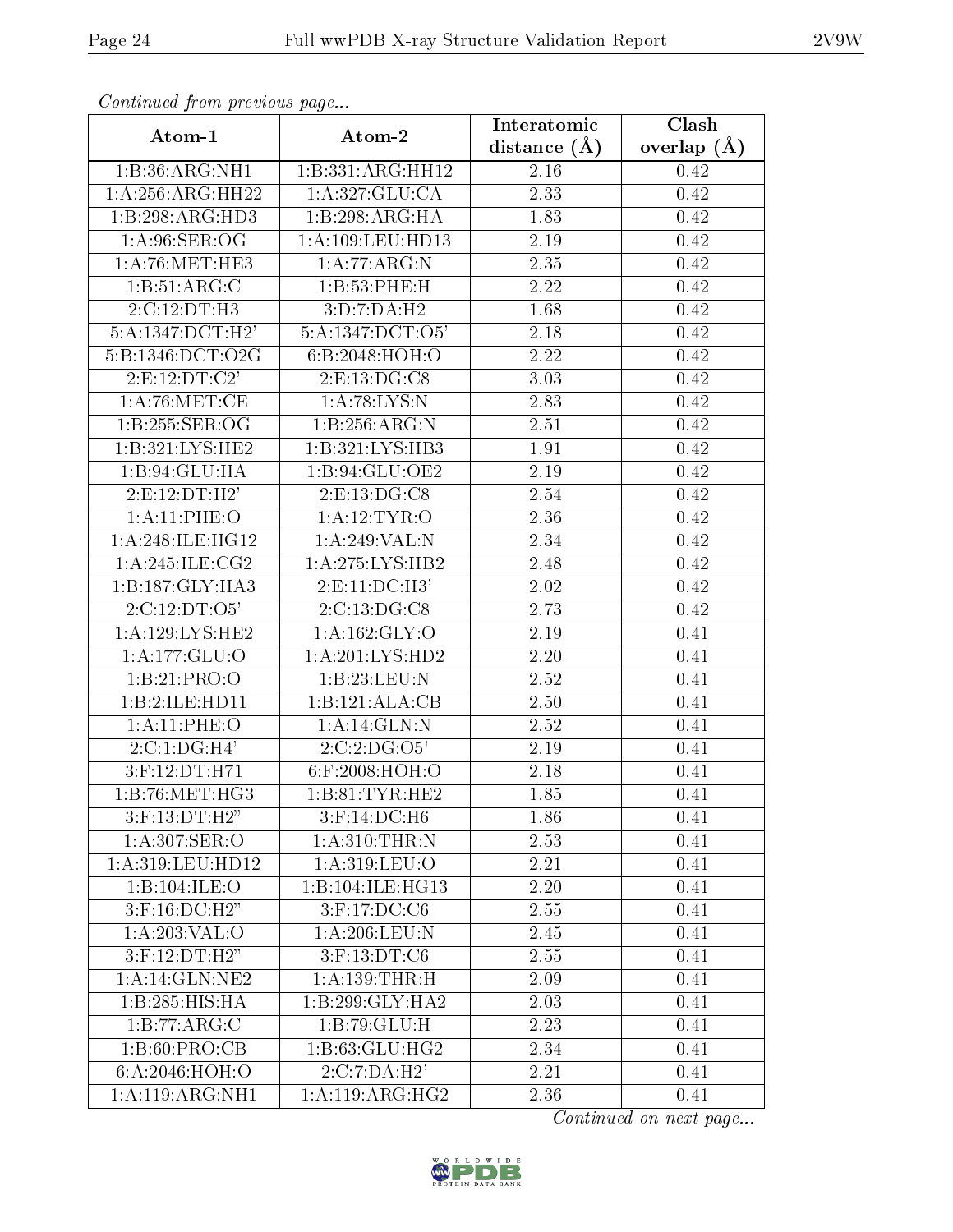| Atom-1              | Atom-2                     | Interatomic       | Clash             |
|---------------------|----------------------------|-------------------|-------------------|
|                     |                            |                   | overlap $(A)$     |
| 3:F:12:DT:C6        | 3:F:13:DT:H72              | 2.55              | 0.41              |
| $3:$ F:9:DT:H2"     | $3:$ F:10:DC:H6            | $\overline{1.82}$ | 0.41              |
| 1:B:45:THR:CG2      | 1:B:46:ALA:N               | 2.84              | 0.41              |
| 1: A:9: ASP:O       | 5:A:1347:DCT:O2G           | $\overline{2.39}$ | 0.41              |
| 1: A: 138: ILE: HA  | 1:A:138:ILE:HD13           | $\overline{1.92}$ | 0.41              |
| 1:A:141:THR:HG22    | 1:A:155:ALA:HB1            | 2.02              | 0.41              |
| 1: A:276: LEU: HA   | 1:A:276:LEU:HD23           | 1.88              | 0.41              |
| 1:B:186:ILE:HG23    | 1: B: 190: THR: CG2        | 2.51              | 0.41              |
| 1:B:195:LYS:C       | 1:B:197:LEU:H              | $\overline{2.24}$ | $\overline{0.41}$ |
| 1:B:261:ILE:C       | 1:B:263:PRO:HD2            | 2.40              | 0.41              |
| 1: A:12:TYR:O       | 1:A:13:ALA:C               | 2.58              | 0.40              |
| 1: A:203:VAL:CG1    | 1: A:204: ASP: N           | 2.83              | 0.40              |
| 1:A:293:LEU:O       | 1:A:294:ASP:O              | 2.40              | 0.40              |
| 1:B:51:ARG:C        | 1:B:53:PHE:N<br>2.75       |                   | 0.40              |
| 1:B:9:ASP:C         | 1:B:10:TYR:CD2             | 2.94              | 0.40              |
| 1:A:179:ASP:O       | 1: A: 180: ILE: O          | $\overline{2.40}$ | 0.40              |
| 1:A:197:LEU:HB2     | 1:A:199:ILE:HD13           | 2.02              | 0.40              |
| 1:B:186:ILE:O       | 1:B:186:ILE:HG22           | $\overline{2.21}$ | 0.40              |
| $3:$ F:11:DC:H2"    | $3:$ F:12:DT:C6            | 2.56              | 0.40              |
| 1:A:9:ASP:CB        | 1: A: 139: THR: OG1        | 2.70              | 0.40              |
| 1:B:245:ILE:HD11    | 1:B:279:ARG:HE             | 1.87              | 0.40              |
| 1:B:36:ARG:HH12     | 1:B:331:ARG:HH12           | 1.68              | 0.40              |
| 1: A:20: ASN:ND2    | 1: A:20: ASN: C            | 2.73              | 0.40              |
| 1:A:323:LEU:C       | 1: A:325: GLU: H           | 2.24              | 0.40              |
| 1:B:101:ILE:CD1     | 1:B:101:ILE:N              | 2.84              | 0.40              |
| 1:B:128:ILE:O       | 1:B:129:LYS:C              | $\overline{2.60}$ | 0.40              |
| 2:C:12:DT:H2'       | 2:C:13:DG:N9               | $\overline{2.35}$ | 0.40              |
| 1: A: 10: TYR: CZ   | 1: A:14: GLN:HG3           | $2.55\,$          | 0.40              |
| 1: A:307: SER:OG    | 1:A:309:GLU:HG2            | 2.22              | 0.40              |
| 1:B:178:LEU:HD12    | $1:B:179:ASP:\overline{N}$ | 2.37              | 0.40              |
| 1: B: 245: ILE: CD1 | 1:B:279:ARG:HE             | 2.34              | 0.40              |
| 1:B:276:LEU:HD13    | 1:B:281:PRO:HD3            | 2.03              | 0.40              |
| 1:B:77:ARG:C        | $1:\overline{B:79:GLU:N}$  | $\overline{2.74}$ | $\overline{0.40}$ |

There are no symmetry-related clashes.



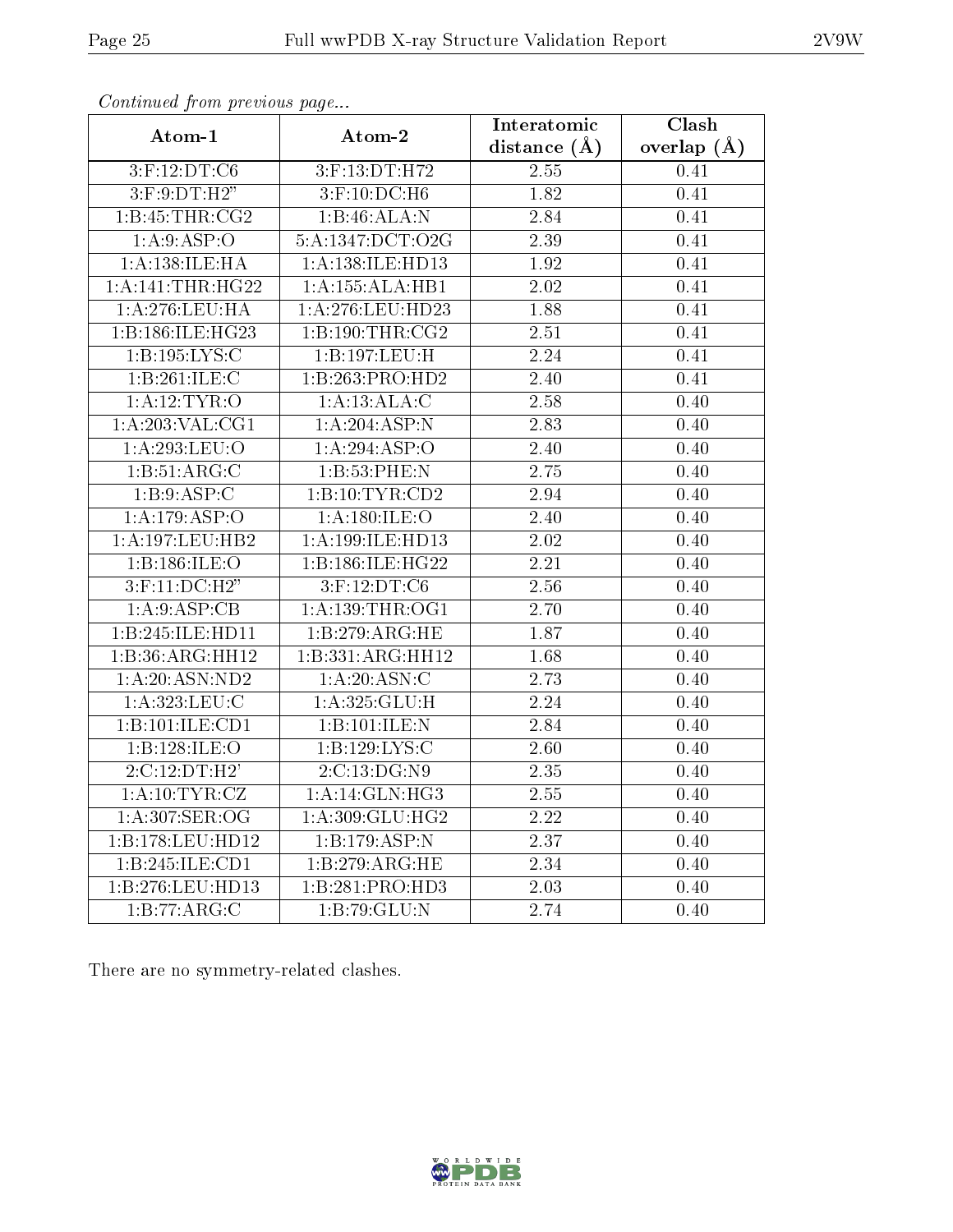### 5.3 Torsion angles (i)

#### 5.3.1 Protein backbone (i)

In the following table, the Percentiles column shows the percent Ramachandran outliers of the chain as a percentile score with respect to all X-ray entries followed by that with respect to entries of similar resolution.

The Analysed column shows the number of residues for which the backbone conformation was analysed, and the total number of residues.

| Mol | Chain | Analysed                                   | Favoured       | Allowed   Outliers |           | Percentiles               |
|-----|-------|--------------------------------------------|----------------|--------------------|-----------|---------------------------|
|     |       | $342/358(96\%)$                            | 266 (78 $\%$ ) | 52(15%)            | 24(7%)    | $\boxed{1}$ 6             |
|     | B     | $342/358$ (96\%)   265 (78\%)              |                | 59 (17%)           | $18(5\%)$ | $\boxed{2}$<br>$\vert$ 11 |
| All | All   | $684/716$ (96\%)   531 (78\%)   111 (16\%) |                |                    | 42 (6\%)  | $\boxed{1}$ $\boxed{8}$   |

All (42) Ramachandran outliers are listed below:

| Mol            | Chain                               | Res                 | Type                               |
|----------------|-------------------------------------|---------------------|------------------------------------|
| $\mathbf{1}$   | $\overline{A}$                      | $\overline{11}$     | $\overline{\text{PHE}}$            |
| $\mathbf{1}$   | $\overline{A}$                      | $\overline{12}$     | $\overline{\text{TYR}}$            |
| $\overline{1}$ |                                     | $\overline{38[A]}$  | $\overline{{\rm GLU}}$             |
| $\overline{1}$ | $\frac{\overline{A}}{A}$            | $\overline{55}$     | VAL                                |
| $\overline{1}$ | $\frac{\overline{A}}{\overline{A}}$ | $\overline{71}$     | $\mathrm{AL}\overline{\mathrm{A}}$ |
| $\overline{1}$ |                                     | $\overline{135}$    | $\overline{\text{LYS}}$            |
| $\overline{1}$ | $\overline{A}$                      | 180                 | ILE                                |
| $\overline{1}$ | $\overline{A}$                      | $\overline{210[A]}$ | PHE                                |
| $\mathbf{1}$   | $\overline{A}$                      | 216                 | $\textrm{MET}$                     |
| $\overline{1}$ | $\overline{A}$                      | 235                 | $\widetilde{{\rm GLU}}$            |
| $\overline{1}$ | $\overline{A}$                      | 254                 | ASN                                |
| $\overline{1}$ | $\overline{A}$                      | 294                 | <b>ASP</b>                         |
| $\overline{1}$ | $\overline{A}$                      | $\overline{342}$    | $\overline{\mathrm{GLU}}$          |
| $\mathbf{1}$   | $\overline{\mathrm{B}}$             | $\overline{11}$     | PHE                                |
| $\overline{1}$ | $\overline{\mathrm{B}}$             | $\overline{36}$     | $\overline{\rm{ARG}}$              |
| $\overline{1}$ | $\overline{\mathbf{B}}$             | $\overline{38}$     | $\overline{\text{GLU}}$            |
| $\overline{1}$ | $\overline{\mathrm{B}}$             | 210                 | PHE                                |
| $\overline{1}$ | $\overline{B}$                      | 231                 | $\overline{\text{ASP}}$            |
| $\overline{1}$ | $\overline{A}$                      | $10\,$              | <b>TYR</b>                         |
| $\overline{1}$ | $\overline{A}$                      | 129                 | $\overline{\text{LYS}}$            |
| $\overline{1}$ | $\overline{A}$                      | 253                 | $\rm{ARG}$                         |
| $\mathbf{1}$   | $\overline{A}$                      | 269                 | $\overline{\text{ILE}}$            |
| $\overline{1}$ | $\overline{\mathbf{B}}$             | $\overline{55}$     | VAL                                |
| $\overline{1}$ | $\overline{\mathbf{B}}$             | 78                  | $\overline{\text{LYS}}$            |
| $\overline{1}$ | $\overline{\mathrm{B}}$             | $\overline{187}$    | $\overline{\text{GLY}}$            |

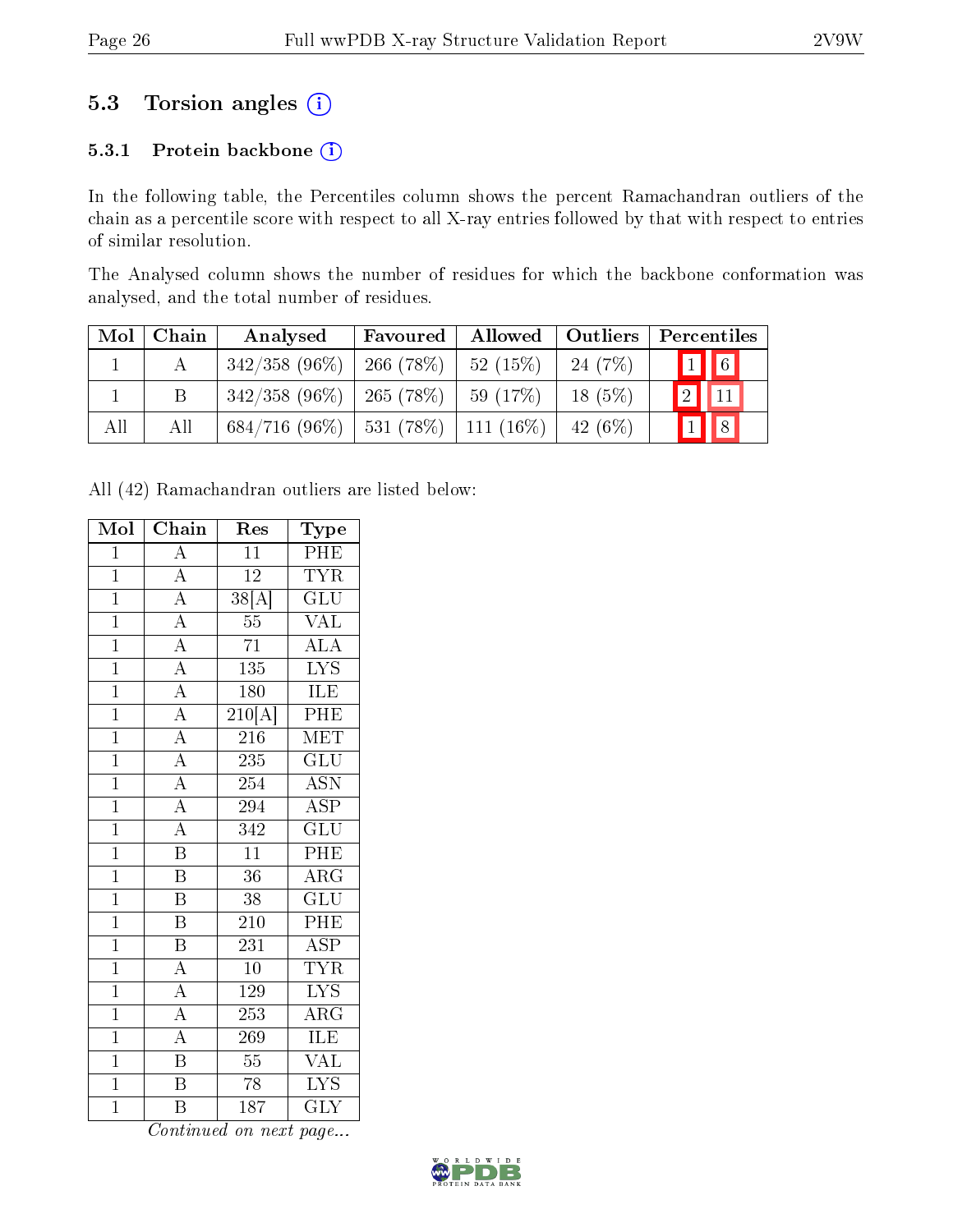| Mol            | Chain                   | Res | Type                    |
|----------------|-------------------------|-----|-------------------------|
| 1              | А                       | 24  | <b>LYS</b>              |
| $\mathbf 1$    | $\boldsymbol{A}$        | 290 | <b>THR</b>              |
| $\mathbf 1$    | $\overline{\rm A}$      | 324 | GLU                     |
| $\mathbf{1}$   | B                       | 93  | $\rm{ARG}$              |
| $\mathbf{1}$   | B                       | 163 | <b>ILE</b>              |
| $\mathbf{1}$   | B                       | 209 | GLU                     |
| $\mathbf{1}$   | $\overline{\rm A}$      | 13  | <b>ALA</b>              |
| $\mathbf{1}$   | $\overline{B}$          | 169 | $\overline{\text{GLU}}$ |
| $\mathbf{1}$   | $\boldsymbol{B}$        | 220 | <b>ALA</b>              |
| $\mathbf{1}$   | $\overline{\rm A}$      | 204 | ASP                     |
| $\mathbf{1}$   | $\overline{\rm A}$      | 261 | ILE                     |
| $\mathbf 1$    | $\overline{\mathrm{B}}$ | 168 | ASP                     |
| $\mathbf 1$    | Β                       | 205 | THR                     |
| $\overline{1}$ | B                       | 216 | MET                     |
| 1              | B                       | 184 | PRO                     |
| $\mathbf 1$    | Β                       | 240 | $\rm{ARG}$              |
| $\overline{1}$ | А                       | 84  | VAL                     |

#### 5.3.2 Protein sidechains (i)

In the following table, the Percentiles column shows the percent sidechain outliers of the chain as a percentile score with respect to all X-ray entries followed by that with respect to entries of similar resolution.

The Analysed column shows the number of residues for which the sidechain conformation was analysed, and the total number of residues.

| Mol | Chain | Rotameric   Outliers  <br>Analysed |             | Percentiles |                                 |  |
|-----|-------|------------------------------------|-------------|-------------|---------------------------------|--|
|     |       | $301/315(96\%)$                    | $268(89\%)$ | 33 $(11\%)$ | $\boxed{6}$ $\boxed{25}$        |  |
|     |       | $302/315(96\%)$                    | $271(90\%)$ | $31(10\%)$  | $\overline{7}$<br><sup>28</sup> |  |
| All | All   | $603/630(96\%)$                    | 539 (89%)   | 64 $(11\%)$ | $\overline{7}$<br>26            |  |

All (64) residues with a non-rotameric sidechain are listed below:

| Mol | Chain | Res | <b>Type</b> |
|-----|-------|-----|-------------|
|     |       |     | PHE         |
|     |       |     | ASP         |
|     |       | 10  | <b>TYR</b>  |
|     |       | 11  | PHE         |
|     |       | 20  | <b>ASN</b>  |
|     |       | 37  | PHE         |

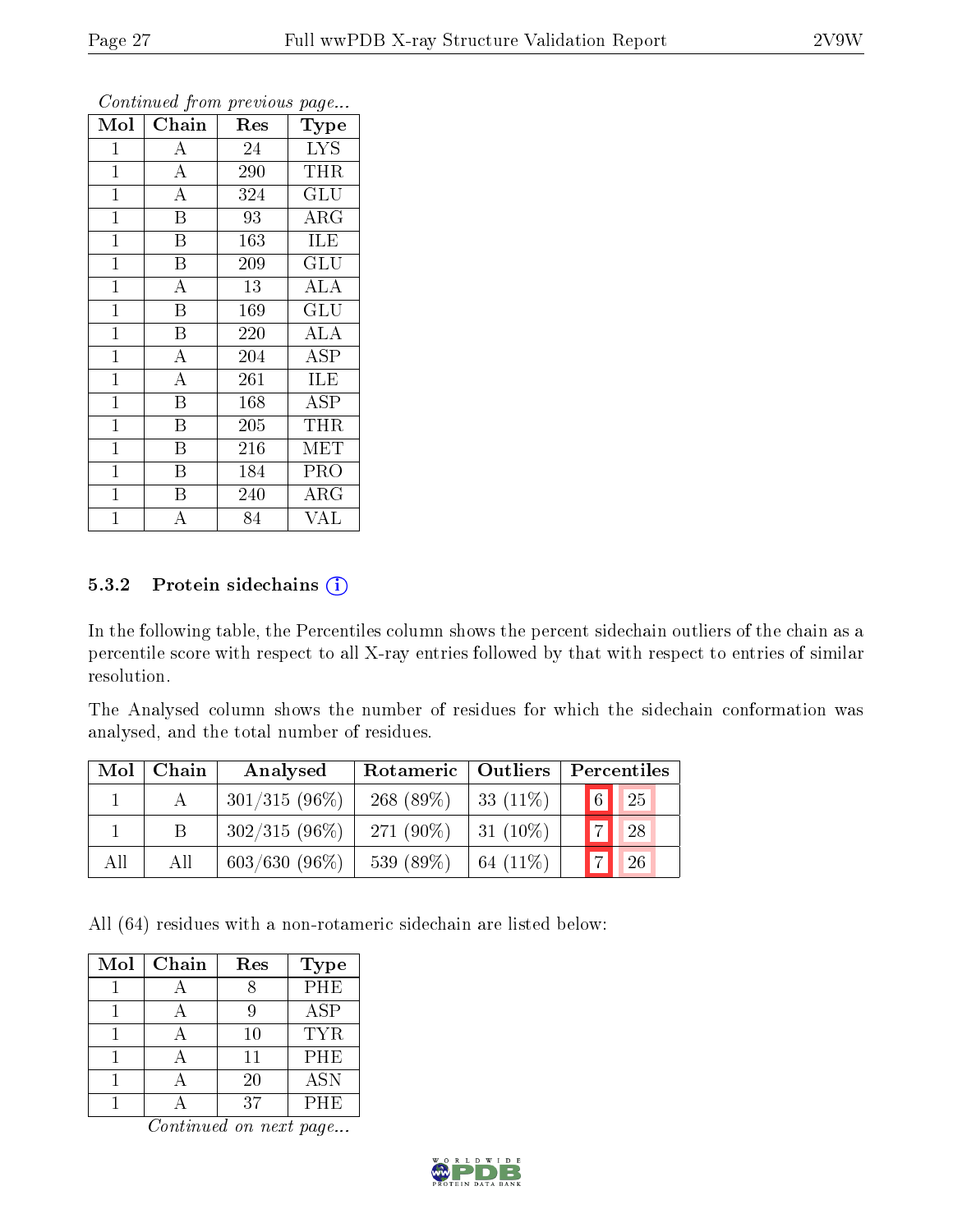| $\overline{\text{Mol}}$ | $\overline{\text{Chain}}$                                                                                                                                                                                                                                                                                                                    | $\mathbf{r}$<br>Res        | $r - 3$<br>Type                 |
|-------------------------|----------------------------------------------------------------------------------------------------------------------------------------------------------------------------------------------------------------------------------------------------------------------------------------------------------------------------------------------|----------------------------|---------------------------------|
| $\mathbf 1$             | $\overline{A}$                                                                                                                                                                                                                                                                                                                               | 39[A]                      | $\overline{\text{ASP}}$         |
| $\overline{1}$          | $\overline{A}$                                                                                                                                                                                                                                                                                                                               | 56                         | $\overline{\text{LYS}}$         |
| $\overline{1}$          |                                                                                                                                                                                                                                                                                                                                              | $\overline{66}$            |                                 |
| $\mathbf{1}$            |                                                                                                                                                                                                                                                                                                                                              | $\sqrt{72}$                | $\frac{\text{LYS}}{\text{VAL}}$ |
| $\overline{1}$          | $\frac{\overline{A}}{\overline{A}}$ $\frac{\overline{A}}{\overline{A}}$                                                                                                                                                                                                                                                                      | $\overline{76}$            | MET                             |
| $\mathbf 1$             |                                                                                                                                                                                                                                                                                                                                              | $\overline{78}$            | $\overline{\text{LYS}}$         |
| $\overline{1}$          |                                                                                                                                                                                                                                                                                                                                              | 89                         | $\overline{\text{MET}}$         |
| $\overline{1}$          |                                                                                                                                                                                                                                                                                                                                              | $90\,$                     | <b>ASN</b>                      |
| $\overline{1}$          |                                                                                                                                                                                                                                                                                                                                              | 92                         | $\overline{\text{LEU}}$         |
| $\overline{1}$          |                                                                                                                                                                                                                                                                                                                                              | 132                        | ILE                             |
| $\overline{1}$          |                                                                                                                                                                                                                                                                                                                                              | 139                        | THR                             |
| $\overline{1}$          |                                                                                                                                                                                                                                                                                                                                              | 156                        | $\overline{\text{ASP}}$         |
| $\overline{1}$          |                                                                                                                                                                                                                                                                                                                                              | 163                        | <b>ILE</b>                      |
| $\mathbf{1}$            |                                                                                                                                                                                                                                                                                                                                              | $\overline{167}$           | $\overline{\text{ASP}}$         |
| $\overline{1}$          | $\frac{\overline{A}}{\overline{A}}\frac{\overline{A}}{\overline{A}}\frac{\overline{A}}{\overline{A}}\frac{\overline{A}}{\overline{A}}\frac{\overline{A}}{\overline{A}}\frac{\overline{A}}{\overline{A}}\frac{\overline{A}}{\overline{A}}\frac{\overline{A}}{\overline{A}}\frac{\overline{A}}{\overline{A}}\frac{\overline{A}}{\overline{A}}$ | 168                        | $\overline{\text{ASP}}$         |
| $\mathbf{1}$            |                                                                                                                                                                                                                                                                                                                                              | 170                        | $\overline{\text{GLU}}$         |
| $\overline{1}$          |                                                                                                                                                                                                                                                                                                                                              | $\overline{192}$           | $\overline{{\rm GLU}}$          |
| $\mathbf{1}$            |                                                                                                                                                                                                                                                                                                                                              | 193                        | $\overline{\text{LYS}}$         |
| $\mathbf{1}$            |                                                                                                                                                                                                                                                                                                                                              | $\overline{197}$           | LEU                             |
| $\mathbf{1}$            |                                                                                                                                                                                                                                                                                                                                              | $\overline{234}$           | <b>ASN</b>                      |
| $\overline{1}$          |                                                                                                                                                                                                                                                                                                                                              | 242                        | $\rm{ARG}$                      |
| $\overline{1}$          |                                                                                                                                                                                                                                                                                                                                              | 253                        | $\overline{\text{ARG}}$         |
| $\mathbf{1}$            |                                                                                                                                                                                                                                                                                                                                              | 254                        | $\overline{\mathrm{ASN}}$       |
| $\overline{1}$          |                                                                                                                                                                                                                                                                                                                                              | 273                        | <b>TYR</b>                      |
| $\overline{1}$          | $\overline{A}$                                                                                                                                                                                                                                                                                                                               | 293                        | $\overline{\text{LEU}}$         |
| $\overline{1}$          | $\overline{A}$                                                                                                                                                                                                                                                                                                                               | 327                        | $\overline{{\rm GLU}}$          |
| $\overline{1}$          | $\overline{A}$                                                                                                                                                                                                                                                                                                                               | 336                        | $\overline{\text{ARG}}$         |
| $\overline{1}$          | $\overline{\mathbf{B}}$                                                                                                                                                                                                                                                                                                                      | $\overline{7}$             | $\overline{\rm ASP}$            |
| $\overline{1}$          | $\overline{\mathrm{B}}$                                                                                                                                                                                                                                                                                                                      | 16                         | $\overline{{\rm GLU}}$          |
| 1                       | Β                                                                                                                                                                                                                                                                                                                                            | 22                         | SER                             |
| $\mathbf{1}$            | Β                                                                                                                                                                                                                                                                                                                                            | 24[A]                      | <b>LYS</b>                      |
| $\mathbf{1}$            | $\overline{\mathbf{B}}$                                                                                                                                                                                                                                                                                                                      | 68                         | $\overline{\text{LEU}}$         |
| $\mathbf{1}$            | B                                                                                                                                                                                                                                                                                                                                            | 70                         | <b>ASN</b>                      |
| $\overline{1}$          | $\overline{\mathrm{B}}$                                                                                                                                                                                                                                                                                                                      | 79                         | $\overline{\text{GLU}}$         |
| $\mathbf{1}$            | B                                                                                                                                                                                                                                                                                                                                            | 89                         | $\widetilde{\text{NET}}$        |
| $\overline{1}$          | $\overline{\mathrm{B}}$                                                                                                                                                                                                                                                                                                                      | $\overline{98}$            | $\overline{\text{LYS}}$         |
| $\mathbf 1$             | $\overline{\mathrm{B}}$                                                                                                                                                                                                                                                                                                                      | 106                        | $\overline{\text{GLU}}$         |
| $\mathbf{1}$            | B                                                                                                                                                                                                                                                                                                                                            | 119[A]                     | $\rm{ARG}$                      |
| $\mathbf 1$             | Β                                                                                                                                                                                                                                                                                                                                            | $\overline{119}[\text{B}]$ | $\rm{ARG}$                      |
| $\mathbf{1}$            | $\overline{\mathrm{B}}$                                                                                                                                                                                                                                                                                                                      | $148\,$                    | $\overline{\text{LYS}}$         |
| $\mathbf 1$             | $\overline{\mathrm{B}}$                                                                                                                                                                                                                                                                                                                      | 149                        | $\overline{\text{VAL}}$         |
| $\mathbf{1}$            | $\overline{\mathrm{B}}$                                                                                                                                                                                                                                                                                                                      | 157                        | MET                             |

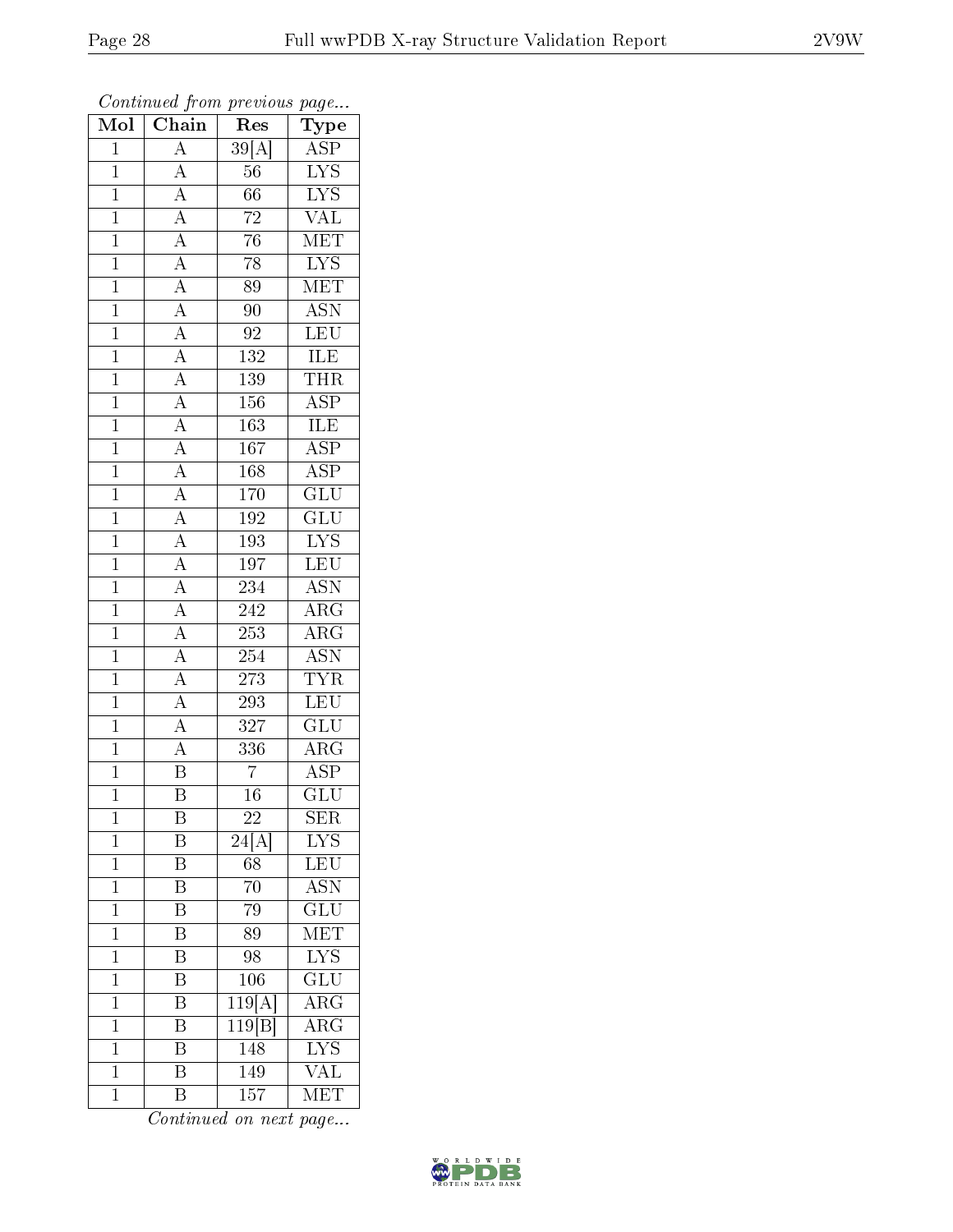| Mol          | Chain          | Res | Type                 |
|--------------|----------------|-----|----------------------|
| 1            | B              | 168 | <b>ASP</b>           |
| $\mathbf{1}$ | Β              | 172 | <b>LYS</b>           |
| $\mathbf{1}$ | B              | 196 | <b>LYS</b>           |
| $\mathbf 1$  | B              | 202 | LEU                  |
| $\mathbf{1}$ | Β              | 203 | <b>VAL</b>           |
| $\mathbf{1}$ | $\overline{B}$ | 221 | <b>LYS</b>           |
| $\mathbf{1}$ | B              | 234 | <b>ASN</b>           |
| $\mathbf{1}$ | B              | 235 | GLU                  |
| $\mathbf 1$  | B              | 237 | ILE                  |
| $\mathbf 1$  | Β              | 239 | THR                  |
| $\mathbf{1}$ | B              | 247 | $\rm{ARG}$           |
| $\mathbf{1}$ | B              | 267 | $\rm{ARG}$           |
| $\mathbf{1}$ | Β              | 308 | <b>LYS</b>           |
| $\mathbf{1}$ | B              | 336 | $\rm{ARG}$           |
| 1            | Β              | 338 | <b>SER</b>           |
| 1            | В              | 342 | $\operatorname{GLU}$ |

Some sidechains can be flipped to improve hydrogen bonding and reduce clashes. All (14) such sidechains are listed below:

| Mol          | Chain            | Res | <b>Type</b>  |
|--------------|------------------|-----|--------------|
| 1            | А                | 14  | $_{\rm GLN}$ |
| $\mathbf{1}$ | A                | 20  | <b>ASN</b>   |
| $\mathbf{1}$ | A                | 130 | <b>ASN</b>   |
| 1            | A                | 200 | <b>ASN</b>   |
| $\mathbf 1$  | A                | 234 | <b>ASN</b>   |
| $\mathbf{1}$ | A                | 304 | HIS          |
| $\mathbf{1}$ | $\boldsymbol{A}$ | 320 | GLN          |
| $\mathbf{1}$ | B                | 14  | <b>GLN</b>   |
| $\mathbf{1}$ | B                | 20  | <b>ASN</b>   |
| 1            | В                | 70  | <b>ASN</b>   |
| $\mathbf{1}$ | В                | 82  | $_{\rm GLN}$ |
| 1            | В                | 83  | <b>GLN</b>   |
| 1            | В                | 285 | HIS          |
| 1            | В                | 320 | GLN          |

#### 5.3.3 RNA [O](https://www.wwpdb.org/validation/2017/XrayValidationReportHelp#rna)i

There are no RNA molecules in this entry.

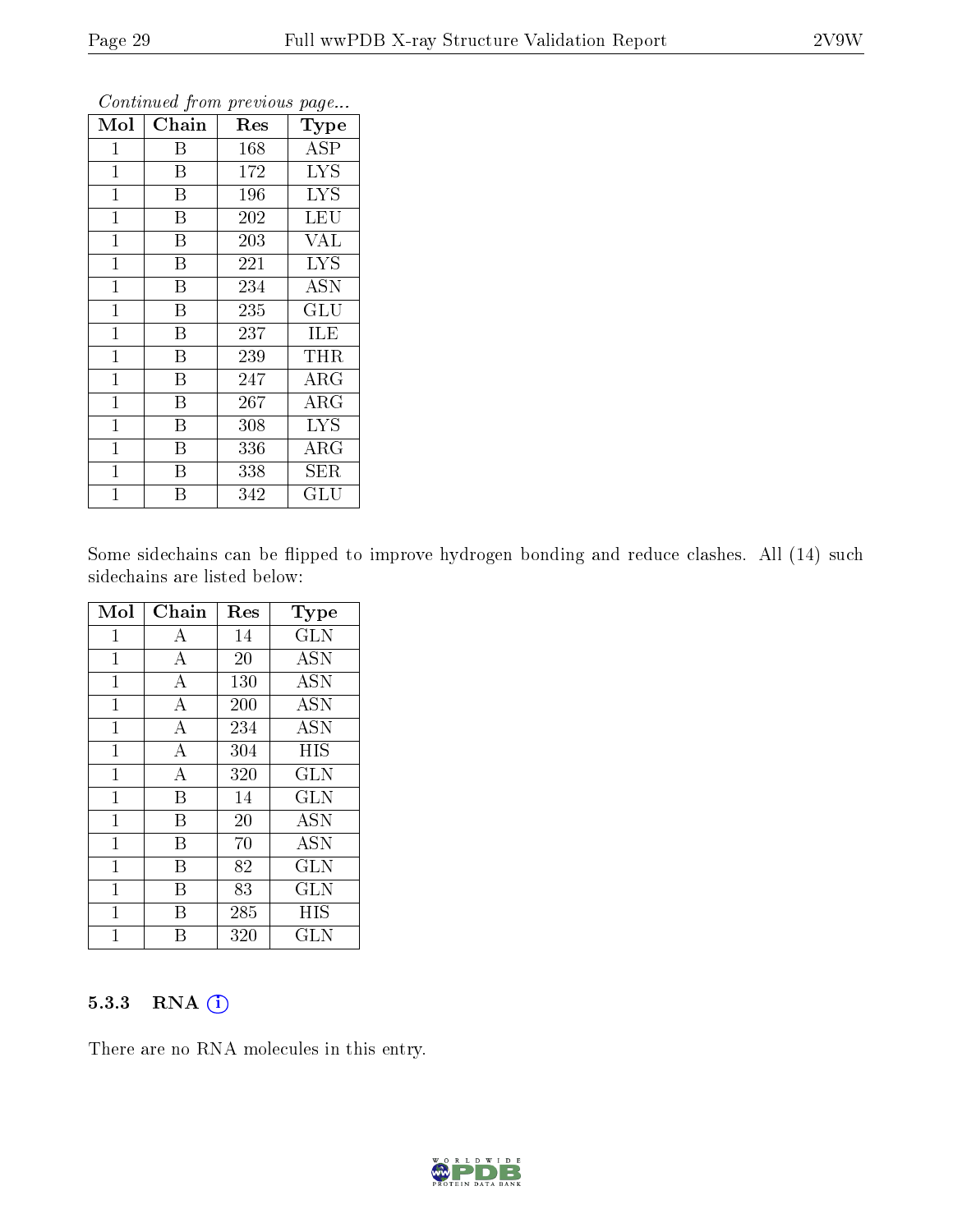### 5.4 Non-standard residues in protein, DNA, RNA chains (i)

2 non-standard protein/DNA/RNA residues are modelled in this entry.

In the following table, the Counts columns list the number of bonds (or angles) for which Mogul statistics could be retrieved, the number of bonds (or angles) that are observed in the model and the number of bonds (or angles) that are dened in the Chemical Component Dictionary. The Link column lists molecule types, if any, to which the group is linked. The Z score for a bond length (or angle) is the number of standard deviations the observed value is removed from the expected value. A bond length (or angle) with  $|Z| > 2$  is considered an outlier worth inspection. RMSZ is the root-mean-square of all Z scores of the bond lengths (or angles).

| Mol |      | Chain |     | $\mathbf{Link}$ |          | Bond lengths |        |          | Bond angles |           |
|-----|------|-------|-----|-----------------|----------|--------------|--------|----------|-------------|-----------|
|     | Type |       | Res |                 | Counts   | RMSZ         | Z<br># | Counts   | RMSZ        | H Z       |
|     | DFT  |       |     |                 | 18,21,22 | 0.91         |        | 26,30,33 | 3.59        |           |
|     | DFT  |       |     |                 | 18,21,22 | 0.69         |        | 26,30,33 | 2.39        | 6 $(23%)$ |

In the following table, the Chirals column lists the number of chiral outliers, the number of chiral centers analysed, the number of these observed in the model and the number defined in the Chemical Component Dictionary. Similar counts are reported in the Torsion and Rings columns. '-' means no outliers of that kind were identified.

|     |  |            | $\text{Mol}$   Type   Chain   Res   Link   Chirals   Torsions | Rings |
|-----|--|------------|---------------------------------------------------------------|-------|
| DFT |  | $\sim 100$ | $6/7/21/22$   $0/2/2/2$                                       |       |
| DFT |  |            | $0/7/21/22$   $0/2/2/2$                                       |       |

There are no bond length outliers.

All (17) bond angle outliers are listed below:

| Mol | Chain                     | Res | <b>Type</b> | Atoms                                    | Z        | Observed $(°)$ | $\text{Ideal}({}^o)$ |
|-----|---------------------------|-----|-------------|------------------------------------------|----------|----------------|----------------------|
| 3   | F                         | 6   | DFT         | $C3-C4-C5$                               | $-10.23$ | 117.84         | 124.39               |
| 3   | $\mathbf F$               | 6   | <b>DFT</b>  | $O4'$ -C1'-C1                            | 8.35     | 118.15         | 109.74               |
| 3   | $\mathbf{F}$              | 6   | <b>DFT</b>  | $C6-C5-C4$                               | 8.00     | 121.15         | 116.06               |
| 3   | D                         | 6   | <b>DFT</b>  | $C3-C4-C5$                               | $-6.84$  | 120.01         | 124.39               |
| 3   | D                         | 6   | <b>DFT</b>  | $C6-C5-C4$                               | 6.50     | 120.20         | 116.06               |
| 3   | $\mathbf{F}$              | 6   | <b>DFT</b>  | $C2$ <sup>-</sup> $C1$ <sup>-</sup> $C1$ | $-5.29$  | 107.14         | 114.72               |
| 3   | D                         | 6   | <b>DFT</b>  | $C6-C1-C2$                               | 4.33     | 120.08         | 116.48               |
| 3   | $\mathbf{F}$              | 6   | <b>DFT</b>  | $C3'-C2'-C1'$                            | $-3.74$  | 99.19          | 102.74               |
| 3   | D                         | 6   | <b>DFT</b>  | $C4'$ - $O4'$ - $C1'$                    | $-3.30$  | 101.99         | 108.83               |
| 3   | $\mathbf{F}$              | 6   | DFT         | $O4'$ -C4'-C5'                           | $-3.18$  | 98.92          | 109.37               |
| 3   | D                         | 6   | <b>DFT</b>  | $C3-C2-C1$                               | $-2.98$  | 120.25         | 123.83               |
| 3   | $\mathbf{F}$              | 6   | <b>DFT</b>  | $C5M-C5-C4$                              | $-2.88$  | 118.40         | 121.75               |
| 3   | $\mathbf{F}$              | 6   | <b>DFT</b>  | $C4-C3-C2$                               | 2.37     | 121.29         | 117.10               |
| 3   | $\boldsymbol{\mathrm{F}}$ | 6   | <b>DFT</b>  | $C3-C2-C1$                               | $-2.34$  | 121.03         | 123.83               |

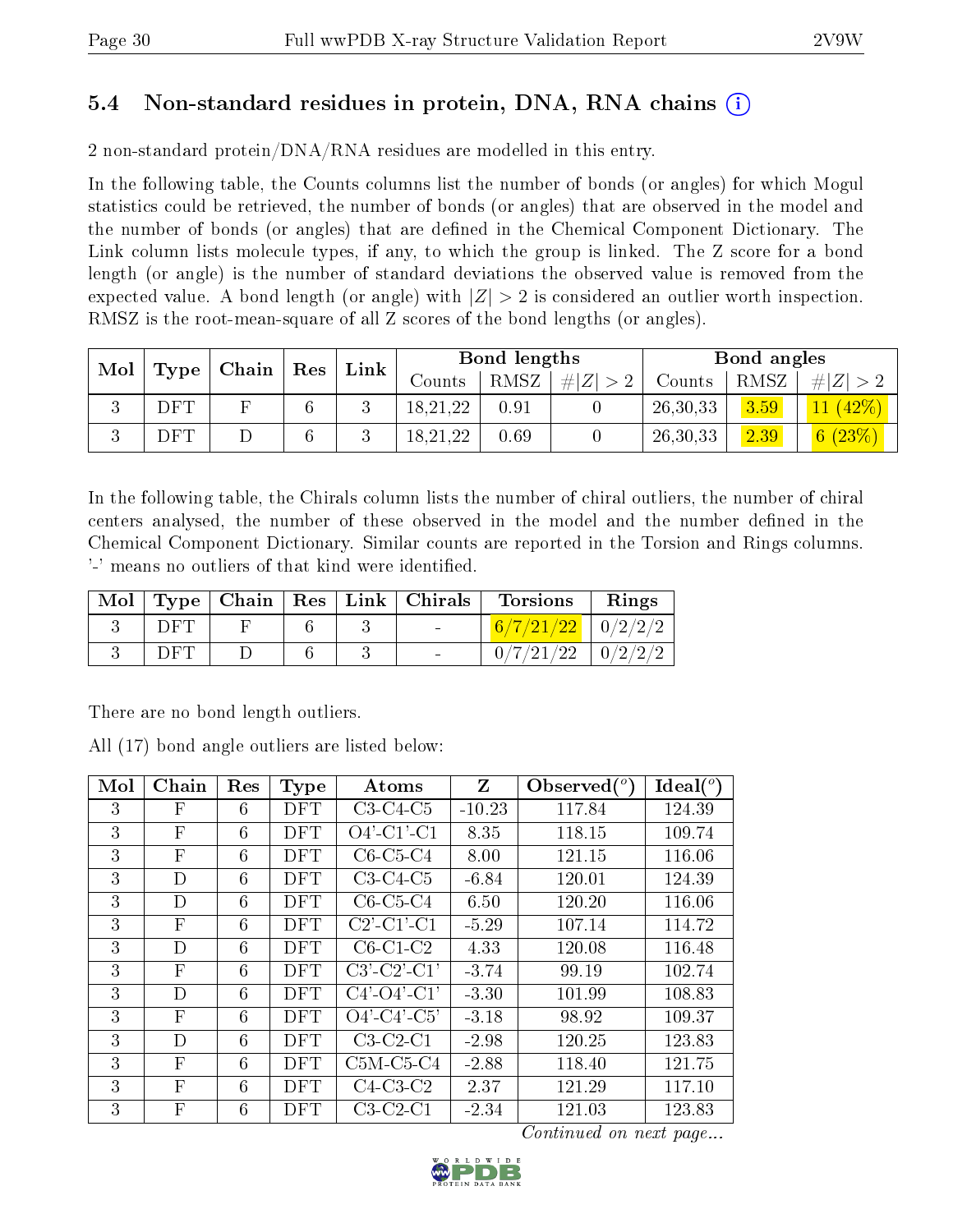| Mol | Chain | Res | Type | Atoms                 |         | Observed $(°)$ | Ideal $(^\circ)$ |
|-----|-------|-----|------|-----------------------|---------|----------------|------------------|
|     |       |     | DET  | F4-C4-C5              | 2.27    | 121 24         | 117.84           |
|     |       |     | DET. | $C2'$ - $C3'$ - $C4'$ | $-2.19$ | 98.21          | 102.76           |
|     |       |     | DET. | $C2'$ -C1'-C1         | $-2.04$ | 11.80          | 114-79           |

There are no chirality outliers.

All (6) torsion outliers are listed below:

| Mol | Chain | Res | Type       | Atoms               |
|-----|-------|-----|------------|---------------------|
| 3   |       |     | DFT        | $C6-C1-C1'$ - $O4'$ |
| 3   | Η,    | 6   | DFT        | $O4'$ -C4'-C5'-O5'  |
| २   | Η,    |     | <b>DFT</b> | $C3'-C4'-C5'-O5'$   |
| 3   | H     |     | DFT        | $C2-C1-C1'$ -O4'    |
| 3   |       | 6   | <b>DFT</b> | $C6-C1-C1-C2$       |
| 2   |       |     | DFT        | $C2-C1-C1-C2$       |

There are no ring outliers.

2 monomers are involved in 8 short contacts:

| Mol |  |  | $\vert$ Chain $\vert$ Res $\vert$ Type $\vert$ Clashes $\vert$ Symm-Clashes |
|-----|--|--|-----------------------------------------------------------------------------|
|     |  |  |                                                                             |
|     |  |  |                                                                             |

### 5.5 Carbohydrates (i)

There are no carbohydrates in this entry.

## 5.6 Ligand geometry  $(i)$

Of 6 ligands modelled in this entry, 4 are monoatomic - leaving 2 for Mogul analysis.

In the following table, the Counts columns list the number of bonds (or angles) for which Mogul statistics could be retrieved, the number of bonds (or angles) that are observed in the model and the number of bonds (or angles) that are defined in the Chemical Component Dictionary. The Link column lists molecule types, if any, to which the group is linked. The Z score for a bond length (or angle) is the number of standard deviations the observed value is removed from the expected value. A bond length (or angle) with  $|Z| > 2$  is considered an outlier worth inspection. RMSZ is the root-mean-square of all Z scores of the bond lengths (or angles).

| Mol | Type | $\mid$ Chain $\mid$ | $\operatorname{Res}$ | Link |            | Bond lengths |           | Bond angles |      |           |
|-----|------|---------------------|----------------------|------|------------|--------------|-----------|-------------|------|-----------|
|     |      |                     |                      |      | Counts -   | RMSZ         | $\# Z >$  | Counts      | RMSZ | $\# Z >$  |
|     | DCT  | ∸∸                  | 1347                 |      | 22, 28, 28 | 1.53         | $3(13\%)$ | 26, 43, 43  | 2.03 | $8(30\%)$ |

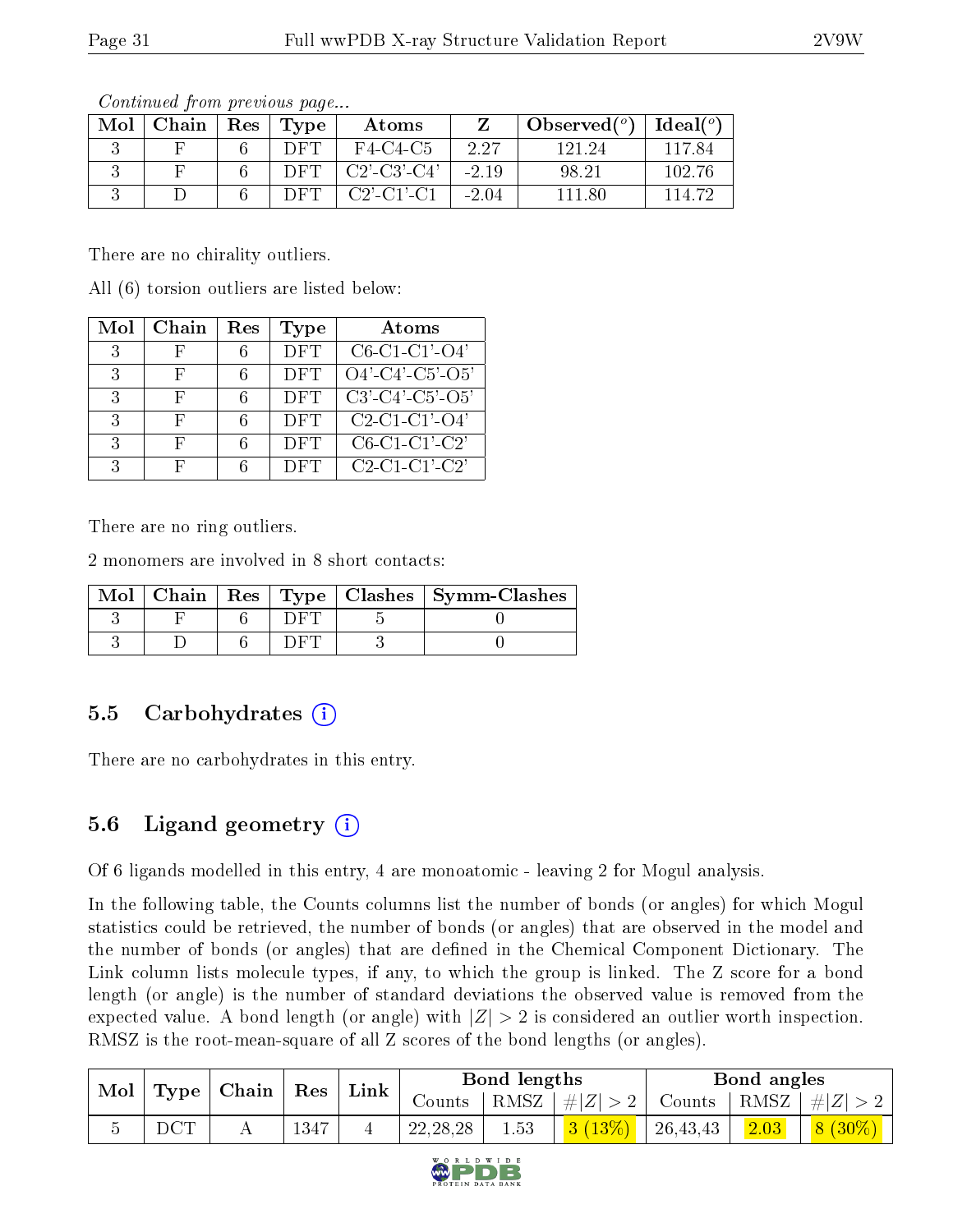| Mol |              |  |      | $\mid$ Type $\mid$ Chain $\mid$ | $\mid$ Res $\mid$  | $\perp$ Link $\parallel$ |                    | Bond lengths |      |                                     | Bond angles |  |
|-----|--------------|--|------|---------------------------------|--------------------|--------------------------|--------------------|--------------|------|-------------------------------------|-------------|--|
|     |              |  |      |                                 | $\mathsf{~Jounds}$ |                          | RMSZ   $\# Z  > 2$ |              |      | $\perp$ Counts   RMSZ   $\# Z  > 2$ |             |  |
|     | $_{\rm DCT}$ |  | 1346 |                                 | 22, 28, 28         | 1.53                     | 3(13%)             | 26,43,43     | 1.88 | 7(26%)                              |             |  |

In the following table, the Chirals column lists the number of chiral outliers, the number of chiral centers analysed, the number of these observed in the model and the number defined in the Chemical Component Dictionary. Similar counts are reported in the Torsion and Rings columns. '-' means no outliers of that kind were identified.

| Mol |     | Type   Chain |      | $Res$   Link   Chirals   | <b>Torsions</b>        | Rings   |
|-----|-----|--------------|------|--------------------------|------------------------|---------|
|     | DCT |              | 1347 | <b>Contract Contract</b> | $1/19/31/31$ $0/2/2/2$ |         |
|     | DCT |              | 1346 | $\sim$                   | 6/19/31/31             | 0/2/2/2 |

All (6) bond length outliers are listed below:

| Mol | Chain | Res  | Type       | Atoms   | Z    | Observed $(A)$ | $Ideal(\AA)$ |
|-----|-------|------|------------|---------|------|----------------|--------------|
| 5   | В     | 1346 | <b>DCT</b> | $C6-N1$ | 3.87 | 1.40           | 1.35         |
| 5   |       | 1347 | <b>DCT</b> | $C6-N1$ | 3.68 | 1.40           | 1.35         |
| 5   |       | 1347 | DCT        | PG-01G  | 3.42 | 1.61           | 1.50         |
| 5   | B     | 1346 | DCT        | PG-O1G  | 3.31 | 1.61           | 1.50         |
| 5   |       | 1347 | DCT        | $C4-N3$ | 3.18 | 1.40           | 1.35         |
| 5   | В     | 1346 | DCT        | $C4-N3$ | 3.00 | 1.40           | 1.35         |

All (15) bond angle outliers are listed below:

| Mol            | Chain | Res  | Type       | Atoms                 | Z       | Observed( | Ideal $(^{\circ}$ |
|----------------|-------|------|------------|-----------------------|---------|-----------|-------------------|
| 5              | А     | 1347 | DCT        | $C3'-C2'-C1'$         | $-5.11$ | 96.87     | 102.78            |
| 5              | B     | 1346 | DCT        | PB-03A-PA             | $-3.92$ | 119.38    | 132.83            |
| 5              | B     | 1346 | DCT        | $C4'$ - $O4'$ - $C1'$ | $-3.91$ | 106.12    | 109.81            |
| 5              | A     | 1347 | DCT        | $C2-N3-C4$            | 3.63    | 120.02    | 116.34            |
| 5              | А     | 1347 | DCT        | PB-03B-PG             | $-3.50$ | 120.81    | 132.83            |
| 5              | A     | 1347 | <b>DCT</b> | PB-03A-PA             | $-3.45$ | 120.98    | 132.83            |
| 5              | B     | 1346 | DCT        | $C2-N3-C4$            | 3.44    | 119.83    | 116.34            |
| 5              | B     | 1346 | DCT        | PB-03B-PG             | $-3.15$ | 122.02    | 132.83            |
| 5              | B     | 1346 | <b>DCT</b> | $C2'$ - $C3'$ - $C4'$ | $-2.92$ | 97.25     | 102.72            |
| 5              | B     | 1346 | DCT        | $O3G$ -PG- $O3B$      | 2.87    | 114.27    | 104.64            |
| 5              | А     | 1347 | DCT        | $C4'$ - $O4'$ - $C1'$ | $-2.82$ | 107.14    | 109.81            |
| $\overline{5}$ | А     | 1347 | <b>DCT</b> | $O4'$ -C1'-C2'        | $-2.82$ | 103.62    | 106.67            |
| 5              | А     | 1347 | DCT        | O3G-PG-O3B            | 2.57    | 113.25    | 104.64            |
| $\overline{5}$ | А     | 1347 | DCT        | $N4$ -C4-N3           | 2.24    | 120.03    | 116.49            |
| 5              | B     | 1346 | DCT        | $N4$ -C4-N3           | 2.09    | 119.79    | 116.49            |

There are no chirality outliers.

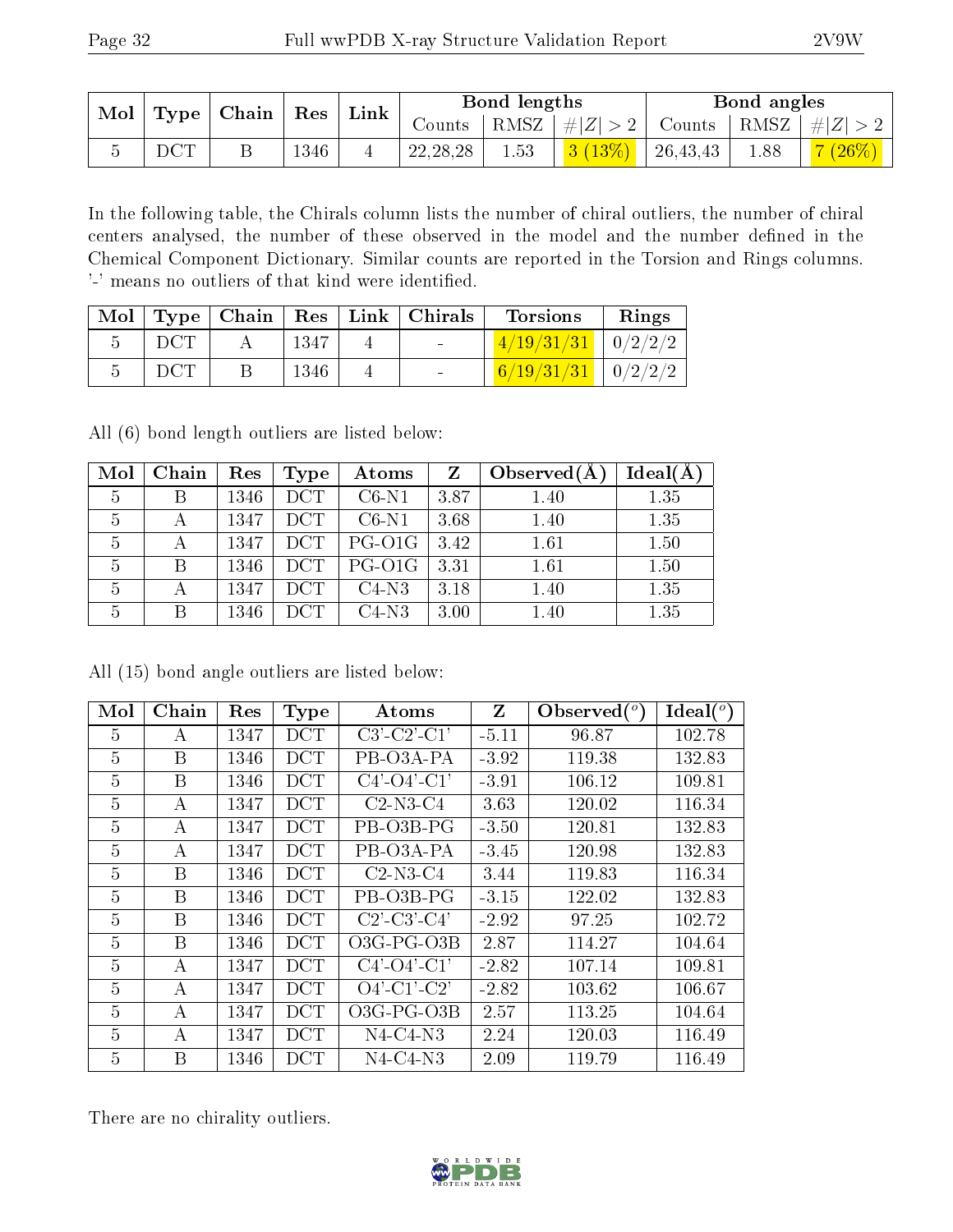| Mol | Chain        | Res  | Type       | Atoms                         |
|-----|--------------|------|------------|-------------------------------|
| 5   | R            | 1346 | DCT        | $O4'$ -C1'-N1-C6              |
| 5   | A            | 1347 | DCT        | $O4'$ -C1'-N1-C6              |
| 5   | A            | 1347 | <b>DCT</b> | $C5'$ -O5'-PA-O1A             |
| 5   | В            | 1346 | <b>DCT</b> | PB-O3A-PA-O5'                 |
| 5   | $\mathbf{A}$ | 1347 | <b>DCT</b> | $C5'$ -O5'-PA-O3A             |
| 5   | A            | 1347 | <b>DCT</b> | C5'-O5'-PA-O2A                |
| 5   | В            | 1346 | <b>DCT</b> | $C3'$ - $C4'$ - $C5'$ - $O5'$ |
| 5   | В            | 1346 | <b>DCT</b> | PG-O3B-PB-O3A                 |
| 5   | R            | 1346 | <b>DCT</b> | C5'-O5'-PA-O3A                |
| 5   | R            | 1346 | <b>DCT</b> | PA-O3A-PB-O2B                 |

All (10) torsion outliers are listed below:

There are no ring outliers.

2 monomers are involved in 18 short contacts:

| Mol |  |  | Chain   Res   Type   Clashes   Symm-Clashes |
|-----|--|--|---------------------------------------------|
|     |  |  |                                             |
|     |  |  |                                             |

The following is a two-dimensional graphical depiction of Mogul quality analysis of bond lengths, bond angles, torsion angles, and ring geometry for all instances of the Ligand of Interest. In addition, ligands with molecular weight > 250 and outliers as shown on the validation Tables will also be included. For torsion angles, if less then 5% of the Mogul distribution of torsion angles is within 10 degrees of the torsion angle in question, then that torsion angle is considered an outlier. Any bond that is central to one or more torsion angles identified as an outlier by Mogul will be highlighted in the graph. For rings, the root-mean-square deviation (RMSD) between the ring in question and similar rings identified by Mogul is calculated over all ring torsion angles. If the average RMSD is greater than 60 degrees and the minimal RMSD between the ring in question and any Mogul-identified rings is also greater than 60 degrees, then that ring is considered an outlier. The outliers are highlighted in purple. The color gray indicates Mogul did not find sufficient equivalents in the CSD to analyse the geometry.

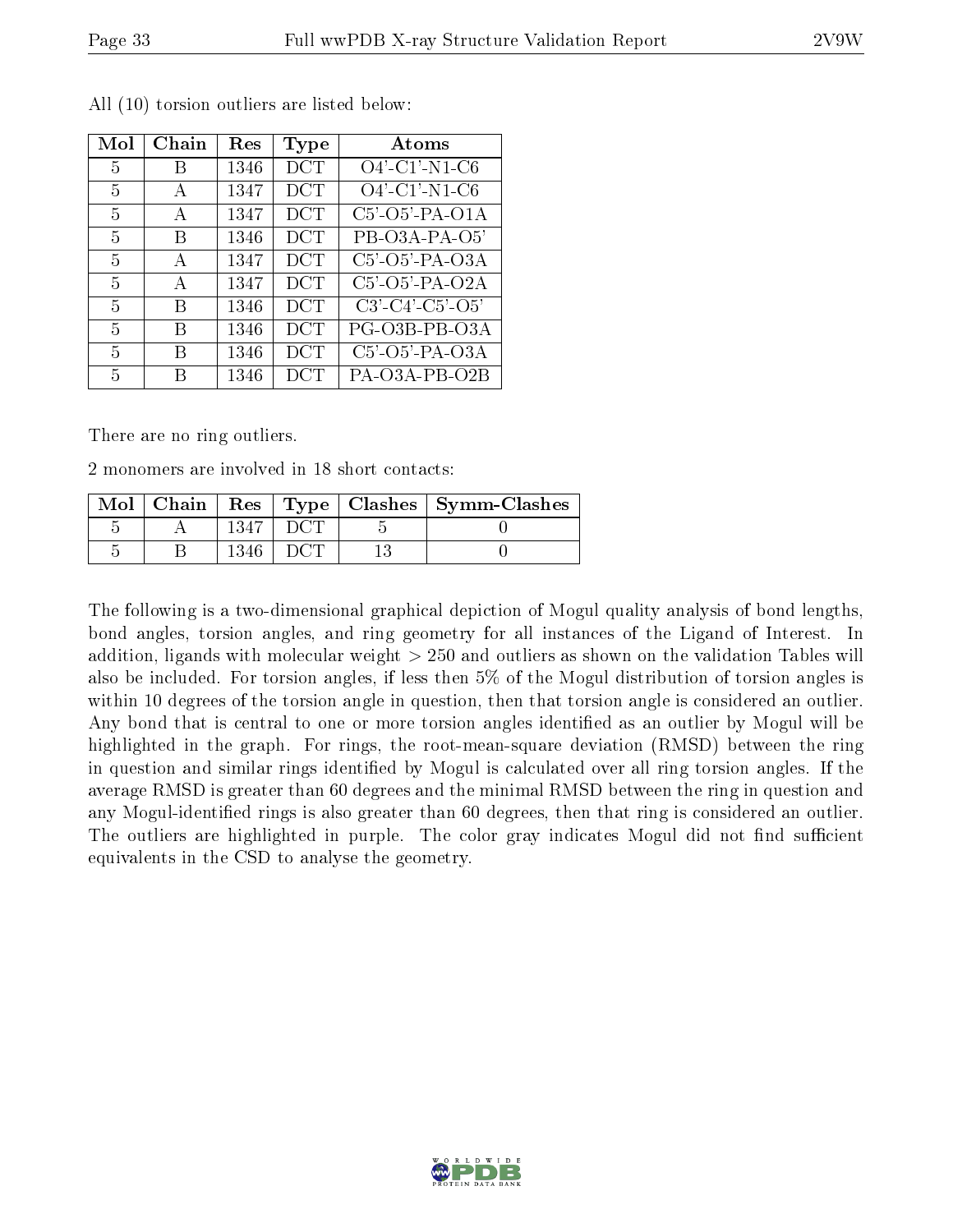

### 5.7 [O](https://www.wwpdb.org/validation/2017/XrayValidationReportHelp#nonstandard_residues_and_ligands)ther polymers (i)

There are no such residues in this entry.

## 5.8 Polymer linkage issues (i)

There are no chain breaks in this entry.

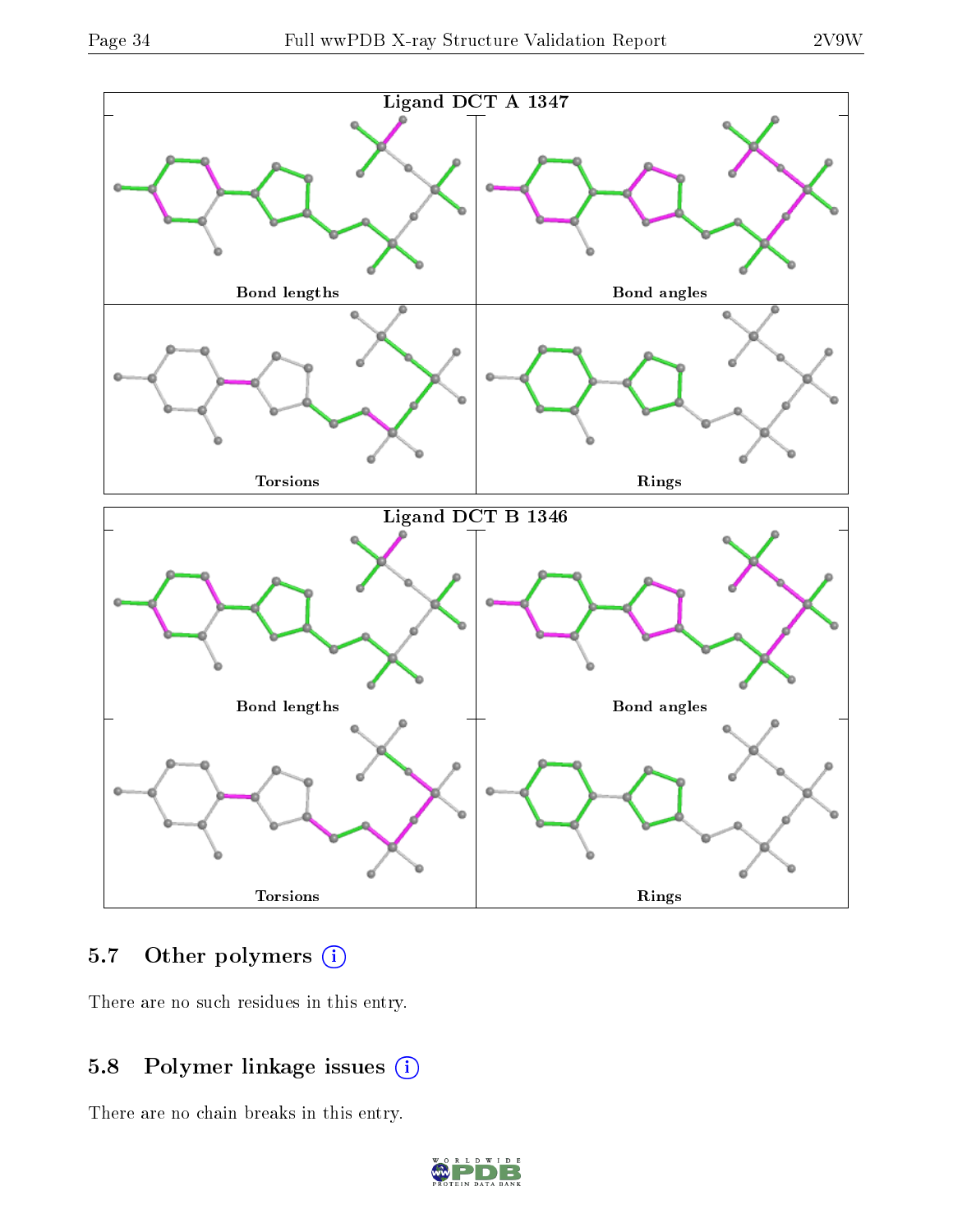# 6 Fit of model and data  $\left( \cdot \right)$

## 6.1 Protein, DNA and RNA chains (i)

In the following table, the column labelled  $#RSRZ> 2'$  contains the number (and percentage) of RSRZ outliers, followed by percent RSRZ outliers for the chain as percentile scores relative to all X-ray entries and entries of similar resolution. The OWAB column contains the minimum, median,  $95<sup>th</sup>$  percentile and maximum values of the occupancy-weighted average B-factor per residue. The column labelled  $Q< 0.9$  lists the number of (and percentage) of residues with an average occupancy less than 0.9.

| Mol           | Chain         | Analysed        | $<$ RSRZ $>$ | $\#\text{RSRZ}\text{>2}$ |                     |             | $OWAB(A^2)$      | Q <sub>0.9</sub> |
|---------------|---------------|-----------------|--------------|--------------------------|---------------------|-------------|------------------|------------------|
|               | А             | $344/358$ (96%) | $-0.37$      |                          | $0$   100           | $\vert$ 100 | 26, 53, 75, 81   | 18 (5%)          |
|               | B             | $343/358$ (95%) | $-0.42$      |                          | $0$   100           | $\vert$ 100 | 29, 52, 73, 81   | 13 $(3\%)$       |
| $\mathcal{D}$ | $\mathcal{C}$ | $13/13$ (100%)  | $-0.51$      |                          | $0$   100           | 100         | 58, 68, 99, 104  | $\overline{0}$   |
| $\mathcal{D}$ | E             | $13/13$ (100%)  | $-0.57$      | 0 <sup>1</sup>           | $\vert$ 100 $\vert$ | 100         | 58, 77, 98, 99   | $\theta$         |
| 3             | D             | $17/18$ (94%)   | $-0.55$      |                          | $0$   100           | 100         | 45, 76, 118, 124 | 1(5%)            |
| $\mathcal{E}$ | F             | $15/18$ (83%)   | $-0.44$      |                          | $0$   100           | 100         | 43, 79, 110, 113 | $1(6\%)$         |
| All           | All           | 745/778 (95%)   | $-0.41$      |                          | $0$ 100             | 100         | 26, 53, 77, 124  | 33 (4%)          |

There are no RSRZ outliers to report.

## 6.2 Non-standard residues in protein, DNA, RNA chains  $(i)$

In the following table, the Atoms column lists the number of modelled atoms in the group and the number defined in the chemical component dictionary. The B-factors column lists the minimum, median,  $95<sup>th</sup>$  percentile and maximum values of B factors of atoms in the group. The column labelled  $Q < 0.9$ ' lists the number of atoms with occupancy less than 0.9.

| Mol | $T$ vpe | ∣ Chain∣ | $\mid$ Res $\mid$ Atoms $\mid$ | $\vert$ RSCC $\vert$ |      | $RSR \mid$ B-factors( $\AA^2$ ) | Q <sub>0.9</sub> |
|-----|---------|----------|--------------------------------|----------------------|------|---------------------------------|------------------|
|     | DFT     |          | $20\,\mathrm{/}21$             | 0.94                 |      | 59,63,65,66                     |                  |
|     | DFT     |          | 20/2                           | 0.96                 | 0.16 | 46, 50, 53, 56                  |                  |

### 6.3 Carbohydrates (i)

There are no carbohydrates in this entry.

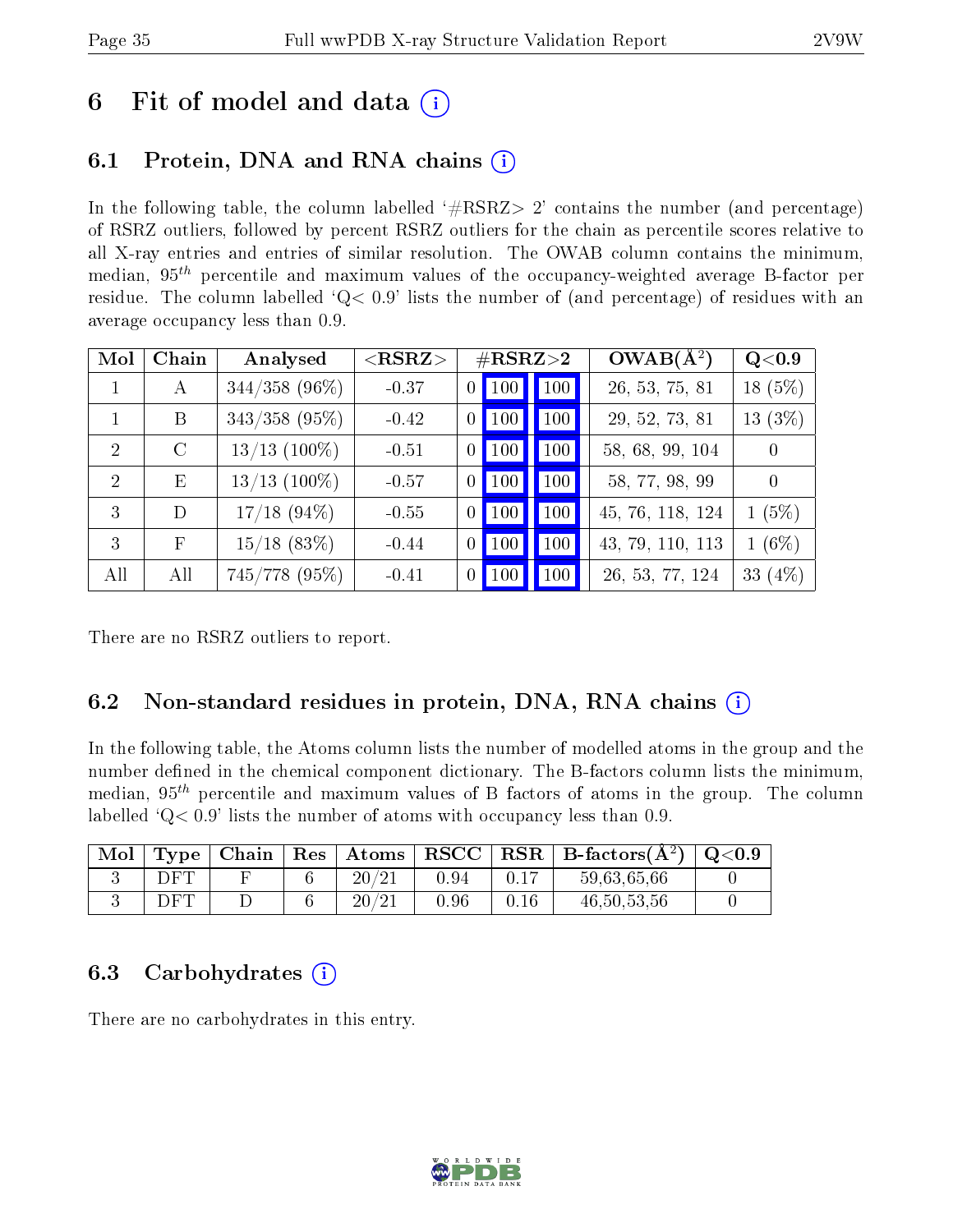## 6.4 Ligands  $(i)$

In the following table, the Atoms column lists the number of modelled atoms in the group and the number defined in the chemical component dictionary. The B-factors column lists the minimum, median,  $95<sup>th</sup>$  percentile and maximum values of B factors of atoms in the group. The column labelled  $Q < 0.9$ ' lists the number of atoms with occupancy less than 0.9.

| Mol            | <b>Type</b> | Chain | Res  | Atoms     | $_{\rm RSCC}$ | $_{\rm RSR}$ | <b>B</b> -factors( $\overline{A^2}$ ) | Q <sub>0.9</sub> |
|----------------|-------------|-------|------|-----------|---------------|--------------|---------------------------------------|------------------|
| $\overline{4}$ | СA          |       | 1345 | $1\,/\!1$ | 0.75          | 0.08         | 63,63,63,63                           |                  |
| 5              | <b>DCT</b>  |       | 1346 | 27/27     | 0.94          | 0.15         | 48,60,74,77                           |                  |
| 5              | <b>DCT</b>  |       | 1347 | 27/27     | 0.94          | 0.15         | 48,58,69,70                           |                  |
|                | CА          |       | 1346 | 1/1       | 0.96          | 0.06         | 49, 49, 49, 49                        |                  |
|                | CА          | В     | 1344 | $1\,/\!1$ | 0.97          | 0.12         | 55, 55, 55, 55                        |                  |
|                | CА          |       | 1345 | 1/1       | 0.99          | 0.10         | 50,50,50,50                           |                  |

The following is a graphical depiction of the model fit to experimental electron density of all instances of the Ligand of Interest. In addition, ligands with molecular weight  $> 250$  and outliers as shown on the geometry validation Tables will also be included. Each fit is shown from different orientation to approximate a three-dimensional view.